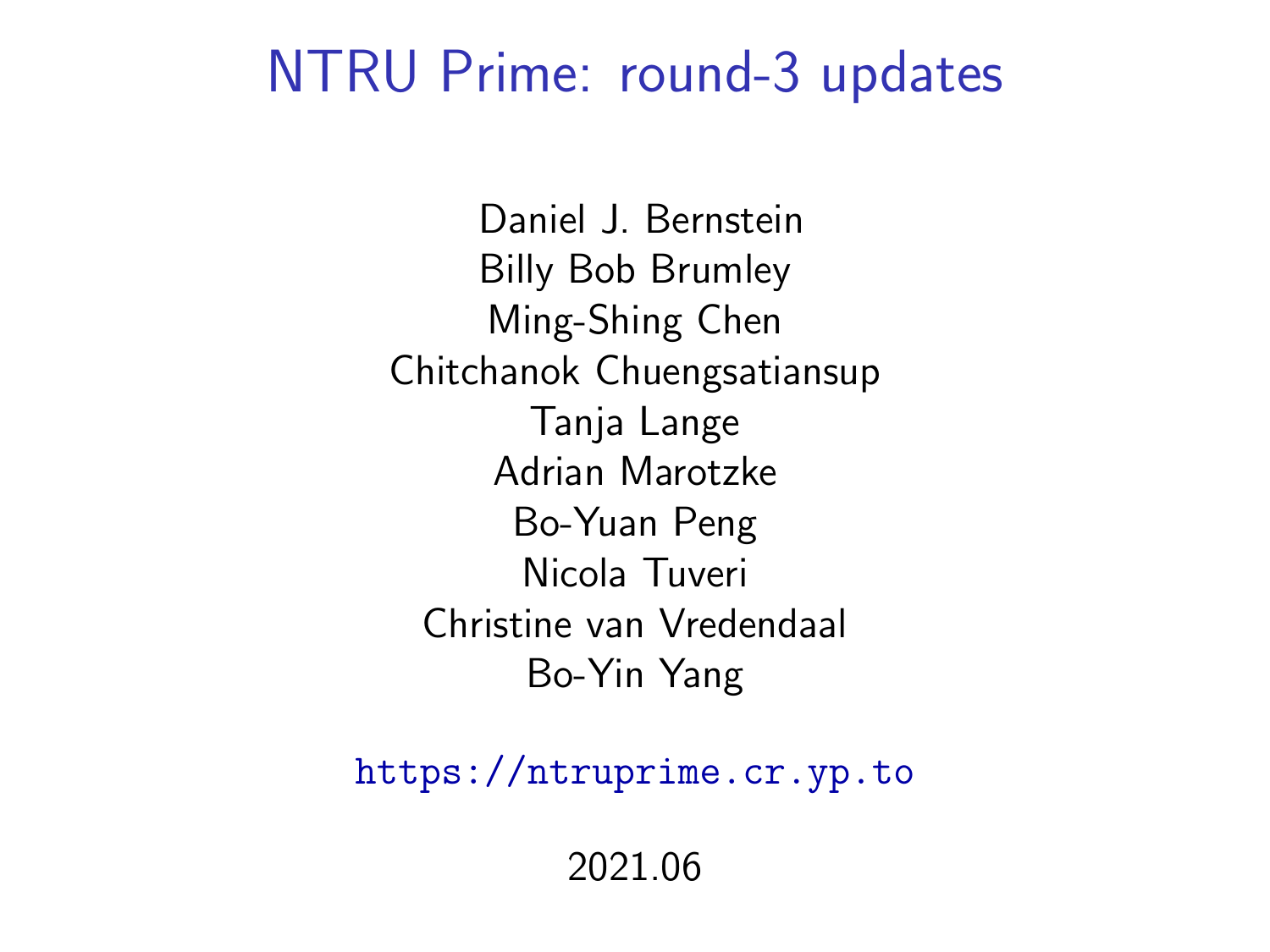### Predicting post-quantum disasters

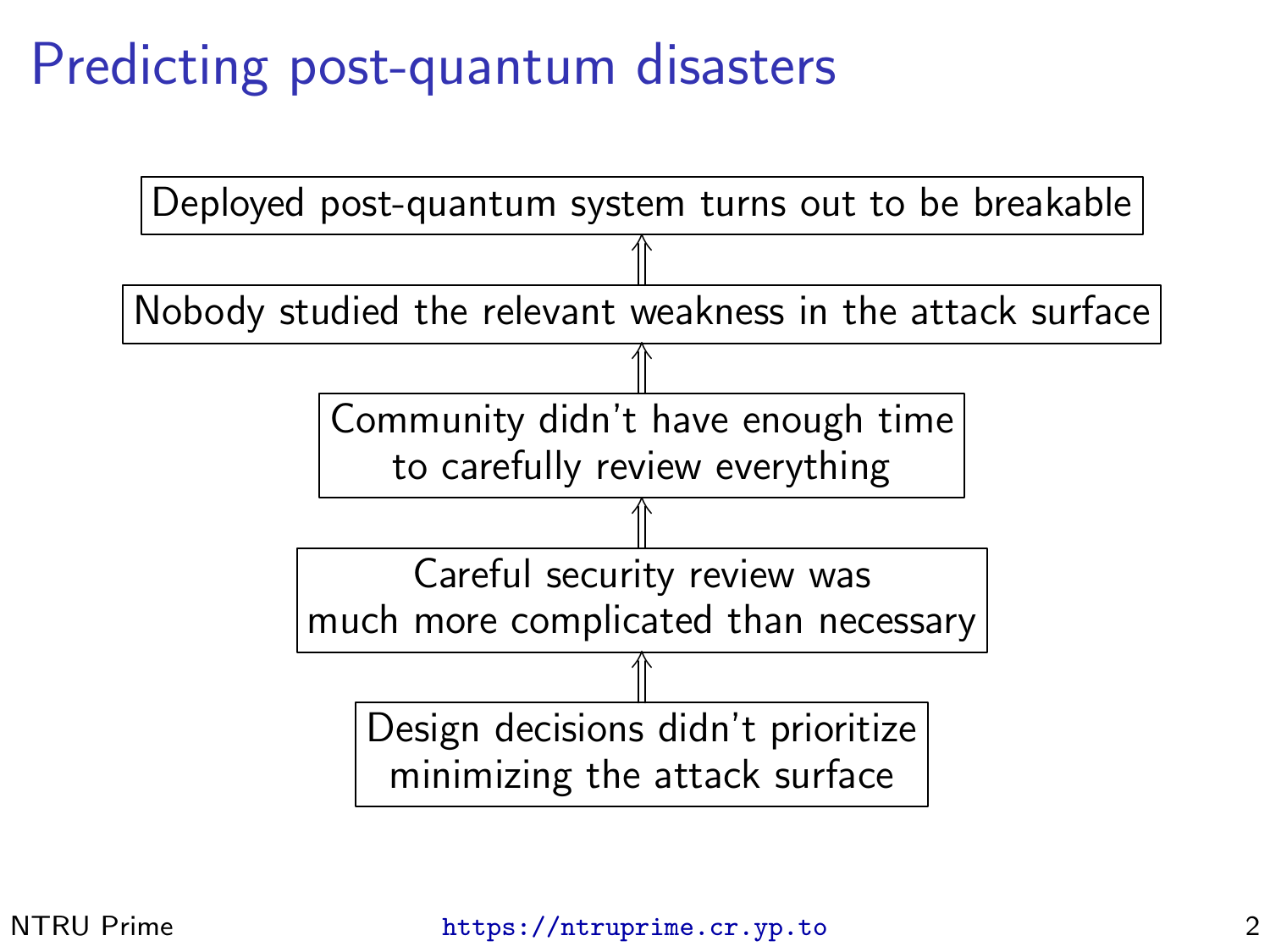#### Public attacks are still picking low-hanging fruit

Eurocrypt 2020 Bellare–Davis–Günther:

Instantaneous break of Round2 (a lattice submission with "provable security") via CCA hashing details. CCA hashing details in NewHope "questionable". CCA hashing details in ten submissions okay but "brittle".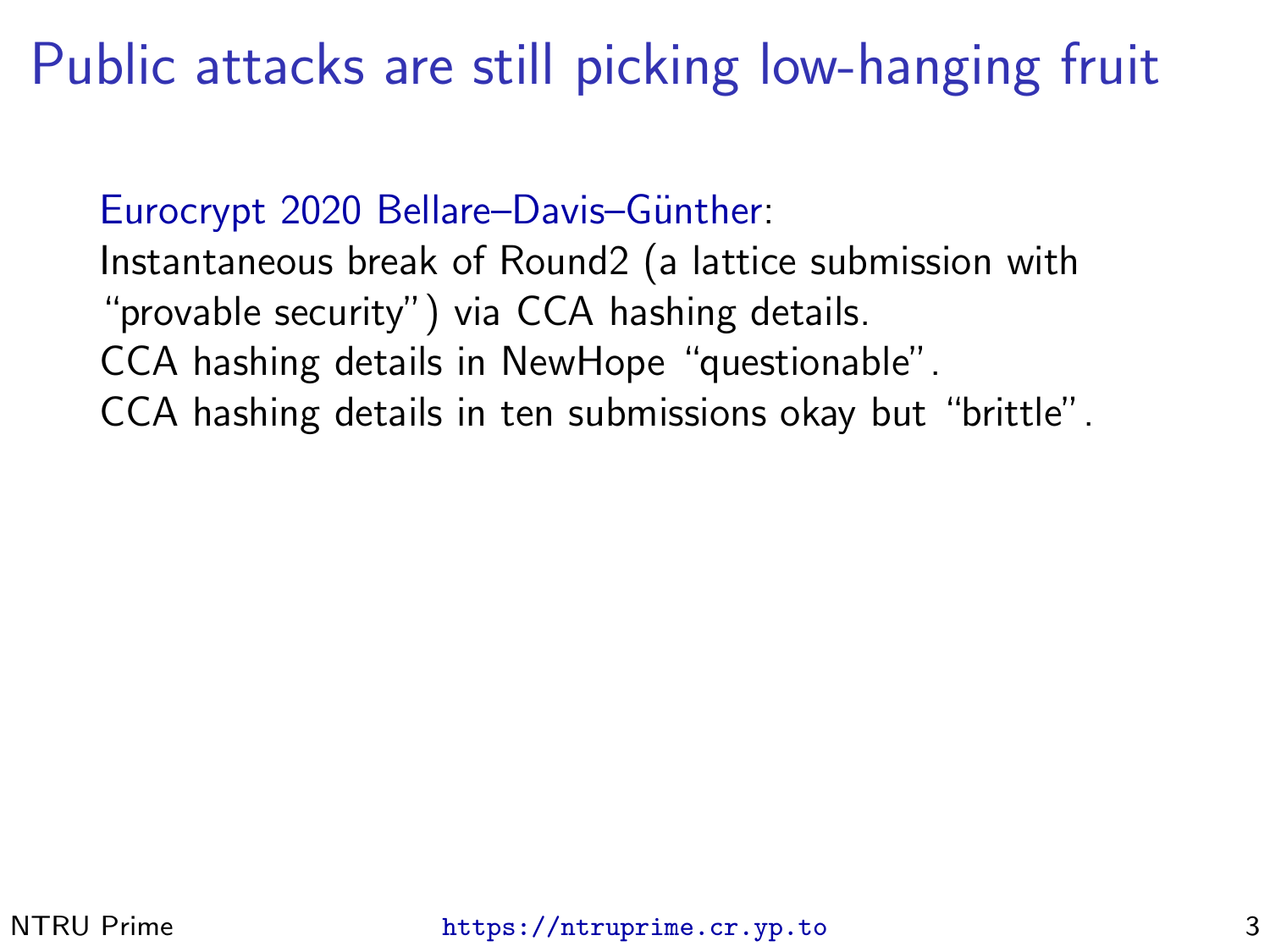#### Public attacks are still picking low-hanging fruit

#### Eurocrypt 2020 Bellare–Davis–Günther:

Instantaneous break of Round2 (a lattice submission with "provable security") via CCA hashing details. CCA hashing details in NewHope "questionable". CCA hashing details in ten submissions okay but "brittle".

#### [Crypto 2020 Guo–Johansson–Nilsson:](https://eprint.iacr.org/2020/743)

Feasible attack, via timing leak from memcmp, against the "protected against timing and cache attacks" Frodo software.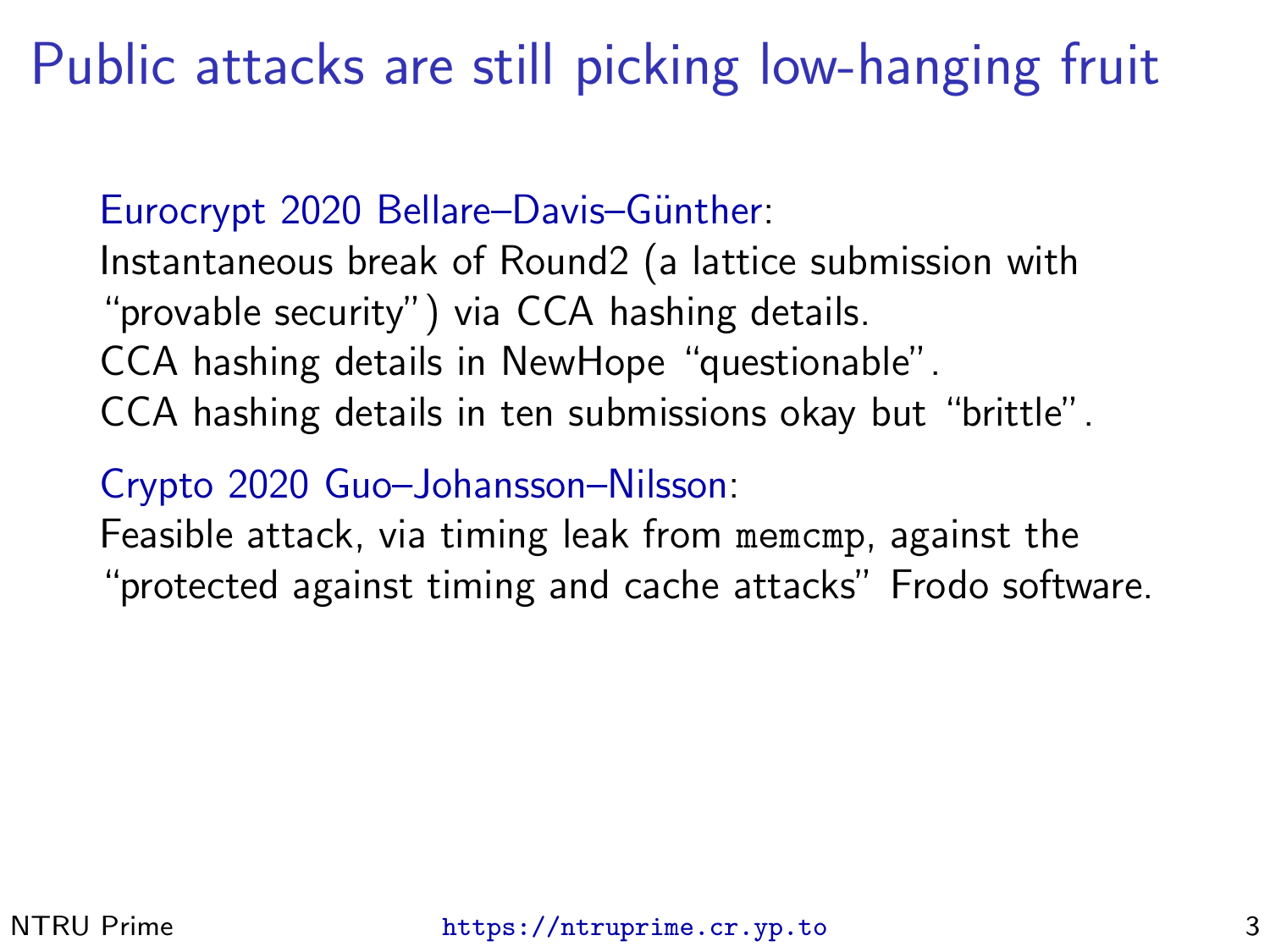#### Public attacks are still picking low-hanging fruit

#### Eurocrypt 2020 Bellare–Davis–Günther:

Instantaneous break of Round2 (a lattice submission with "provable security") via CCA hashing details. CCA hashing details in NewHope "questionable". CCA hashing details in ten submissions okay but "brittle".

#### [Crypto 2020 Guo–Johansson–Nilsson:](https://eprint.iacr.org/2020/743)

Feasible attack, via timing leak from memcmp, against the "protected against timing and cache attacks" Frodo software.

Why were these attacks not published in 2017? 2018? 2019? NISTPQC security reviewers are massively overloaded. Focusing on round-3 candidates helps, but is it enough?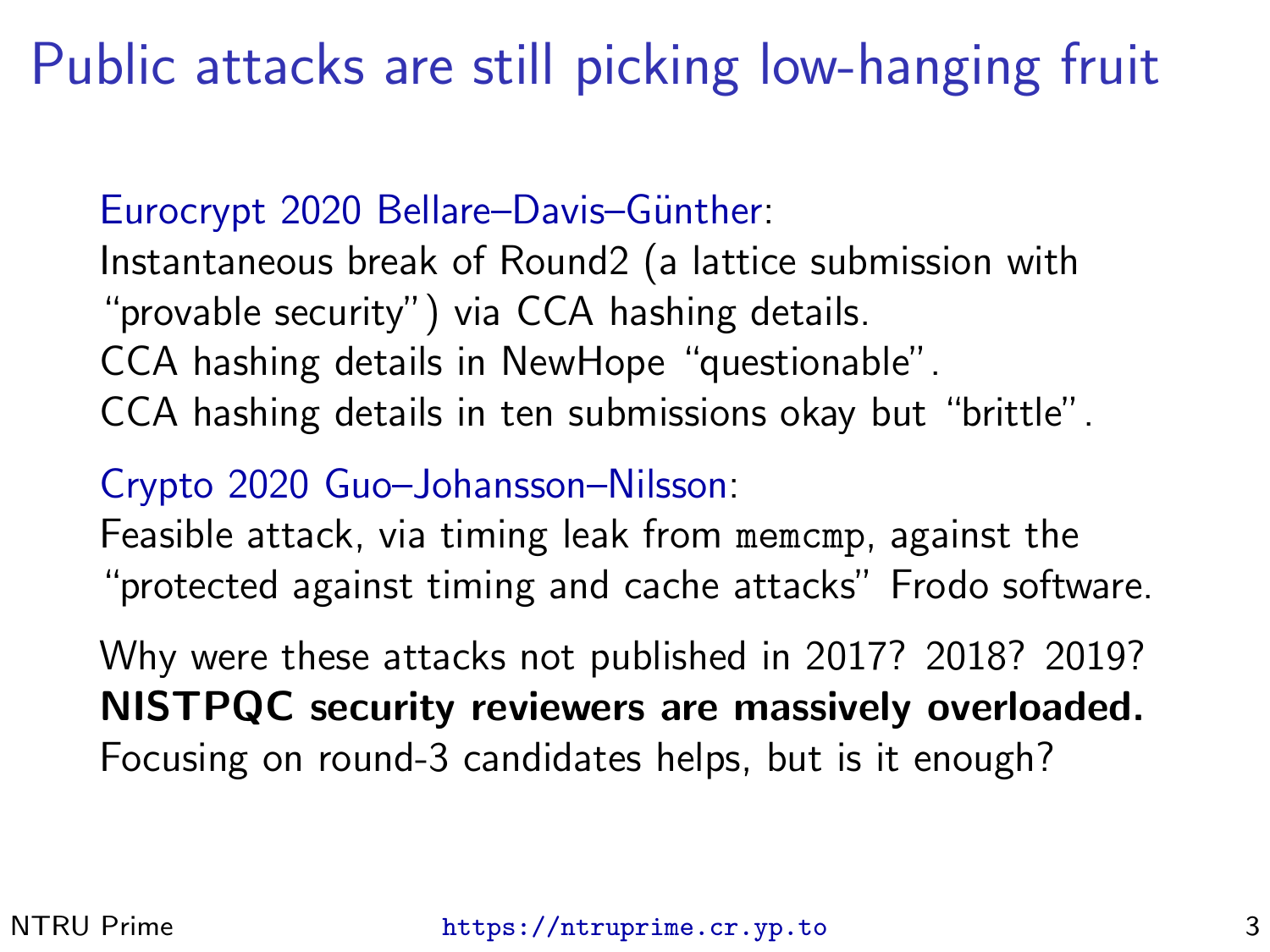#### Lattice attacks keep getting better

[2018 Laarhoven–Mariano](https://eprint.iacr.org/2018/079) saved "between a factor 20 to 40 in the time complexity for SVP".

2018 Bai–Stehlé–Wen introduced new variant of BKZ producing "bases of better quality" for "same cost" of SVP.

[2018 Aono–Nguyen–Shen](https://eprint.iacr.org/2018/546) adapted

"recent quantum tree algorithms" to enumeration.

[2018 Anvers–Vercauteren–Verbauwhede](https://eprint.iacr.org/2018/1089) showed that "an attacker can significantly reduce the security of (Ring/Module)-LWE/LWR based schemes that have a relatively high failure rate" [and](https://eprint.iacr.org/2018/1172) that for LAC-128 "the failure rate is  $2^{48}$  times bigger than estimated".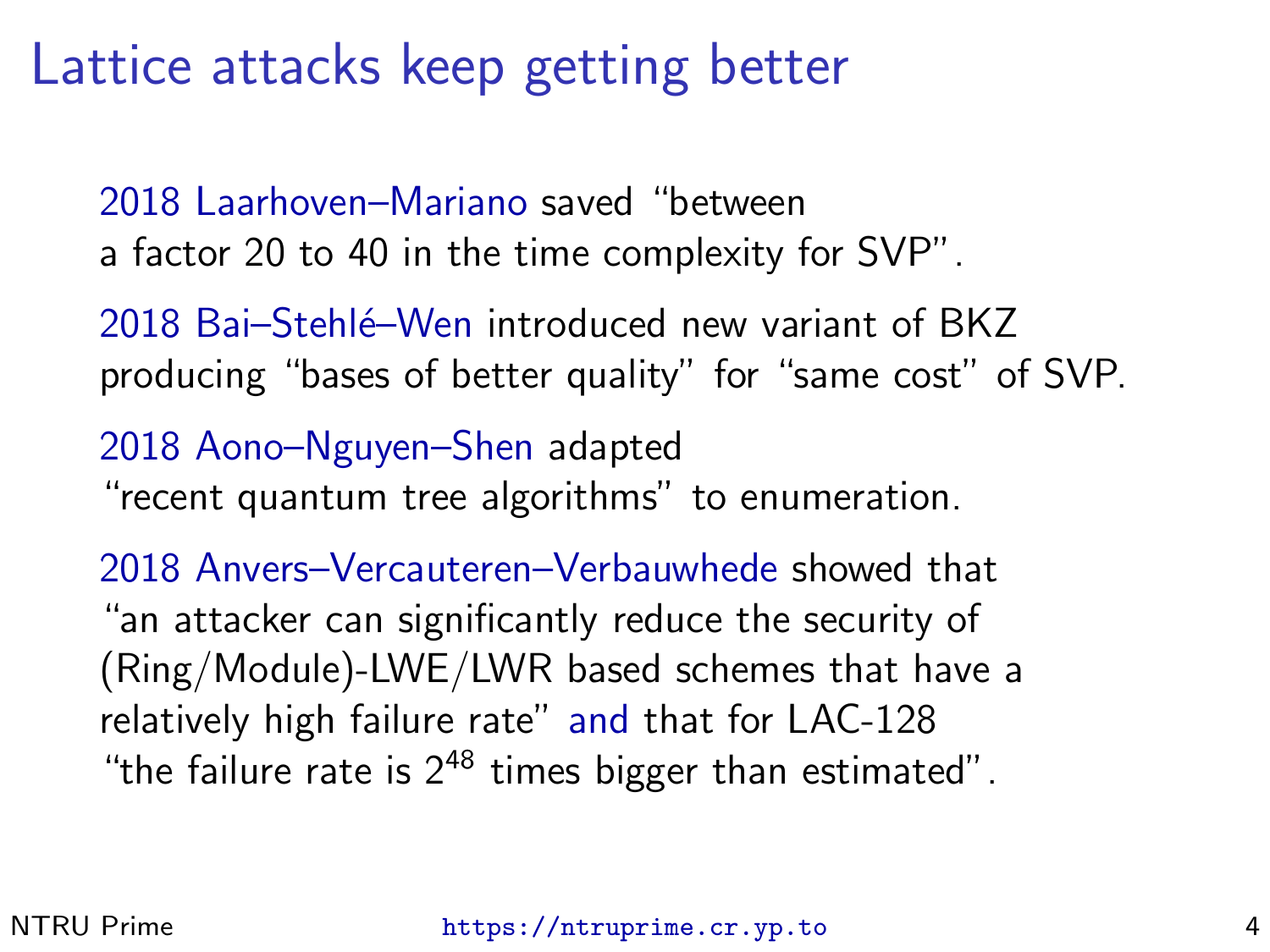#### Lattice attacks keep getting better, part 2

[2018 Hamburg](https://groups.google.com/a/list.nist.gov/g/pqc-forum/c/YsGkKEJTt5c/m/V0eivEroAAAJ) observed that the first published Round5 design had disastrously high failure rate,  $2^{-55}.$ 

2019 Pellet-Mary-Hanrot-Stehlé broke through the previously claimed half-exponential approximation-factor barrier for number-theoretic attacks against Ideal-SVP.

[2019 Guo–Johansson–Yang](https://eprint.iacr.org/2019/1308) presented faster attacks against some systems that use error correction to (try to) reduce decryption failures. Violated security claims of LAC.

2020 Bellare–Davis–Günther broke Round2. (See above.)

[2020 Dachman-Soled–Ducas–Gong–Rossi](https://eprint.iacr.org/2020/292) presented slightly faster attacks against the constant-sum secrets used in three lattice submissions: LAC, NTRU, Round5.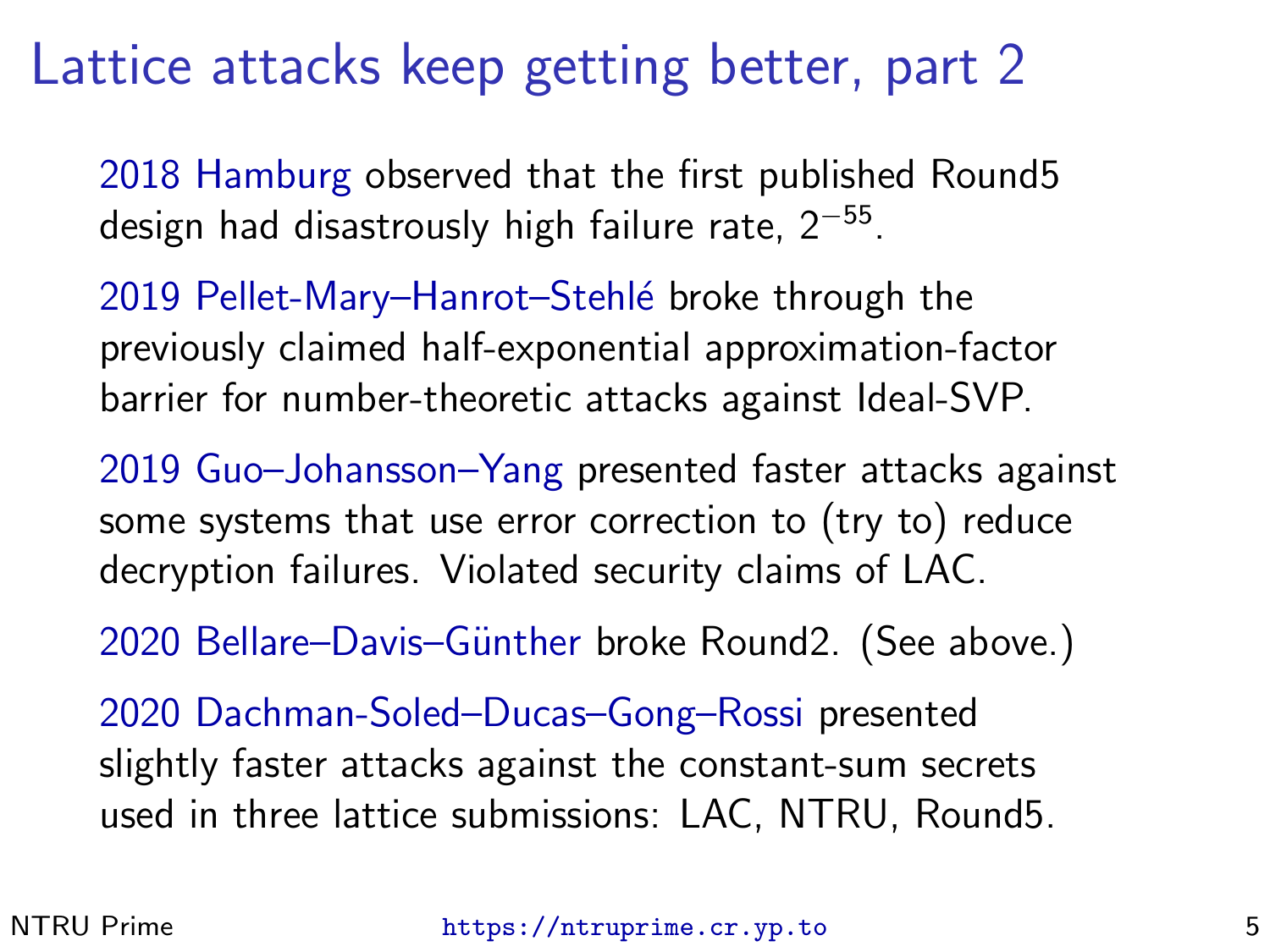#### Lattice attacks keep getting better, part 3

[2020 Doulgerakis–Laarhoven–de Weger](https://eprint.iacr.org/2020/487) presented "faster [sieving] methods" for SVP.

2020 Albrecht–Bai–Fouque–Kirchner–Stehlé–Wen reduced the exponent of enumeration from  $\approx 0.187\beta \log_2 \beta$  to  $\approx$ 0.125 $\beta$  log<sub>2</sub>  $\beta$ . Combined with 2018 Aono–Nguyen–Shen, reduces post-quantum security levels of lattice-based systems.

[2020 Bernard–Roux-Langlois](https://eprint.iacr.org/2020/1081) improved

the algorithm of 2019 Pellet-Mary–Hanrot–Stehlé; showed experimentally that in small dimensions the improved algorithm reaches much better approximation factors. How well does this scale to larger dimensions?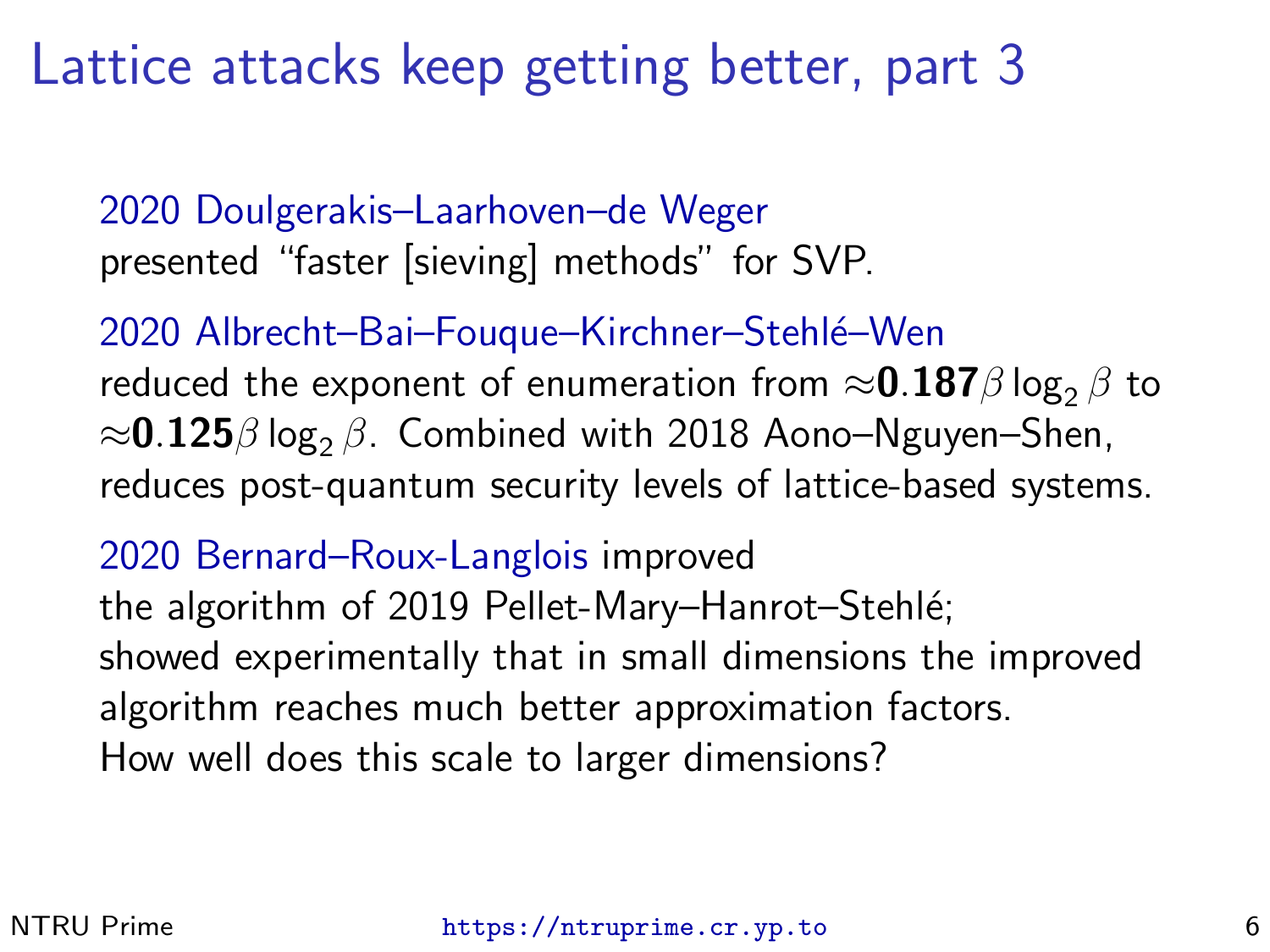#### So what do we do?

#### Sensible reaction to drumbeat of advances in lattice attacks: Lattices are dangerous! Avoid them!

Why were we considering lattices in the first place?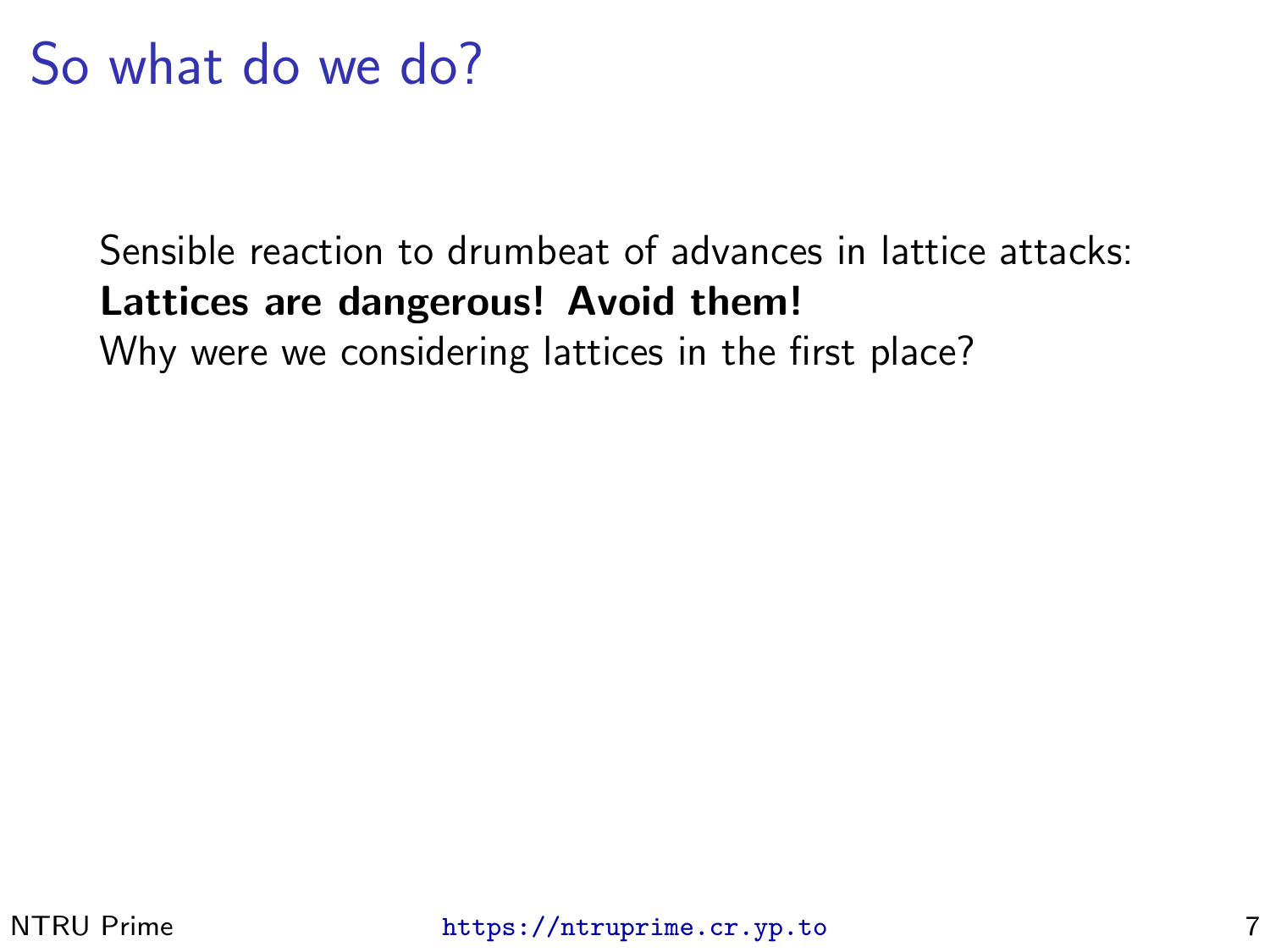#### So what do we do?

Sensible reaction to drumbeat of advances in lattice attacks: Lattices are dangerous! Avoid them!

Why were we considering lattices in the first place?

1. Common answer: "provable security". But this didn't stop any of the post-2017 advances in attacks, didn't save the broken systems; won't stop further advances.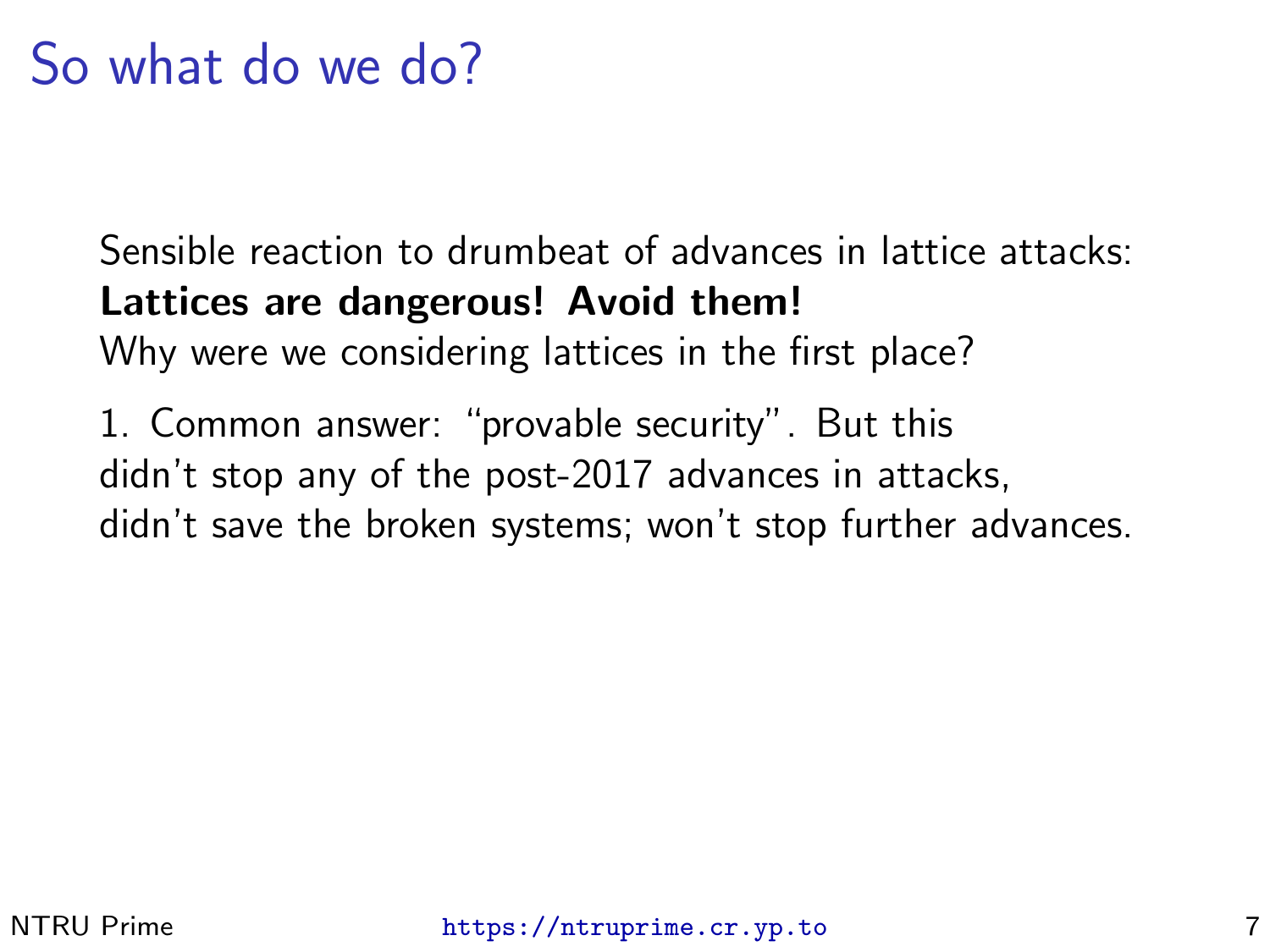Sensible reaction to drumbeat of advances in lattice attacks: Lattices are dangerous! Avoid them!

Why were we considering lattices in the first place?

1. Common answer: "provable security". But this didn't stop any of the post-2017 advances in attacks, didn't save the broken systems; won't stop further advances.

2. Much better argument specifically for small lattices: Maybe the application requires a small lattice system— Frodo is too big, SIKE is too slow, etc.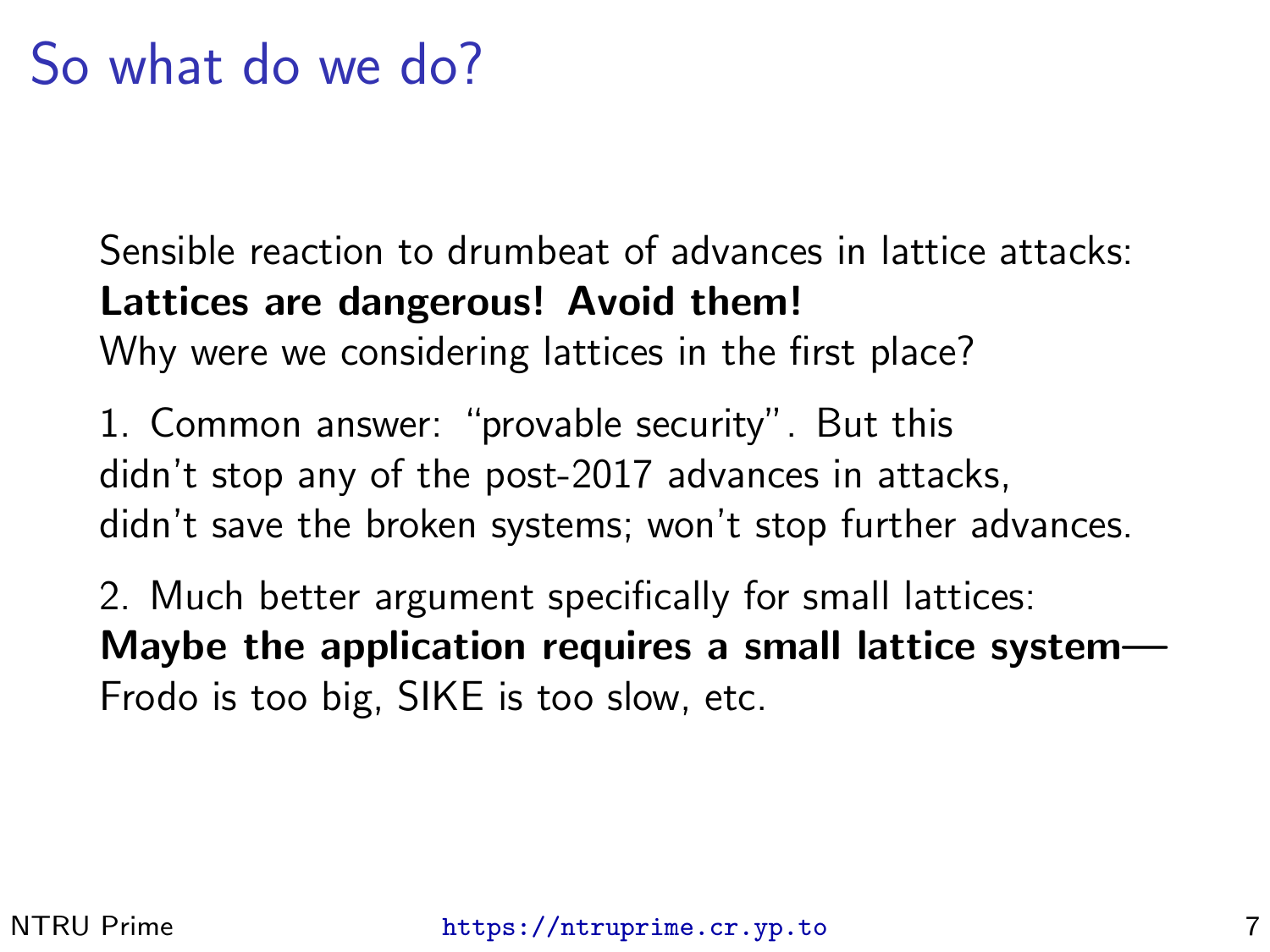#### NTRU Prime's core advantage

Subject to the small-lattice requirement, NTRU Prime is the only submission systematically designed to eliminate unnecessary complications in security review: eliminate decryption failures, eliminate cyclotomics, etc.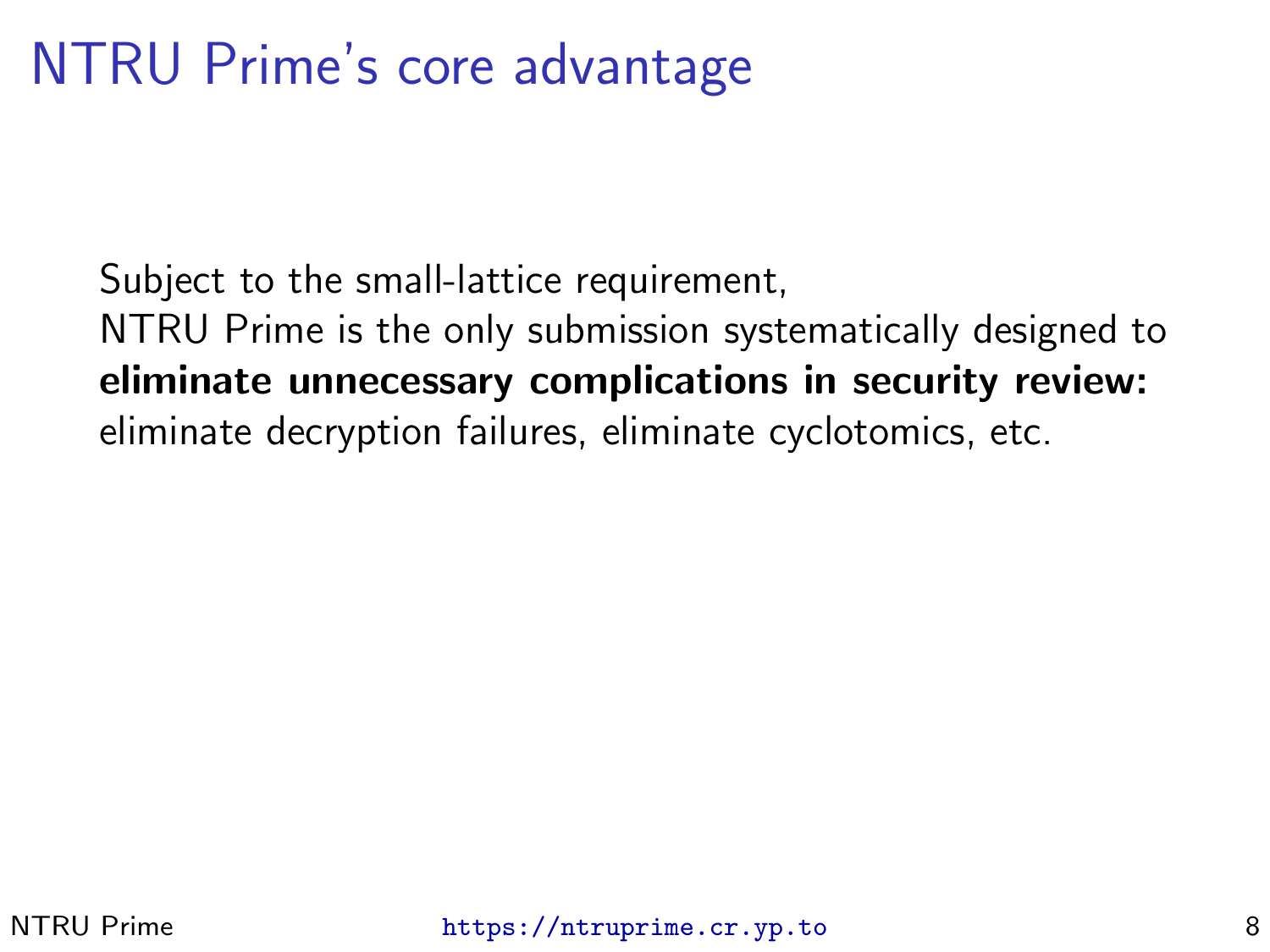#### NTRU Prime's core advantage

Subject to the small-lattice requirement,

NTRU Prime is the only submission systematically designed to eliminate unnecessary complications in security review: eliminate decryption failures, eliminate cyclotomics, etc.

Does this work? Yes: every improvement in NTRU Prime attacks has been a general improvement against small lattices, while various small-lattice submissions have suffered from classes of attacks that NTRU Prime had already eliminated.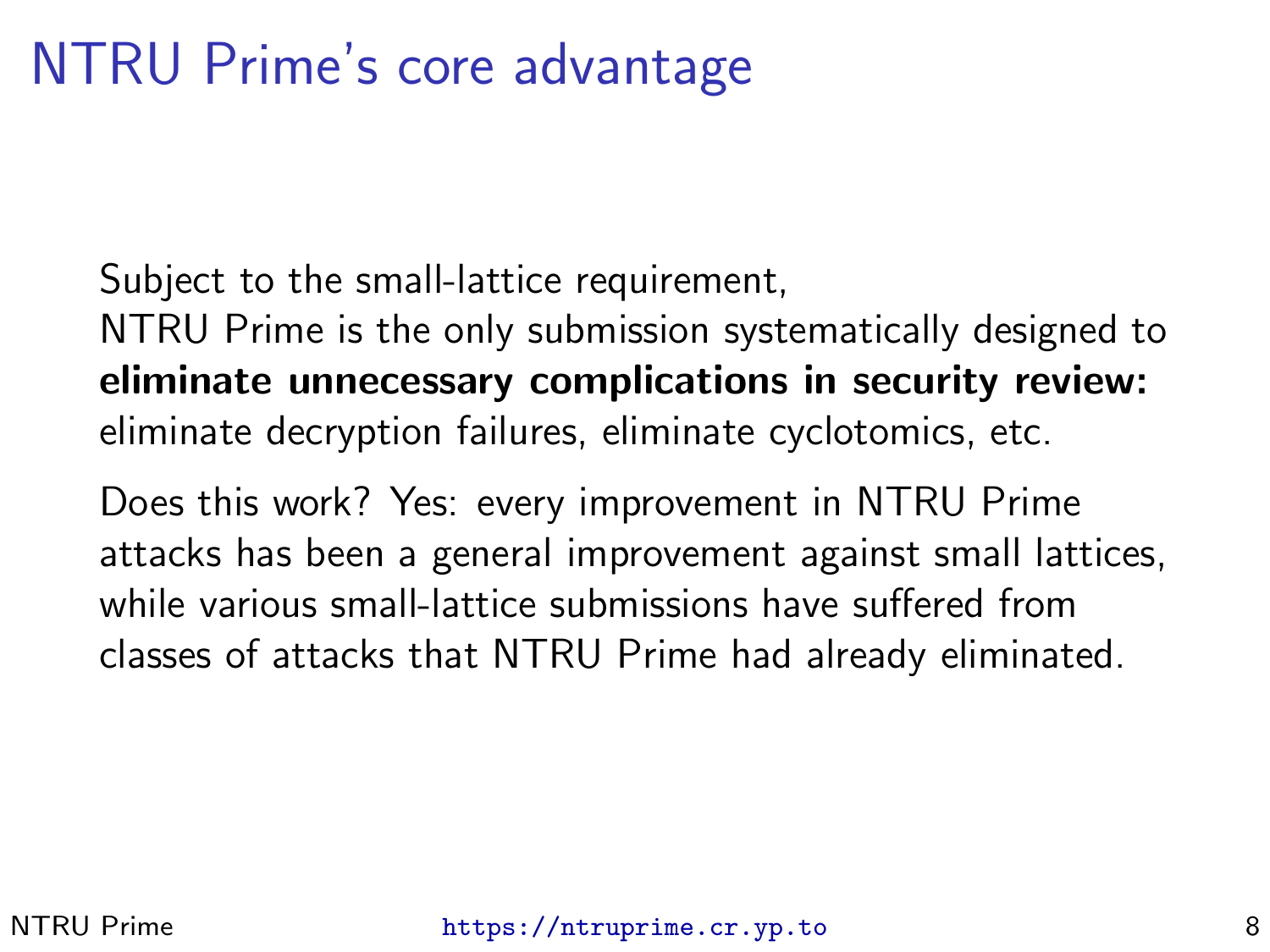#### Example: decryption failures

Many attack advances. Some security claims broken. More and more pages of increasingly complicated analysis.

[2021 D'Anvers–Batsleer:](https://eprint.iacr.org/2021/193) "We first improve the state-of-the-art multitarget decryption failure attack using a levelled approach", point out "three inaccuracies in the directional failure boosting calculation for the simplified scheme of [11]", show that "this traditional approach of calculating the directional failure boosting cost is not directly applicable to practical schemes such as Kyber and Saber due to compression of the ciphertexts", etc.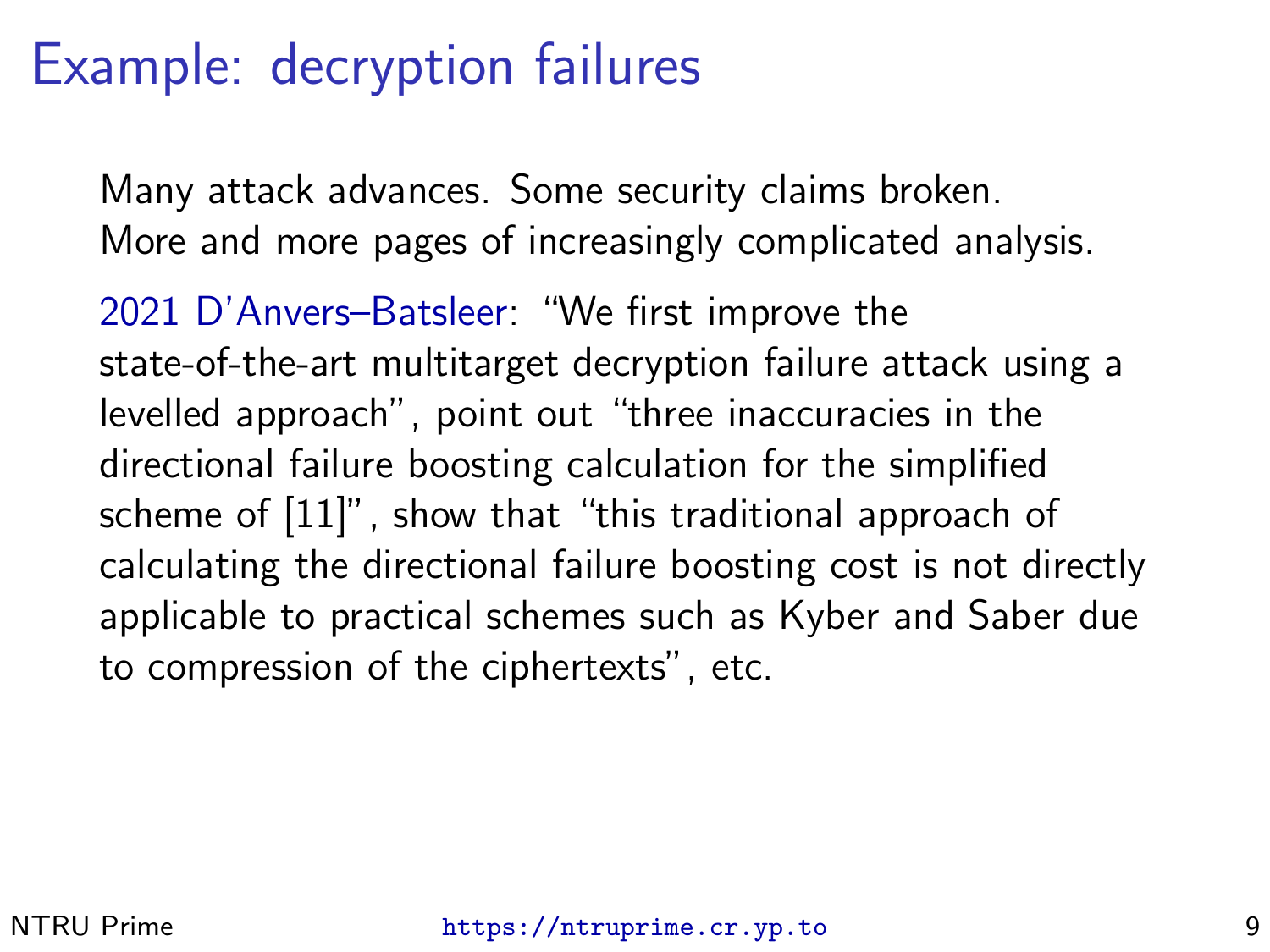#### Example: decryption failures

Many attack advances. Some security claims broken. More and more pages of increasingly complicated analysis.

[2021 D'Anvers–Batsleer:](https://eprint.iacr.org/2021/193) "We first improve the state-of-the-art multitarget decryption failure attack using a levelled approach", point out "three inaccuracies in the directional failure boosting calculation for the simplified scheme of [11]", show that "this traditional approach of calculating the directional failure boosting cost is not directly applicable to practical schemes such as Kyber and Saber due to compression of the ciphertexts", etc.

[NTRU Prime, 2014:](https://blog.cr.yp.to/20140213-ideal.html) "prefer to avoid the mess of figuring out whether an attacker can trigger decryption failures."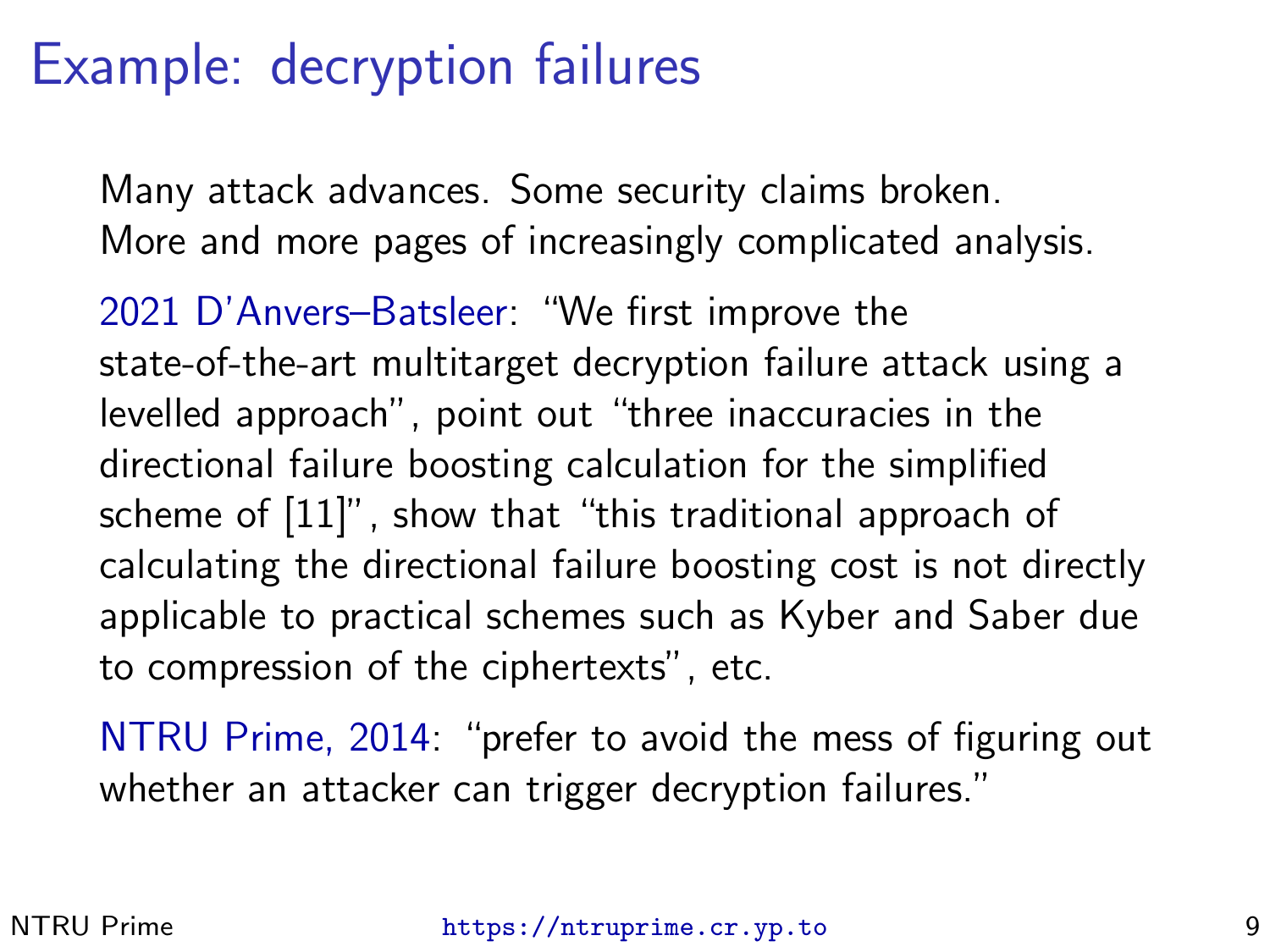#### Proactive, not reactive



#### NTRU Prime <https://ntruprime.cr.yp.to> 10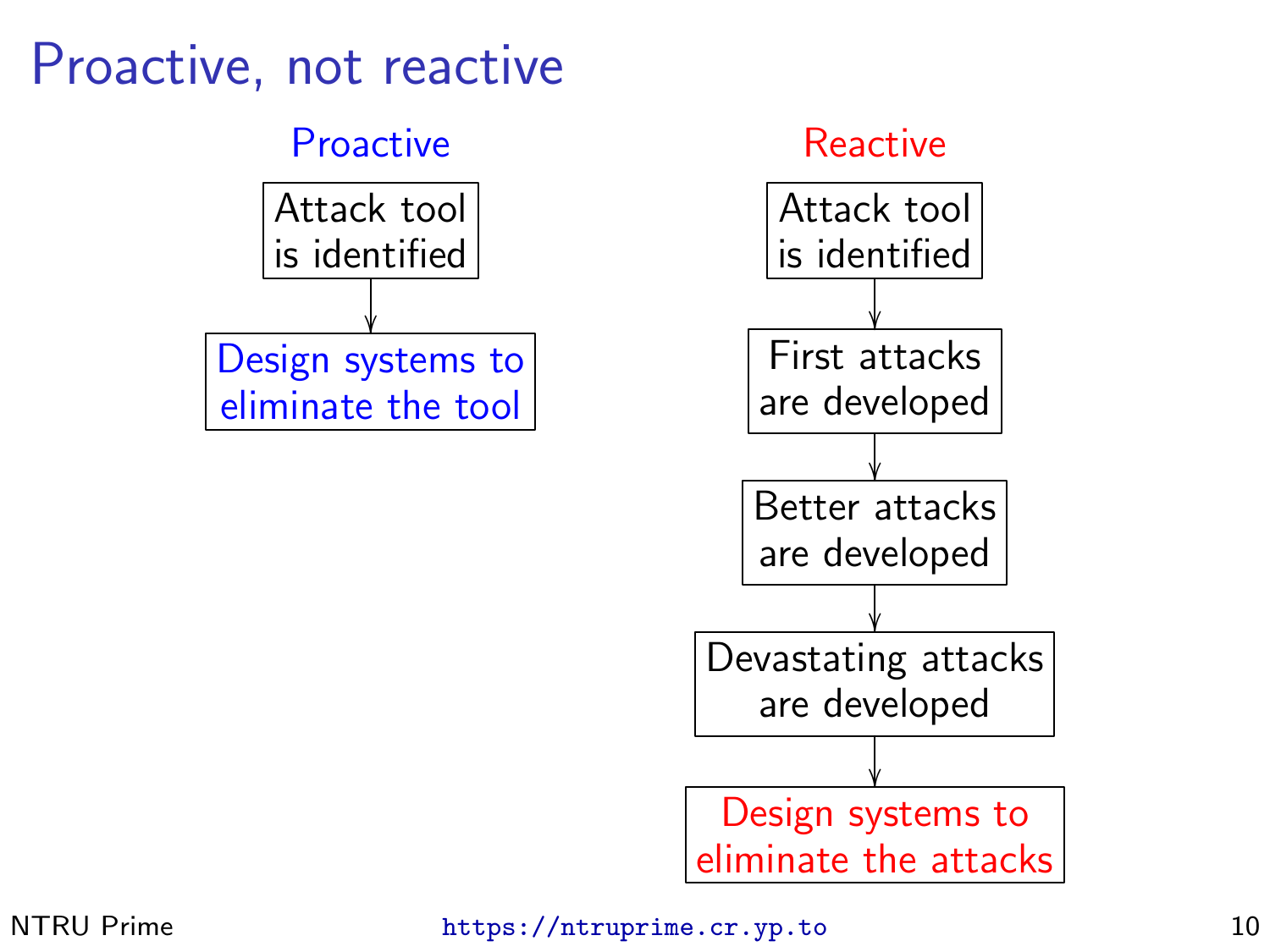[2013.07:](https://cr.yp.to/talks.html#2013.07.18) Cyclotomic lattices give subfields, automorphisms, etc. to attacker. Conclusion: "should switch" from cyclotomics to "random prime-degree extensions with big Galois groups".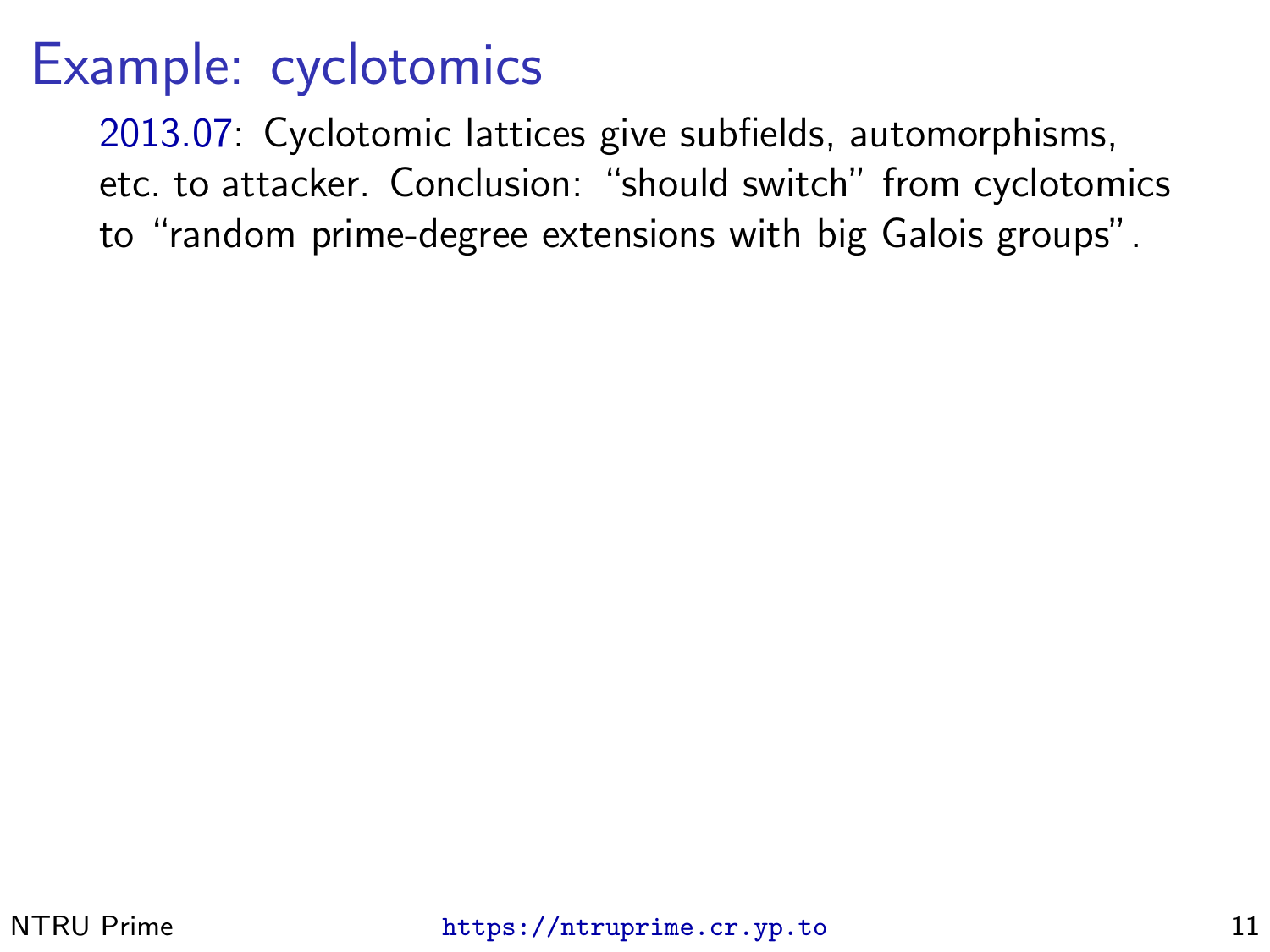[2013.07:](https://cr.yp.to/talks.html#2013.07.18) Cyclotomic lattices give subfields, automorphisms, etc. to attacker. Conclusion: "should switch" from cyclotomics to "random prime-degree extensions with big Galois groups".

[2014.02:](https://blog.cr.yp.to/20140213-ideal.html) First complete NTRU Prime cryptosystem, with maximum-size Galois groups and no decryption failures. Also introduced subfield-logarithm attack—subexponential time against some extreme cases of STOC 2009 Gentry FHE.

All of this was before [poly-time break of cyclotomics](https://epubs.siam.org/doi/abs/10.1137/1.9781611974331.ch64) for the FHE system, and before the NISTPQC decryption-failure mess.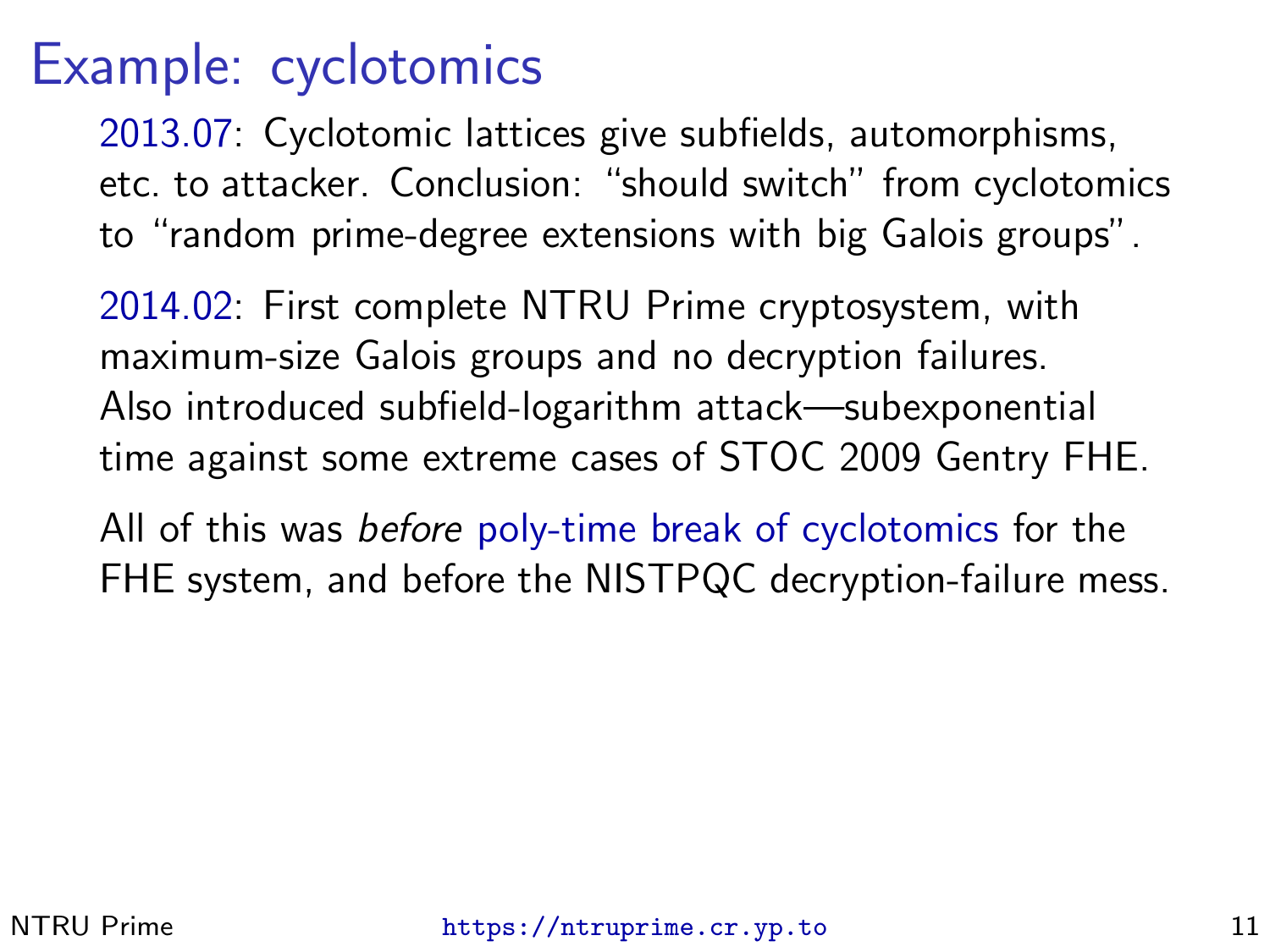[2013.07:](https://cr.yp.to/talks.html#2013.07.18) Cyclotomic lattices give subfields, automorphisms, etc. to attacker. Conclusion: "should switch" from cyclotomics to "random prime-degree extensions with big Galois groups".

[2014.02:](https://blog.cr.yp.to/20140213-ideal.html) First complete NTRU Prime cryptosystem, with maximum-size Galois groups and no decryption failures. Also introduced subfield-logarithm attack—subexponential time against some extreme cases of STOC 2009 Gentry FHE.

All of this was before [poly-time break of cyclotomics](https://epubs.siam.org/doi/abs/10.1137/1.9781611974331.ch64) for the FHE system, and before the NISTPQC decryption-failure mess.

(Very [similar](https://www.ecrypt.eu.org/ecrypt1/documents/D.SPA.10-1.1.pdf) [recommendations](https://cr.yp.to/papers.html#curve25519) to avoid subfields and automorphisms in discrete-log cryptography were published years before those features turned into [devastating attacks.](https://eprint.iacr.org/2013/400))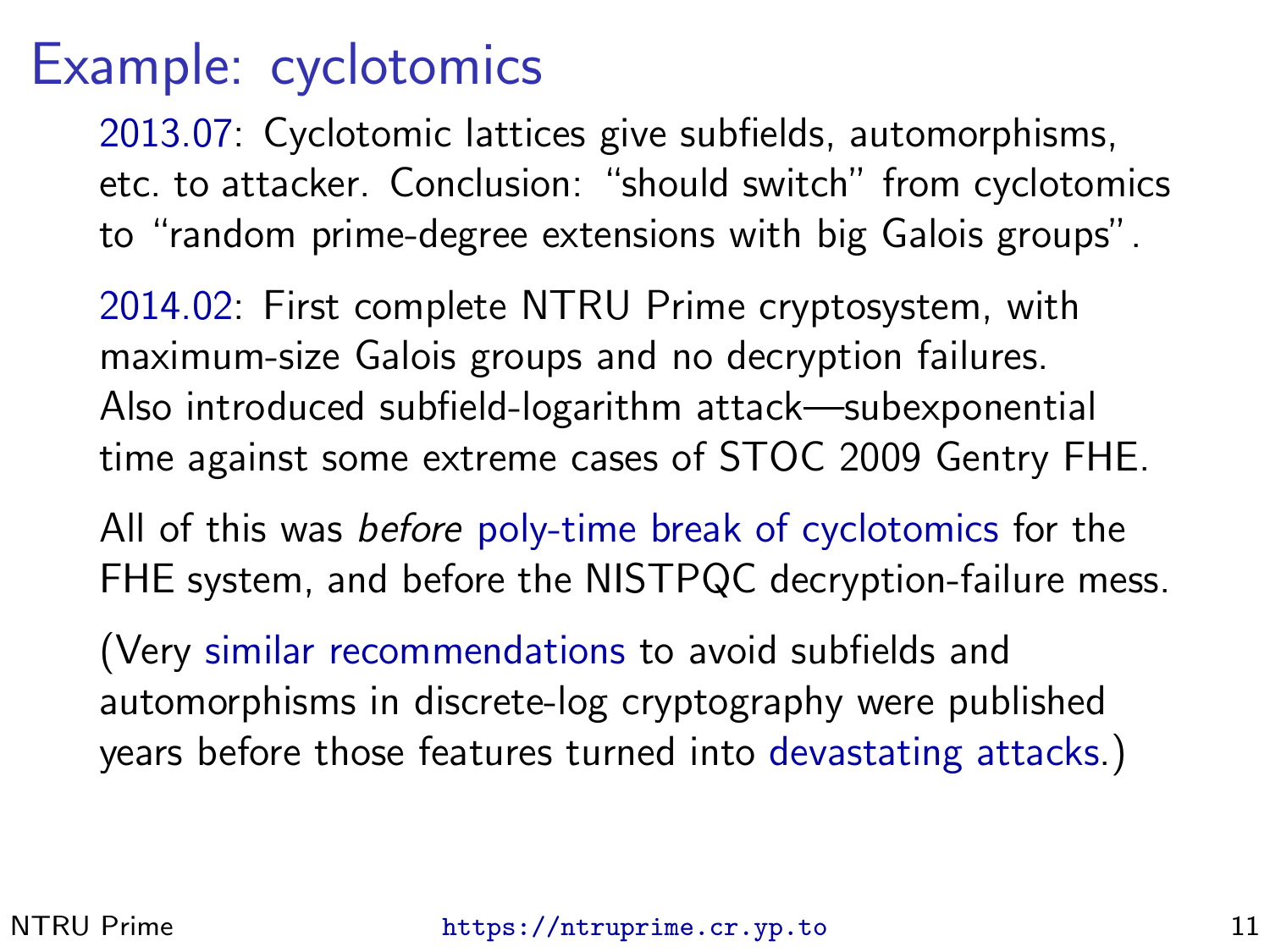[2013.07:](https://cr.yp.to/talks.html#2013.07.18) Cyclotomic lattices give subfields, automorphisms, etc. to attacker. Conclusion: "should switch" from cyclotomics to "random prime-degree extensions with big Galois groups".

[2014.02:](https://blog.cr.yp.to/20140213-ideal.html) First complete NTRU Prime cryptosystem, with maximum-size Galois groups and no decryption failures. Also introduced subfield-logarithm attack—subexponential time against some extreme cases of STOC 2009 Gentry FHE.

All of this was before [poly-time break of cyclotomics](https://epubs.siam.org/doi/abs/10.1137/1.9781611974331.ch64) for the FHE system, and before the NISTPQC decryption-failure mess.

(Very [similar](https://www.ecrypt.eu.org/ecrypt1/documents/D.SPA.10-1.1.pdf) [recommendations](https://cr.yp.to/papers.html#curve25519) to avoid subfields and automorphisms in discrete-log cryptography were published years before those features turned into [devastating attacks.](https://eprint.iacr.org/2013/400))

[NIST's](https://nvlpubs.nist.gov/nistpubs/ir/2020/NIST.IR.8309.pdf) [statements](https://archive.is/RG14h) get this history backwards, hiding the cryptographer's ability to proactively protect against risks.

NTRU Prime <https://ntruprime.cr.yp.to> 11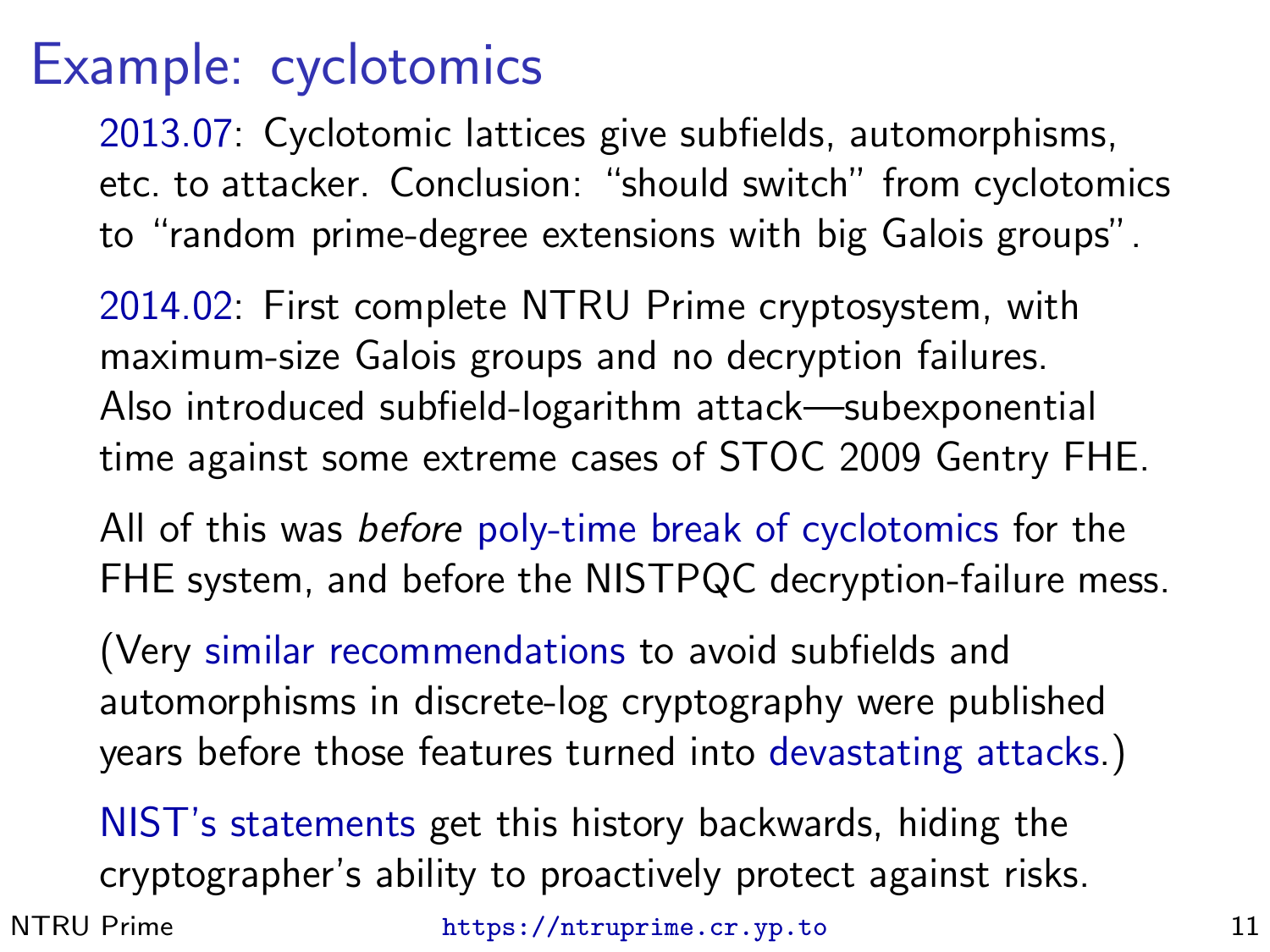#### Attacks published so far:

|        | Cyclo  | Prime |
|--------|--------|-------|
| Gentry | broken | ∵ok i |
| KEM    | ok     | ok    |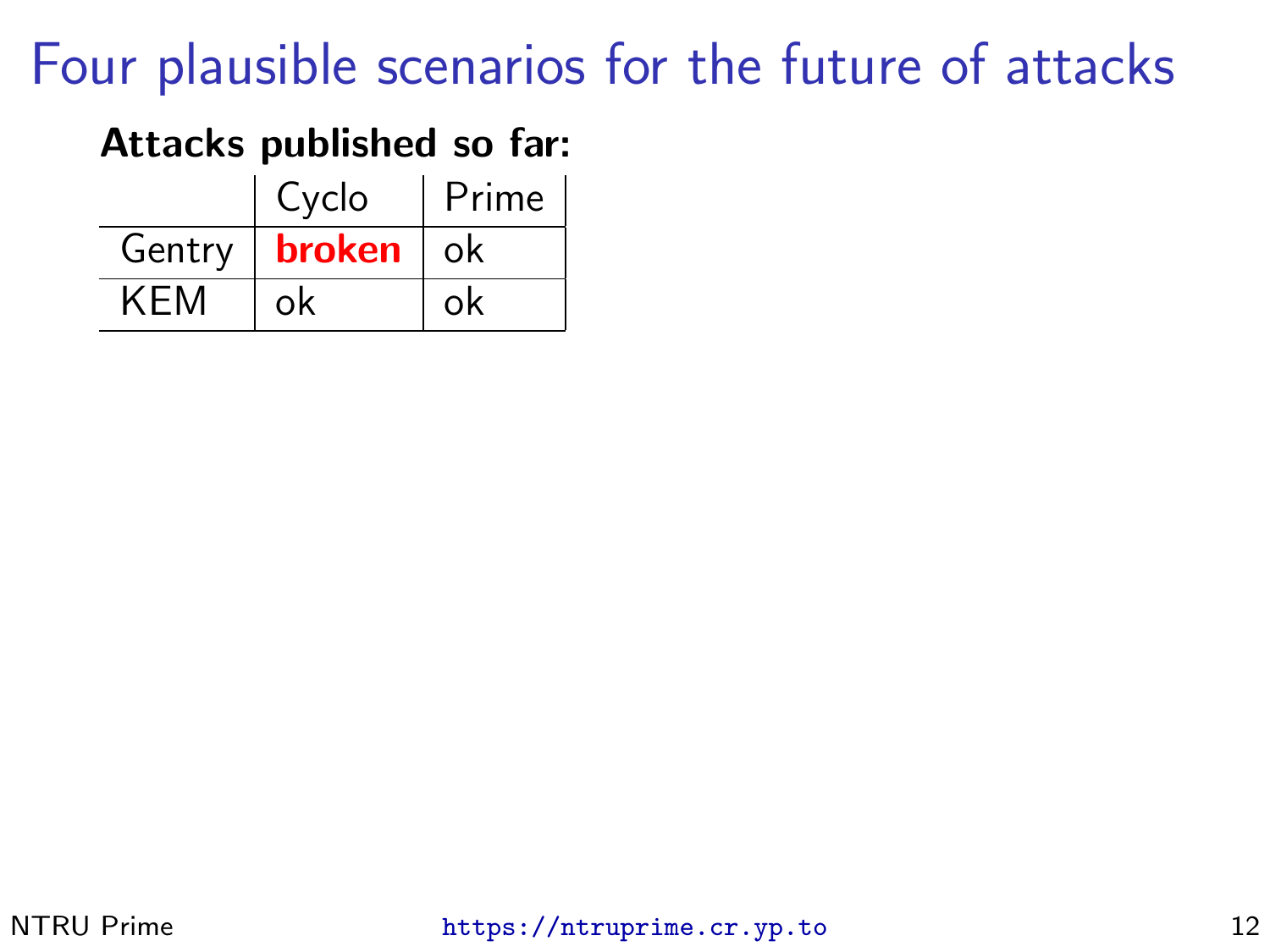#### Attacks published so far: If cyclotomics are weak:

|        | Cyclo              | Prime |
|--------|--------------------|-------|
| Gentry | <b>broken</b>   ok |       |
| KEM    | ok                 | ok    |

|            | Cyclo  | Prime |
|------------|--------|-------|
| Gentry     | broken | .ok   |
| <b>KEM</b> | broken | .ok   |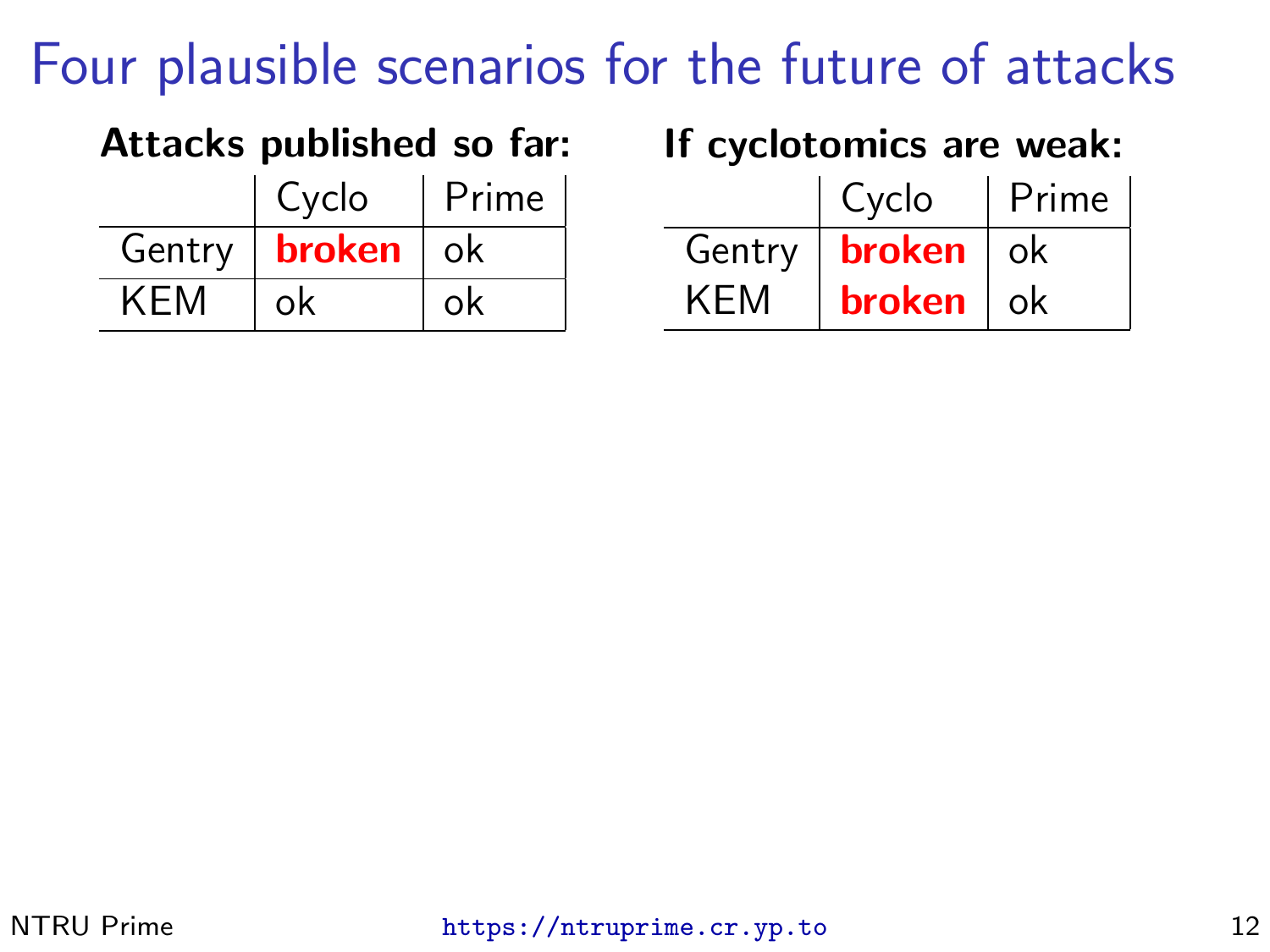|  | Attacks published so far: |  |  |
|--|---------------------------|--|--|
|--|---------------------------|--|--|

|        | Cyclo     | Prime |
|--------|-----------|-------|
| Gentry | broken ok |       |
| KEM    | ok        | ok    |

If cyclotomics are weak:

|            | Cyclo         | Prime |
|------------|---------------|-------|
| Gentry     | broken        | -ok   |
| <b>KEM</b> | <b>broken</b> | .ok   |

#### If Gentry's system is weak:

|        | Cyclo         | Prime  |
|--------|---------------|--------|
| Gentry | <b>broken</b> | broken |
| KEM    | ok            | ok     |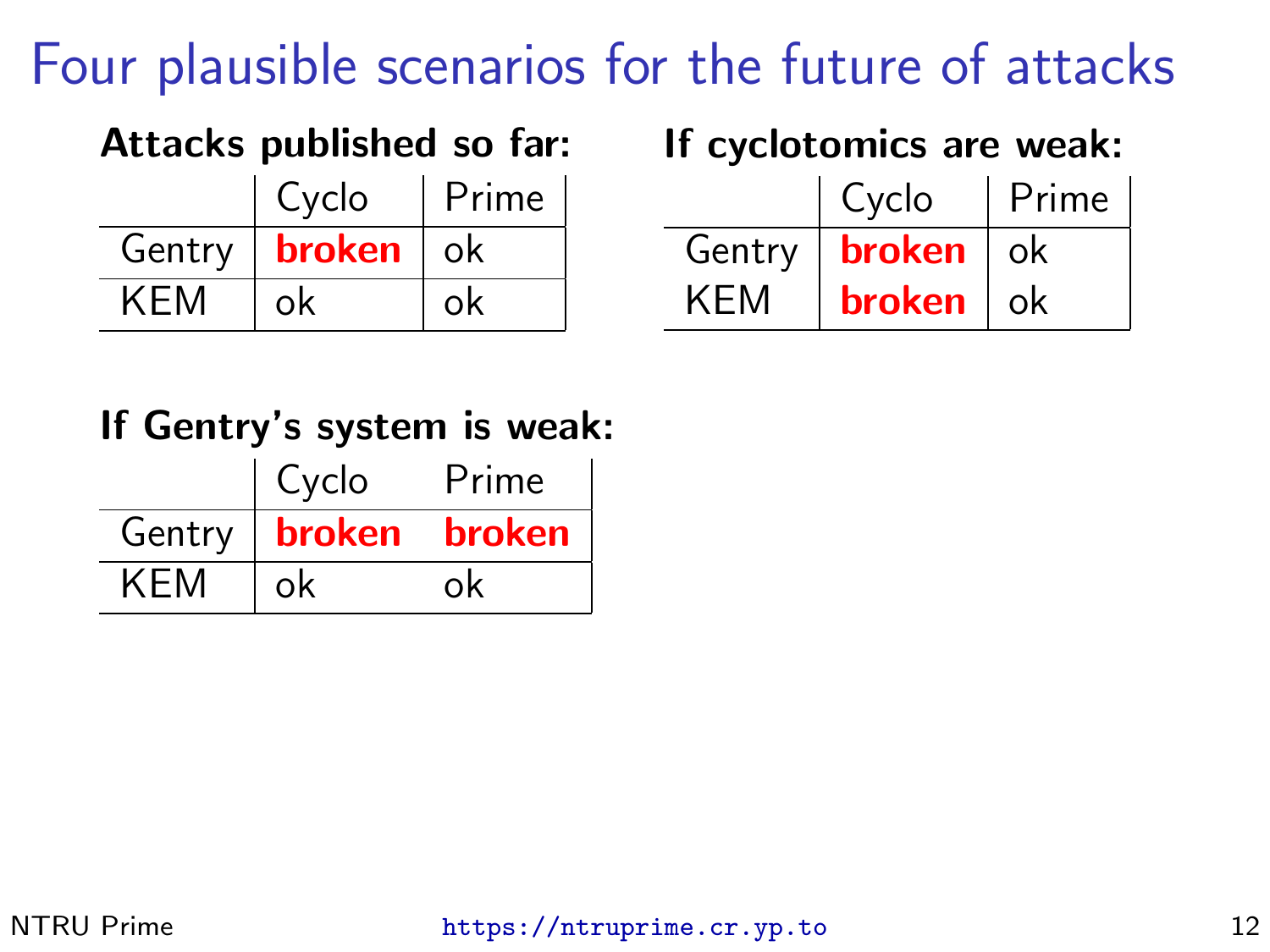|  | Attacks published so far: |  |  |
|--|---------------------------|--|--|
|--|---------------------------|--|--|

|            | Cyclo       | Prime |
|------------|-------------|-------|
| Gentry     | broken   ok |       |
| <b>KEM</b> | ok          | ok    |

If cyclotomics are weak:

|            | Cyclo  | Prime |
|------------|--------|-------|
| Gentry     | broken | ok    |
| <b>KEM</b> | broken | ok    |

If Gentry's system is weak: If lattices are weak:

|            | Cyclo  | Prime  |
|------------|--------|--------|
| Gentry     | broken | broken |
| <b>KEM</b> | ok     | ok     |

|            | Cyclo         | Prime         |
|------------|---------------|---------------|
| Gentry     | broken        | <b>broken</b> |
| <b>KEM</b> | <b>broken</b> | broken        |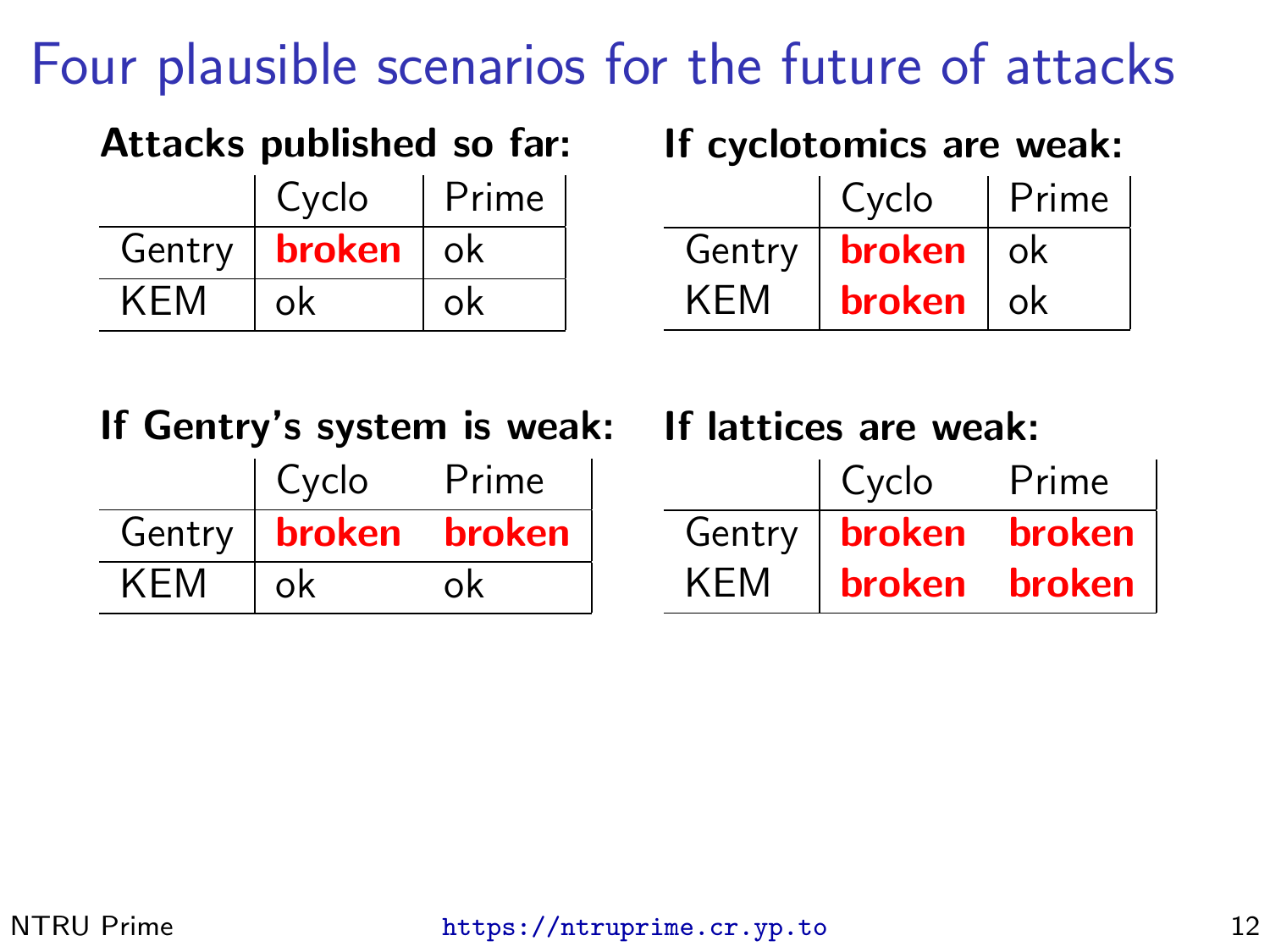|  | Attacks published so far: |  |  |
|--|---------------------------|--|--|
|--|---------------------------|--|--|

|            | Cyclo         | Prime |
|------------|---------------|-------|
| Gentry     | <b>broken</b> | ∣ ok  |
| <b>KEM</b> | ok            | ok    |

If cyclotomics are weak:

|        | Cyclo  | Prime |
|--------|--------|-------|
| Gentry | broken | ok    |
| KEM    | broken | -ok   |

|  | If Gentry's system is weak: |  |  |  |
|--|-----------------------------|--|--|--|
|--|-----------------------------|--|--|--|

|        | Cyclo  | Prime  |
|--------|--------|--------|
| Gentry | broken | broken |
| KEM    | ok     | Ωk     |

If lattices are weak:

|        | Cyclo         | Prime  |
|--------|---------------|--------|
| Gentry | broken        | broken |
| KEM    | <b>broken</b> | broken |

Four further scenarios—split between showing security advantages of NTRU Prime and showing security disadvantages of NTRU Prime—are logically possible but harder to explain as developments from the current situation.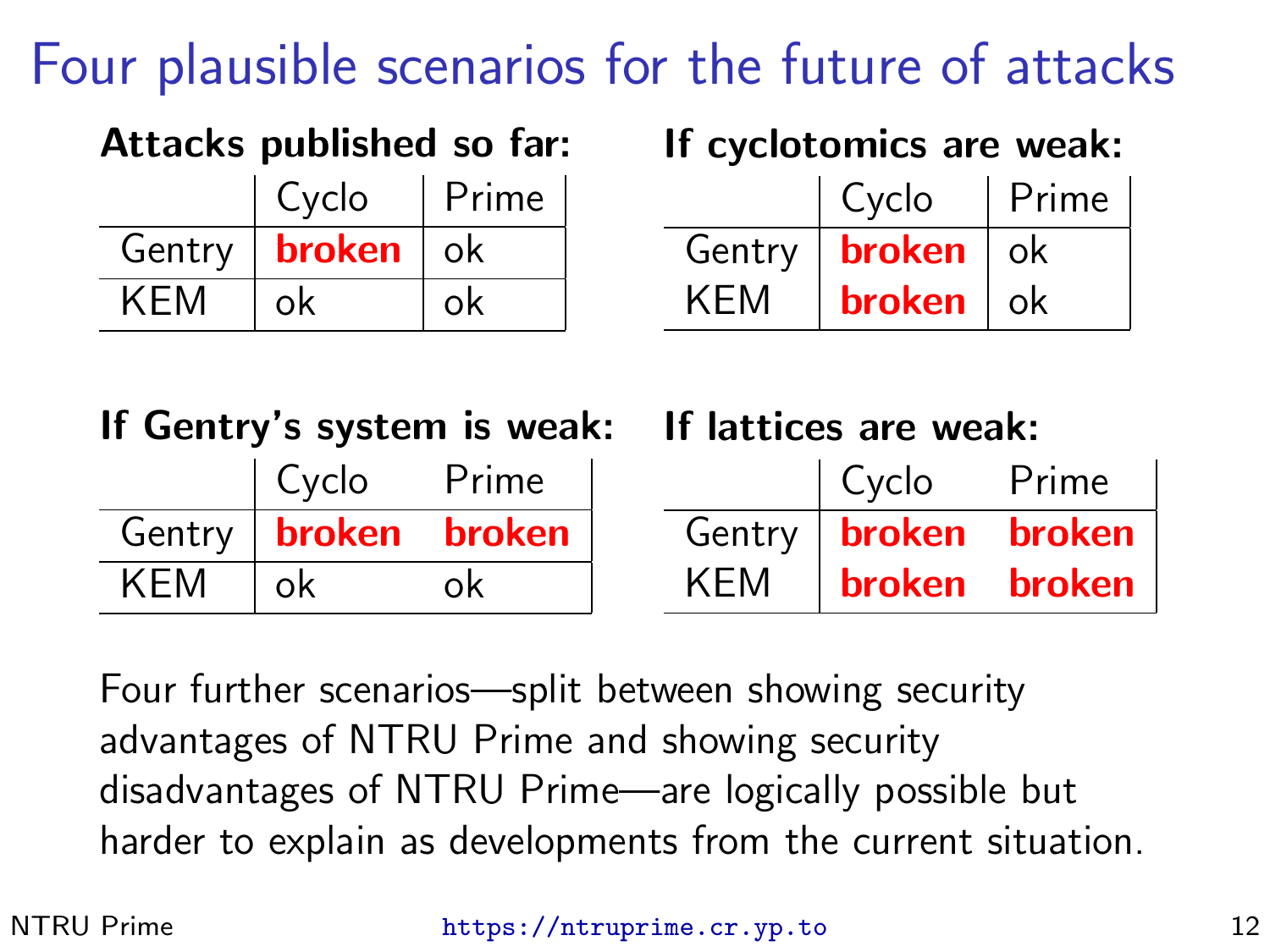#### Is it still small? Yes—often even higher security!

Example: Say an application requires ≤1024 bytes for each public key and each ciphertext.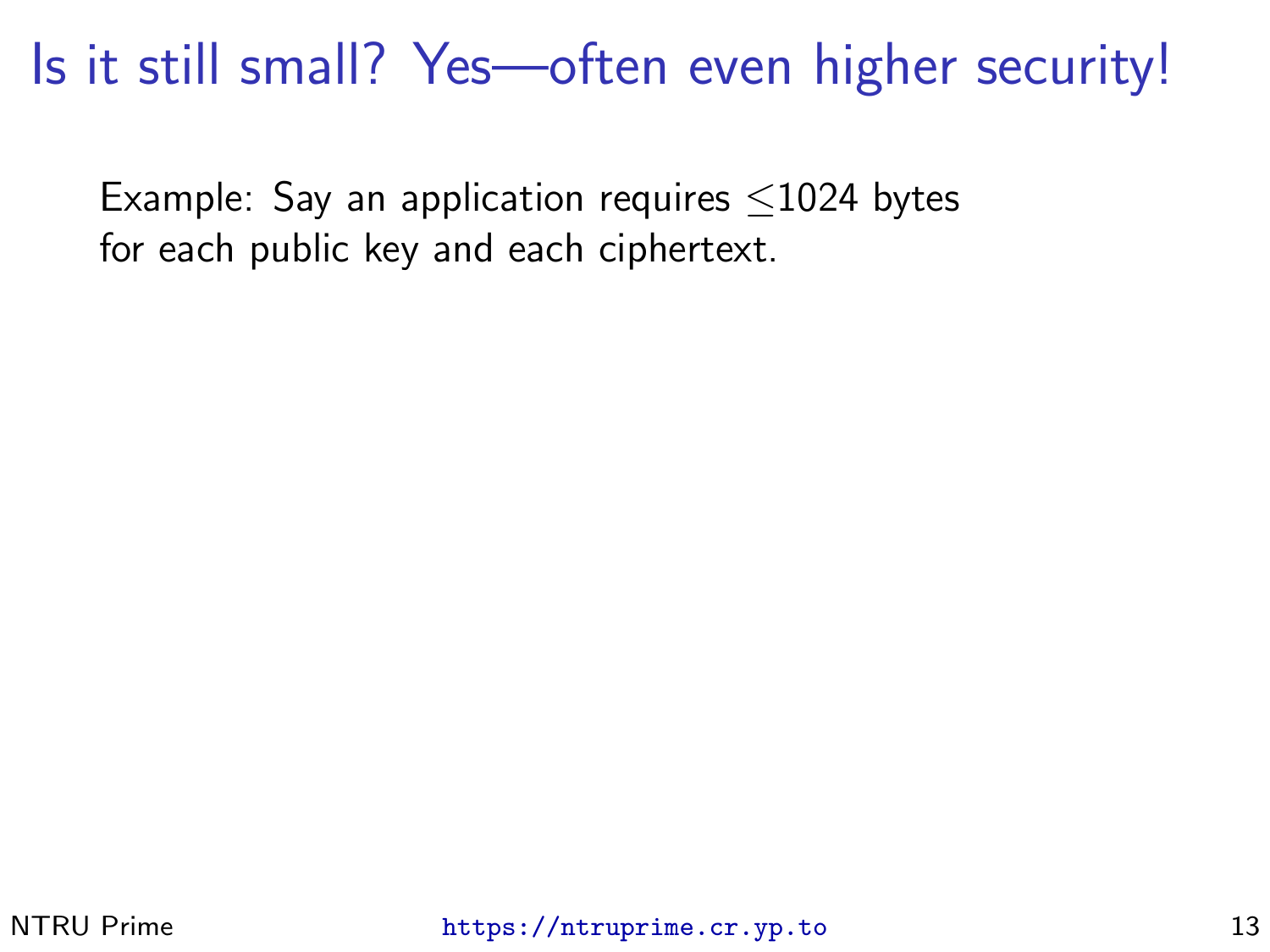#### Is it still small? Yes—often even higher security!

Example: Say an application requires ≤1024 bytes for each public key and each ciphertext. Maximum achievable pre-quantum  $log<sub>2</sub>$  Core-SVP level across all of the parameter sets proposed for standardization:

- $\triangleright$  106 with NTRU (ntruhps2048509).
- $\triangleright$  112 (claimed 118?) with (round-3) Kyber (kyber512).
- $\blacktriangleright$  118 with SABER (lightsaber).
- ▶ 129 with Streamlined NTRU Prime (sntrup653).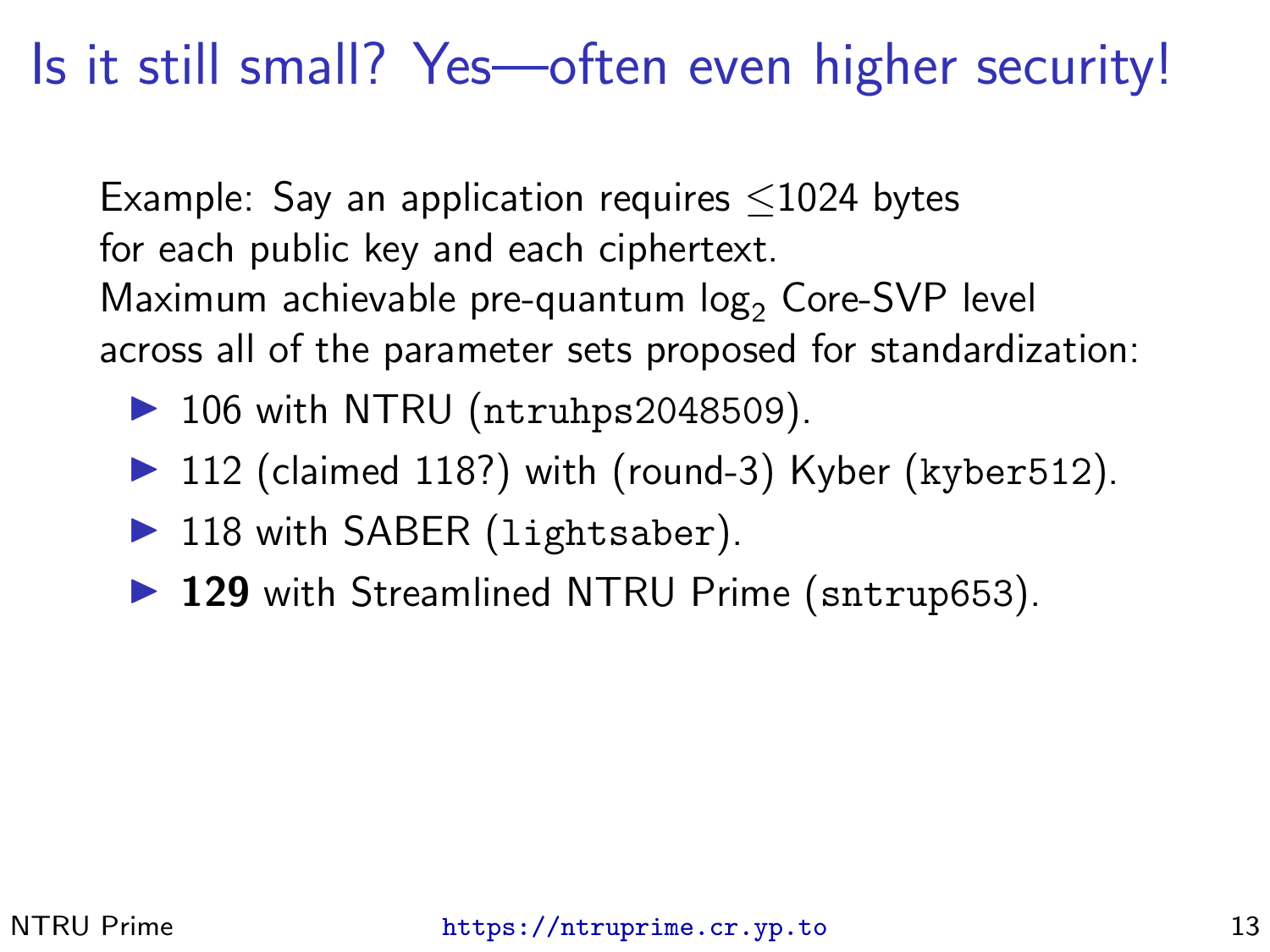#### Is it still small? Yes—often even higher security!

Example: Say an application requires ≤1024 bytes for each public key and each ciphertext. Maximum achievable pre-quantum  $log<sub>2</sub>$  Core-SVP level across all of the parameter sets proposed for standardization:

- $\triangleright$  106 with NTRU (ntruhps2048509).
- $\triangleright$  112 (claimed 118?) with (round-3) Kyber (kyber512).
- $\blacktriangleright$  118 with SABER (lightsaber).
- ▶ 129 with Streamlined NTRU Prime (sntrup653).

Vary  $1024 \Rightarrow$  sometimes (e.g.) Kyber has higher Core-SVP. The big picture is that each candidate is competitive. See <https://cr.yp.to/papers.html#categories>.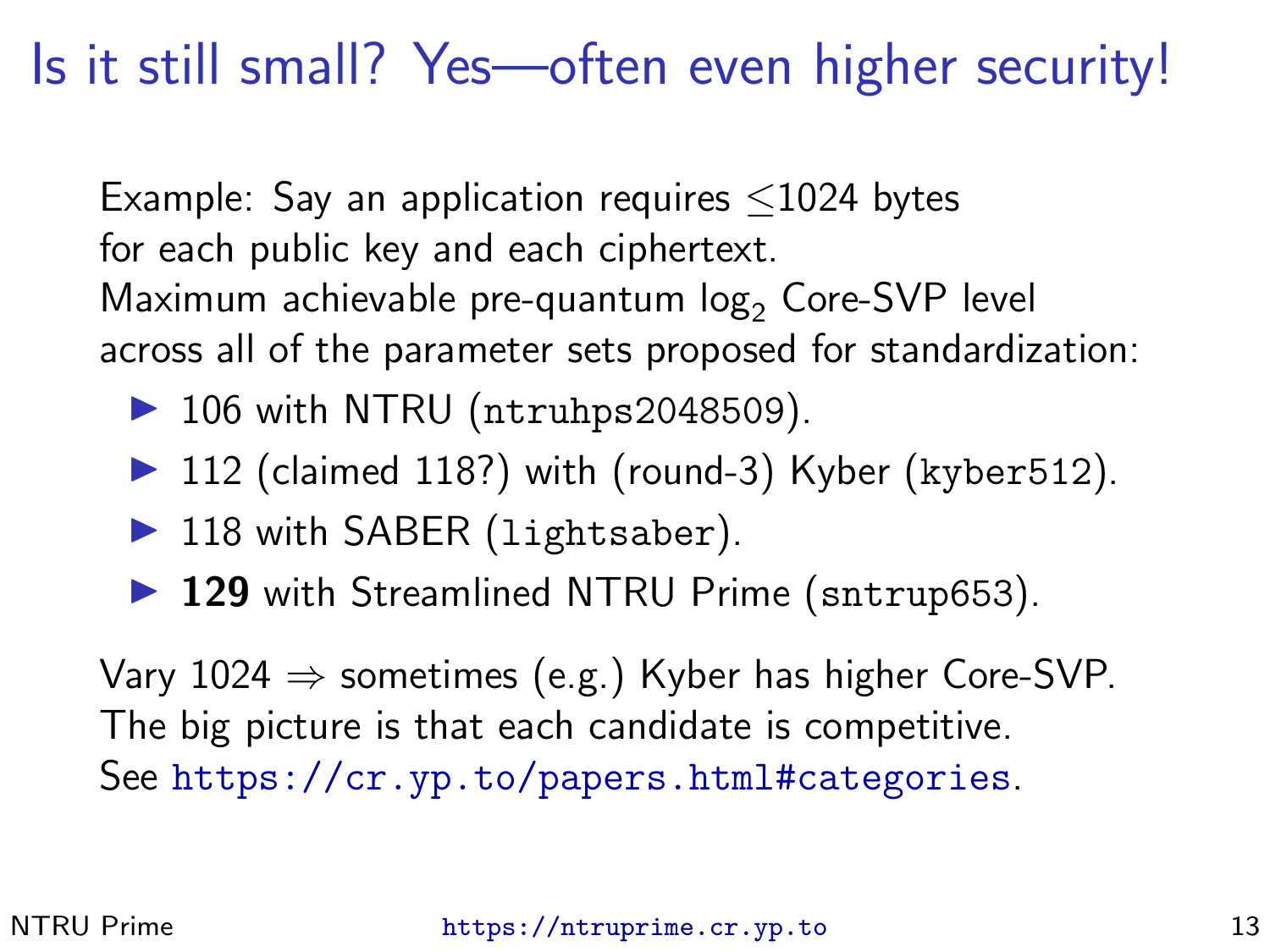#### Another aspect of sizes: fitting into hardware

[CARDIS 2020:](https://eprint.iacr.org/2020/1067) Complete constant-time sntrup761 using 1841 FPGA slices with 14 BRAMs, 19 DSPs.

(Xilinx Zynq Ultrascale+: Artix-7, plus ARM not used here.)

Update: Complete constant-time sntrup761 using 1367 FPGA slices with 11.5 BRAMs, 19 DSPs.

Runs at 271.6 MHz. Cycle counts: 1289959 keygen, 119250 enc, 260307 dec.

<https://github.com/AdrianMarotzke/SNTRUP>

With somewhat more area, can achieve far fewer cycles; but TCO analysis suggests that small area is more important.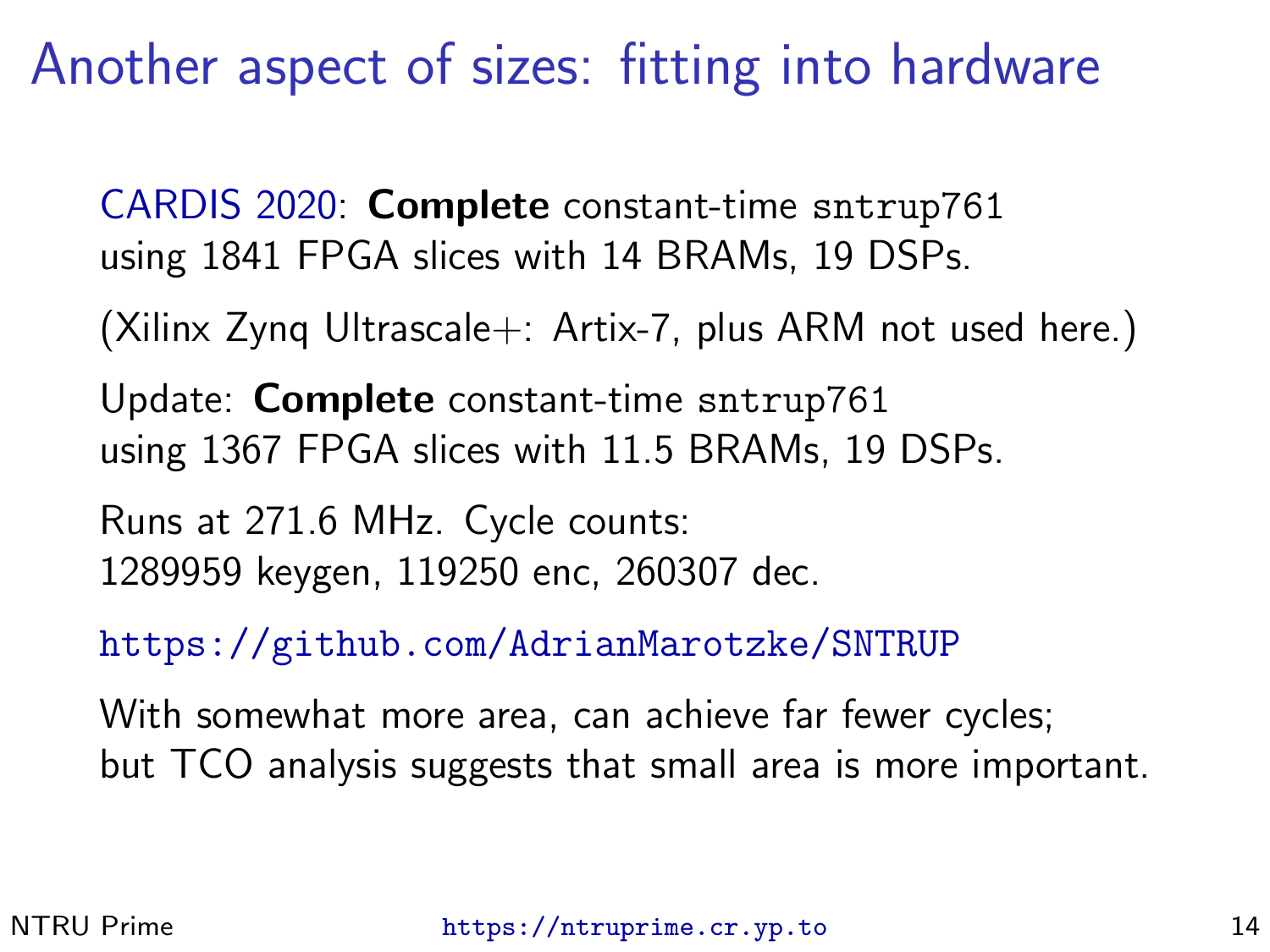#### NTRU Prime speeds are competitive

Almost all KEMs reported in pqm4 [\(as of 2021.06.02\)](https://archive.is/0rrsz) have slower enc and slower dec than sntrup761.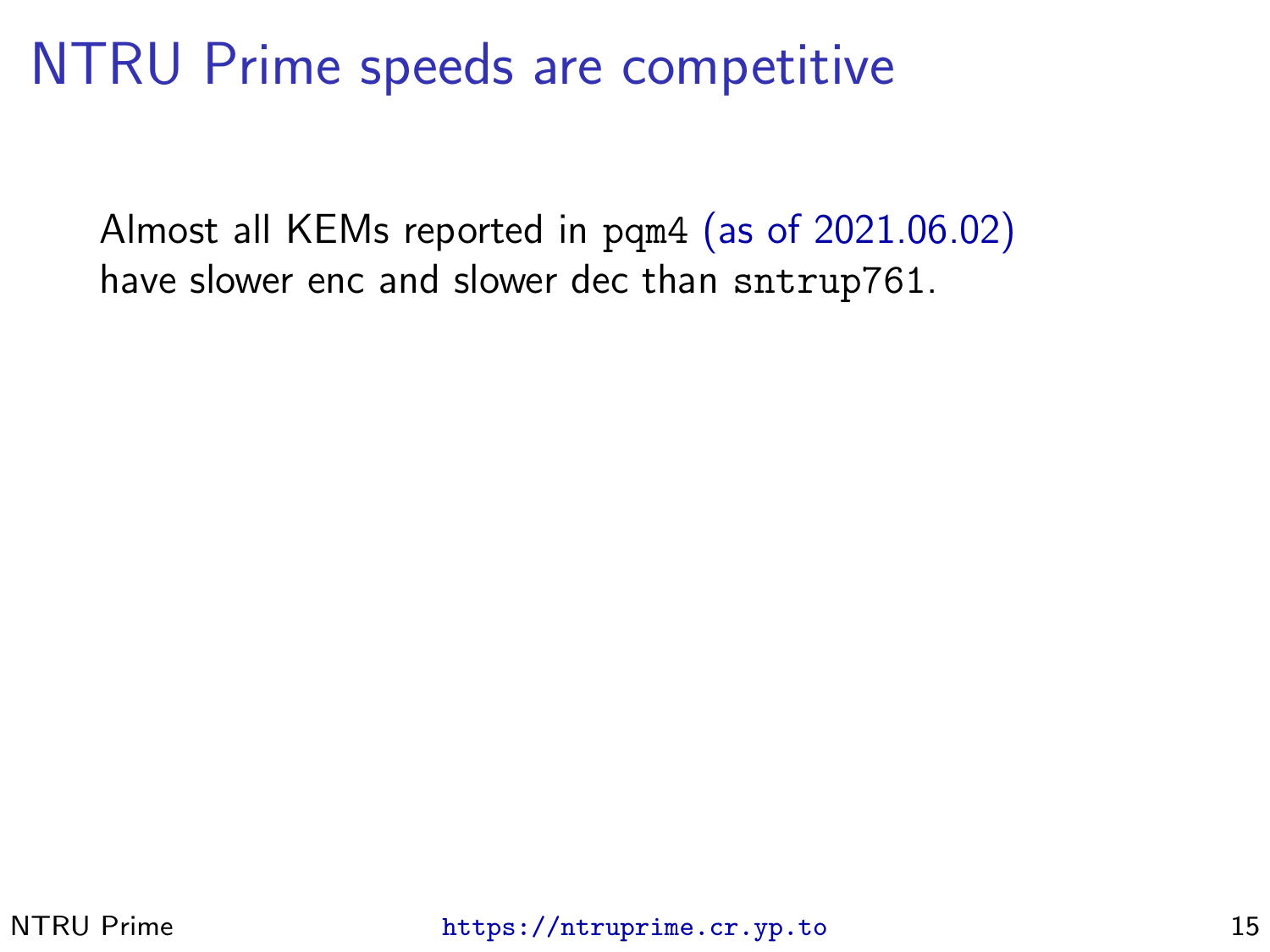#### NTRU Prime speeds are competitive

Almost all KEMs reported in pqm4 [\(as of 2021.06.02\)](https://archive.is/0rrsz) have slower enc and slower dec than sntrup761.

Pre-quantum  $log<sub>2</sub>$  Core-SVP levels for the exceptions:

- ▶ 106 for ntruhps2048509: 563499 enc, 536107 dec.
- $\triangleright$  112 (118?) for kyber 90s 512: 449428 enc, 460732 dec.
- $\triangleright$  112 (118?) for kyber 512: 555947 enc, 516170 dec.
- 
- ▶ 136 for ntruhrss701: 375974 enc. 867459 dec.
- 

- 
- 
- ▶ 118 for lightsaber: 484733 enc, 460133 dec.
	-
- ▶ 153 for sntrup761: 698943 enc, 565268 dec.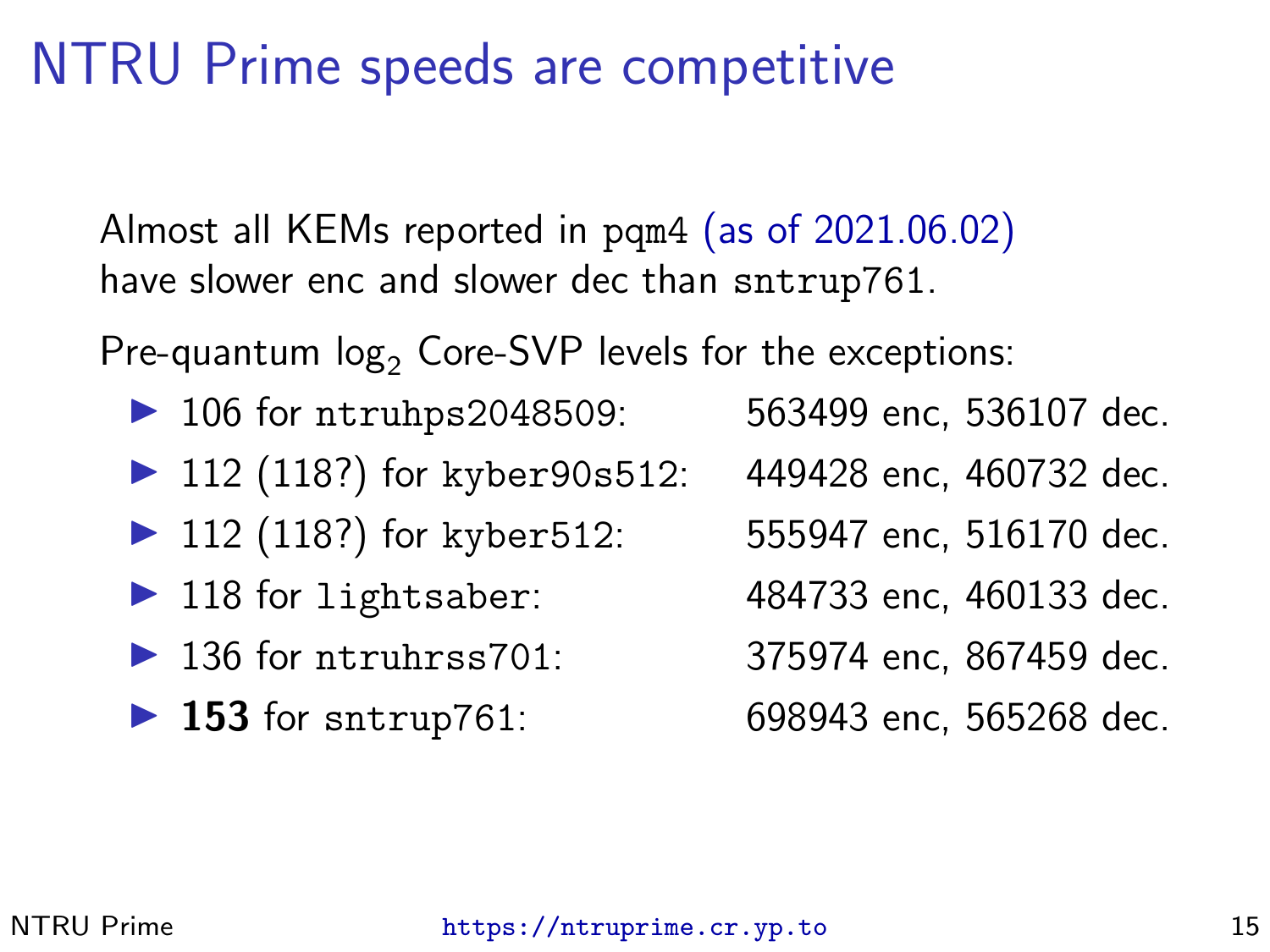# Security (vertical) vs. enc  $+$  dec time (horizontal)



```
NTRU Prime https://ntruprime.cr.yp.to 16
```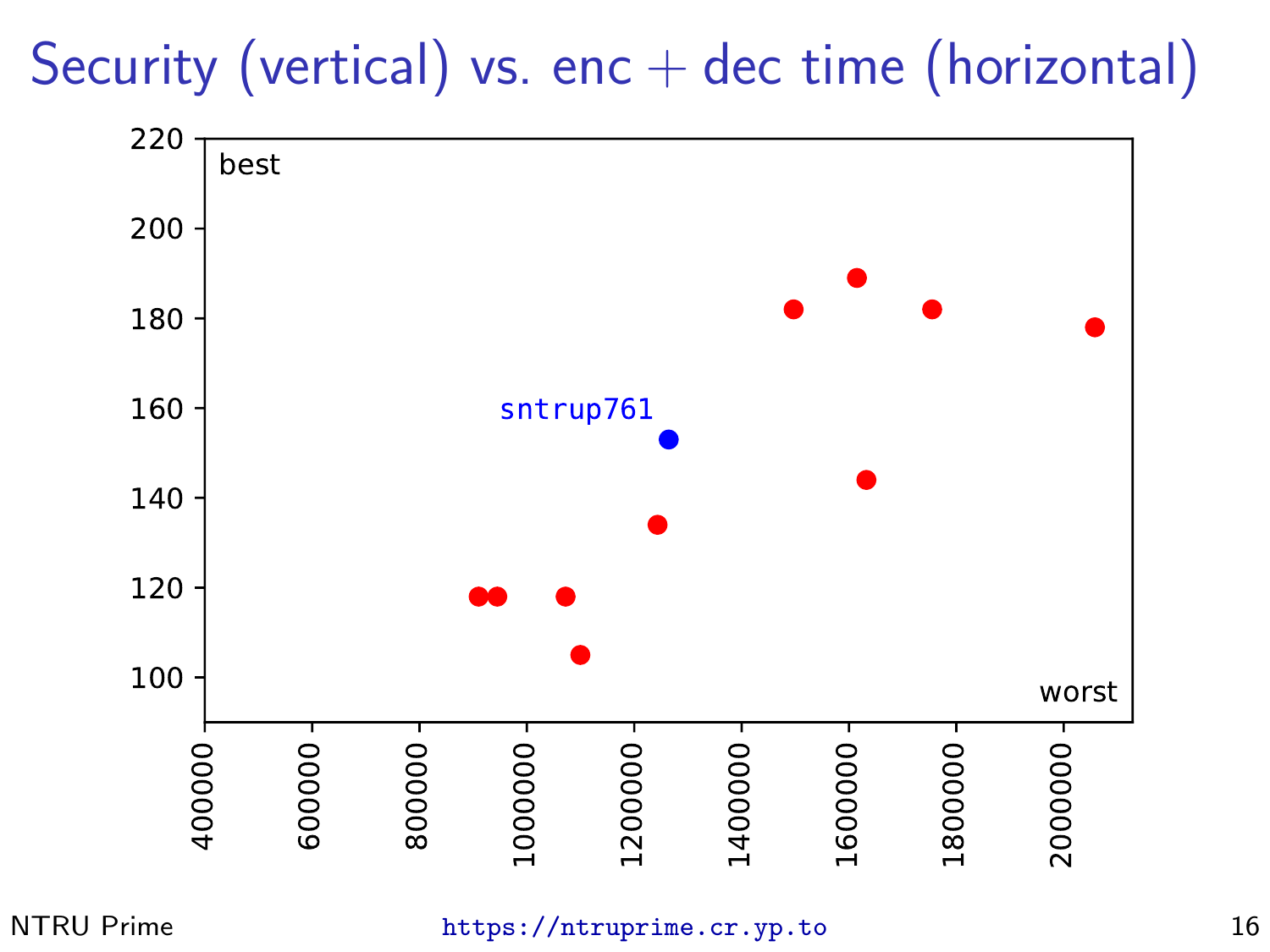#### Security vs. enc time  $+$  dec time  $+$  1000  $\cdot$  ctbytes



#### NTRU Prime <https://ntruprime.cr.yp.to> 17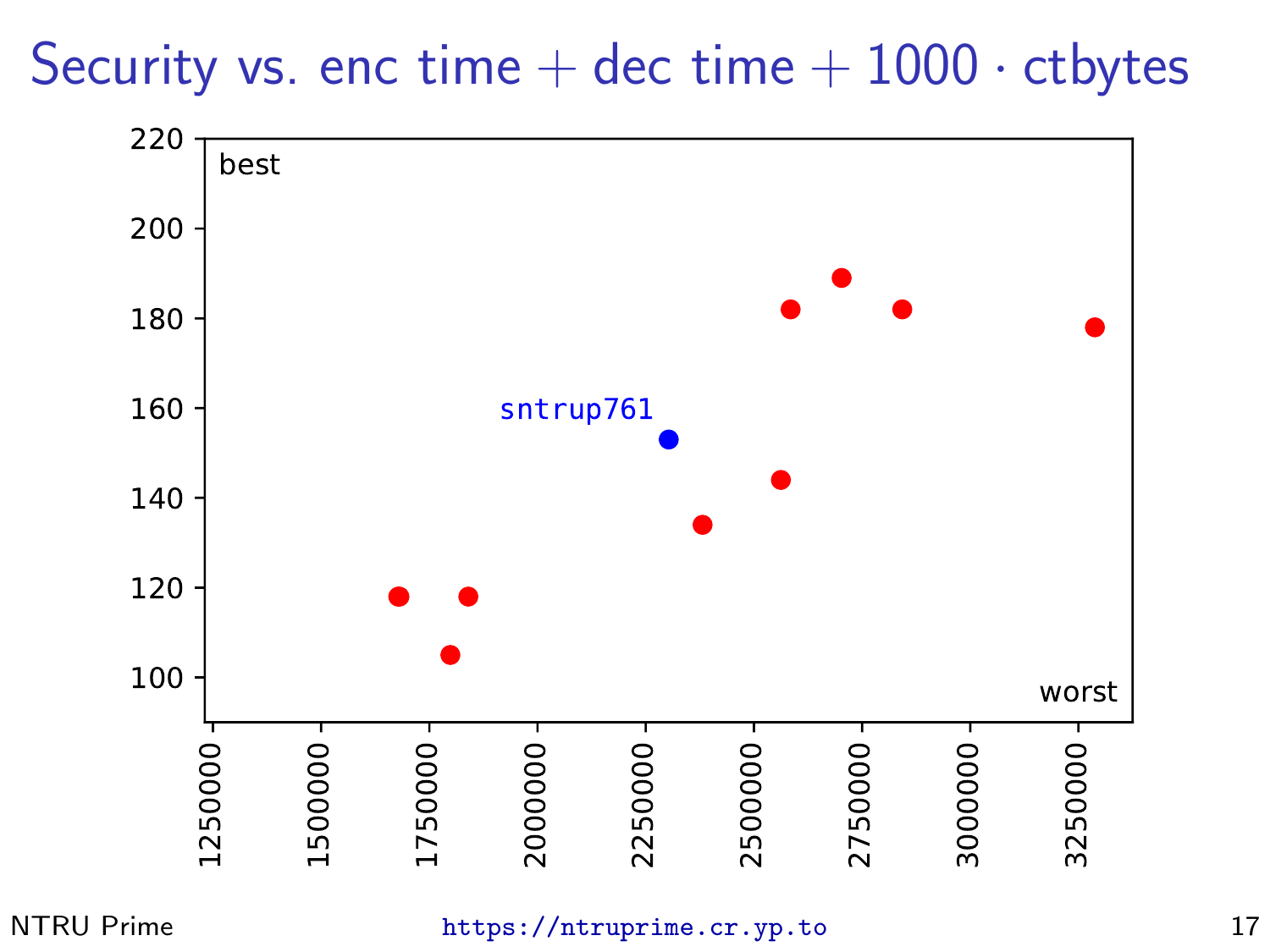#### Stability: another win for security reviewers

NTRU Prime has an unchanged family of trapdoor functions throughout round 1, round 2, and round 3. See round-3 submission for analysis of how modules, errors, etc. would complicate security review.

CCA conversion included various hashing safeguards in round 1. Added further defenses in round 2. Unchanged in round 3.  $\Rightarrow$  NTRU Prime is fully compatible between round 2 and round 3, when users choose the same parameters.

Have always recommended the same parameter set: dimension  $p = 761$ , modulus  $q = 4591$ .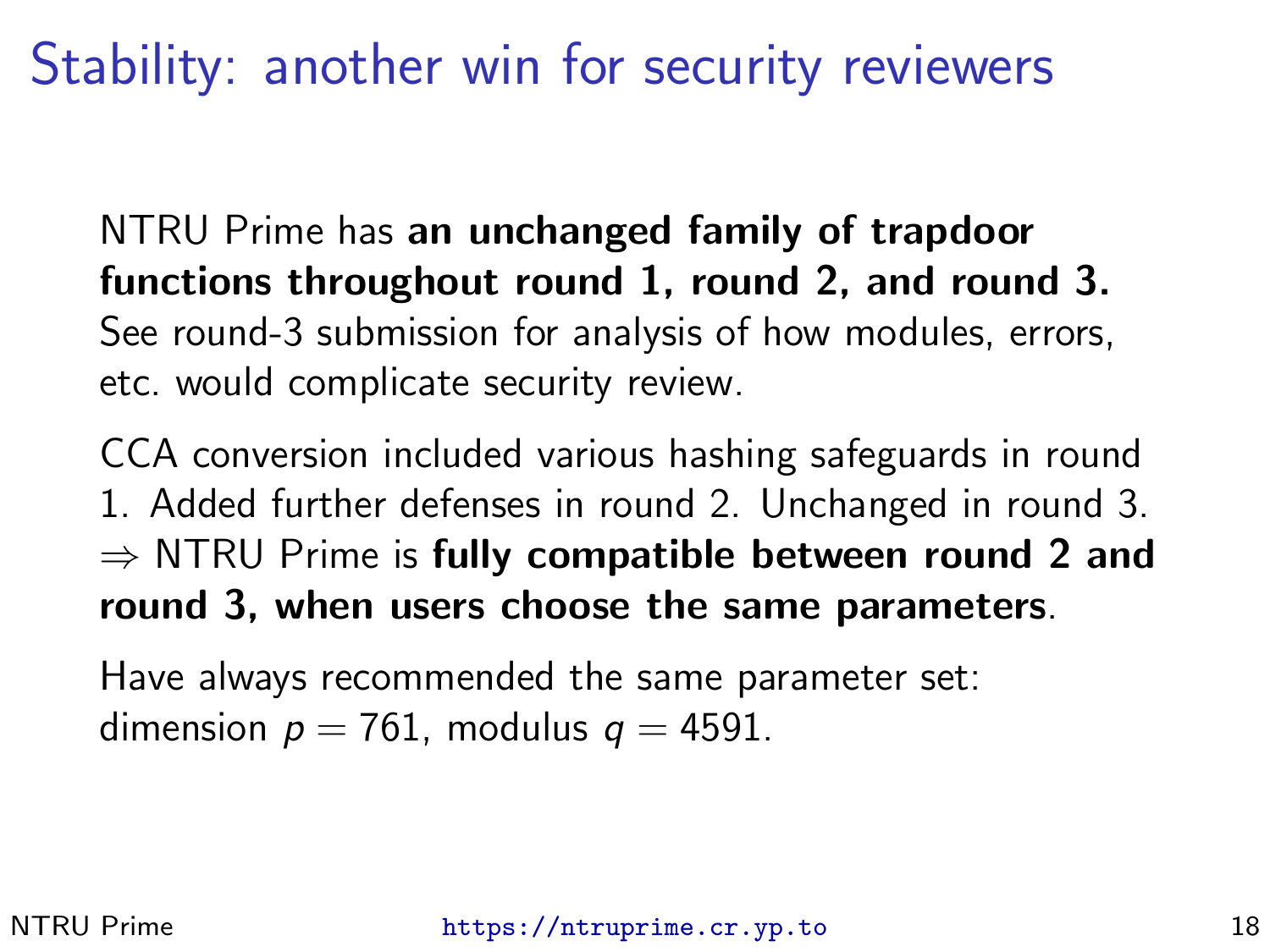#### Many fully specified $+$ implemented parameter sets

Dimension: 653 761 857 953 1013 1277 Pre-quantum  $log_2$  Core-SVP: 129 153 175 196 209 270 Post-quantum log<sub>2</sub> Core-SVP: 117 139 159 178 190 245

See submission for other metrics, analysis of Core-SVP flaws.

Given likelihood of further advances in lattice attacks affecting all small-lattice submissions, NTRU Prime will not add dimensions below 653. 761 is recommended for an extra security margin.

Round-1 NTRU Prime specified only 761. This type of focus simplifies implementations, simplifies security analysis. However, NIST keeps asking for more parameter sets.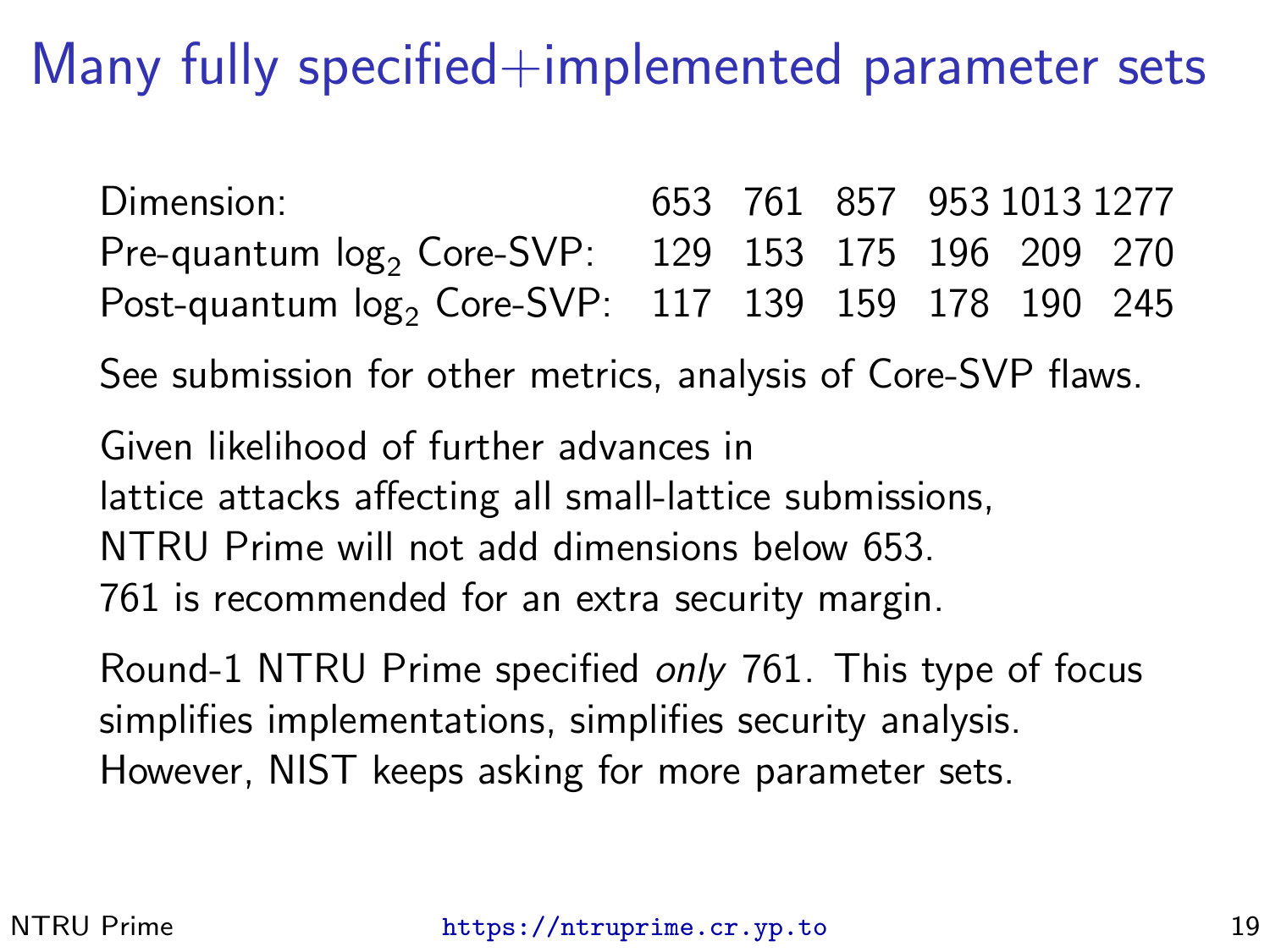#### Quotient NTRU vs. Product NTRU

Two fully supported options at each size picking just one would need more transparency from NIST:

- $\triangleright$  Streamlined NTRU Prime (example of Quotient NTRU). As in NTRU submission, security risks from homogeneity. No known patent threats. NTRU patent expired 2017.
- $\triangleright$  NTRU LPRime (example of Product NTRU). As in Kyber+SABER, security risks from extra samples, and from looseness of known QROM IND-CCA2 proofs. Threatened by same patents as Kyber+SABER; see <https://ntruprime.cr.yp.to/faq.html>.

Extensive sharing of code and analysis across these options.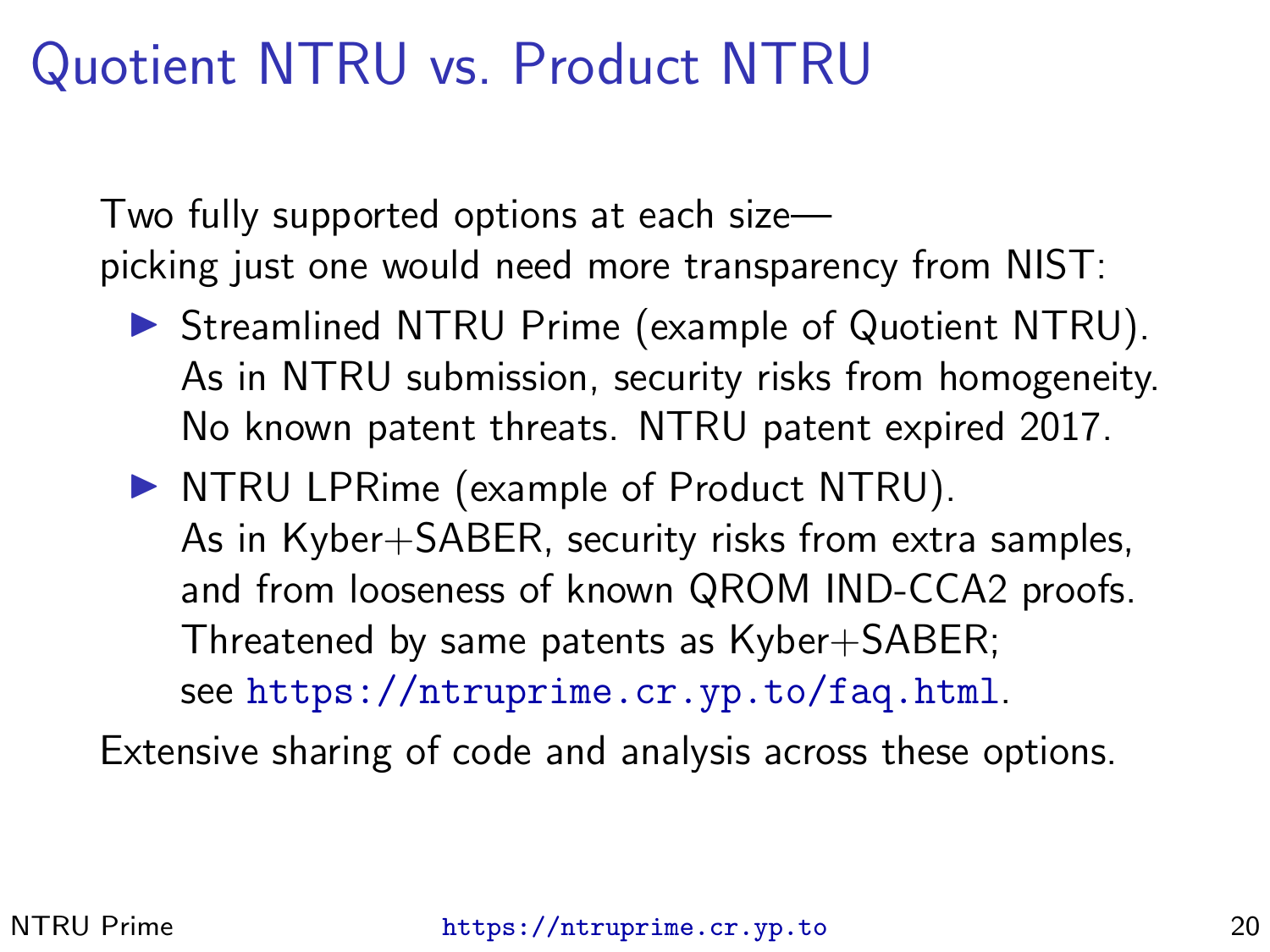| Haswell cycles/key | enc | $dec$ sntrup761 report                    |
|--------------------|-----|-------------------------------------------|
|                    |     | $>6000000$ 59456 97684 round-1 submission |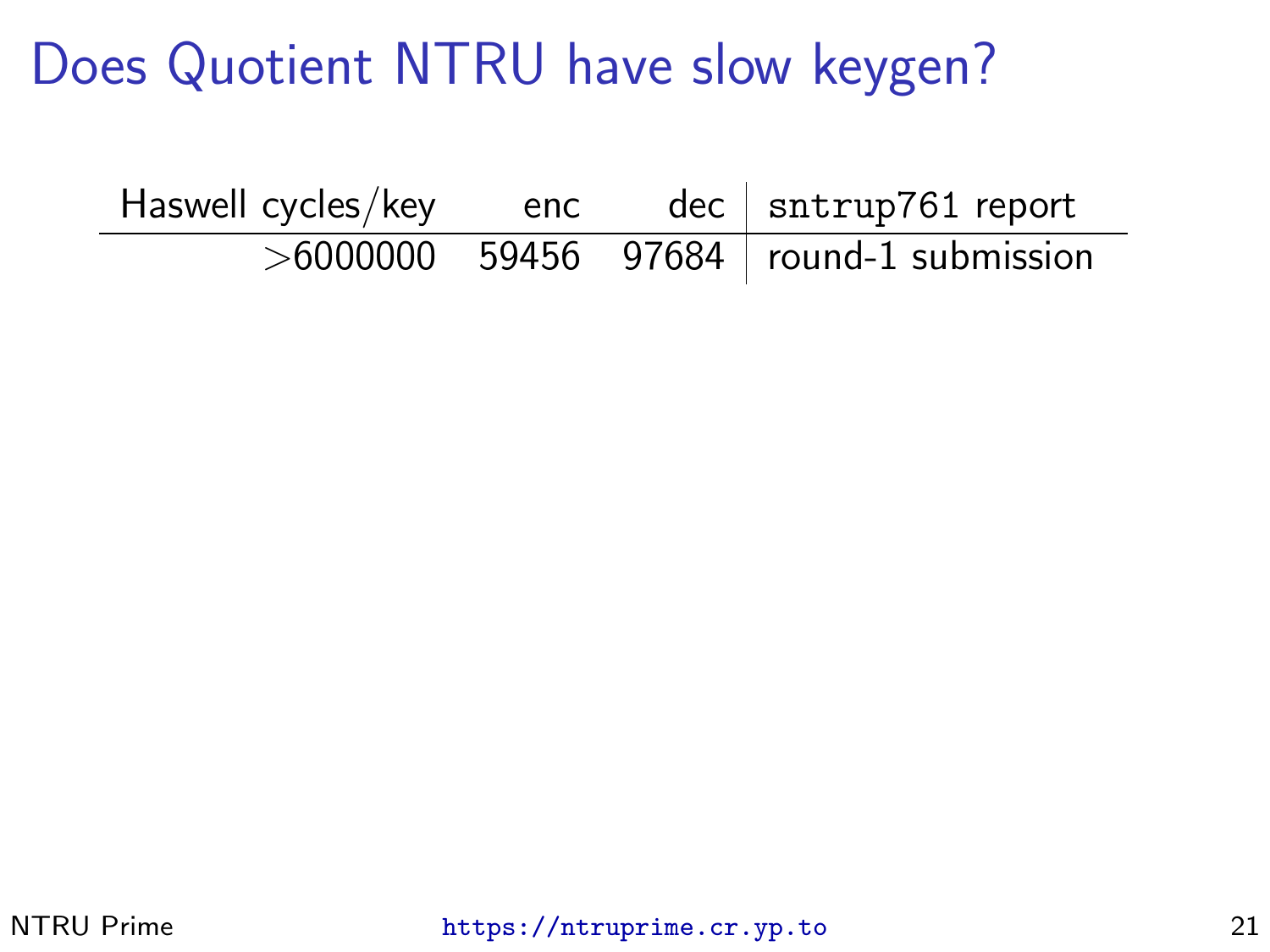| Haswell cycles/key | enc | $dec$ sntrup761 report                    |
|--------------------|-----|-------------------------------------------|
|                    |     | $>6000000$ 59456 97684 round-1 submission |
|                    |     | 946772 55252 70464   round-2 update talk  |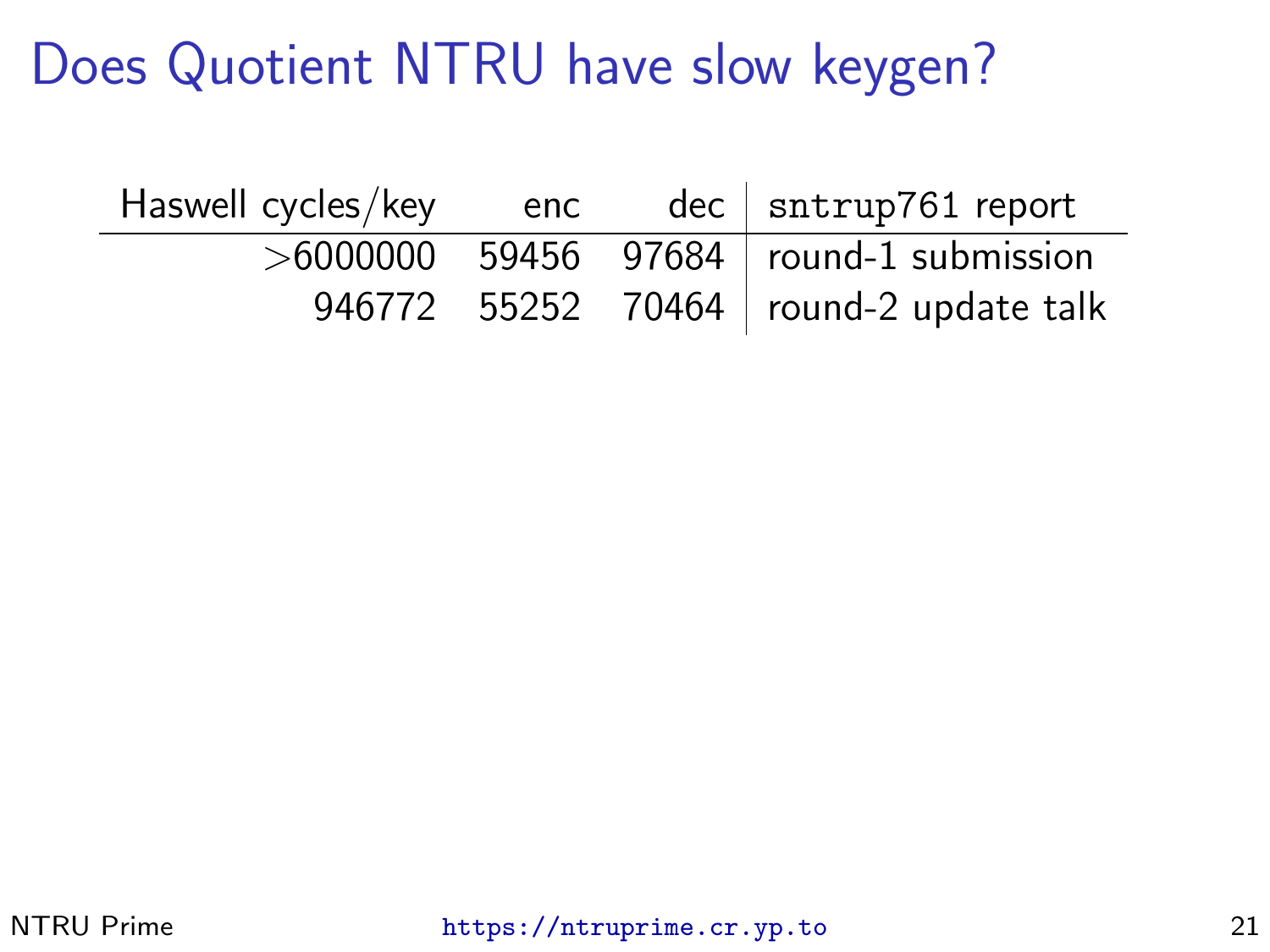| $>6000000$ 59456 97684 round-1 submission |
|-------------------------------------------|
| 946772 55252 70464   round-2 update talk  |
|                                           |
|                                           |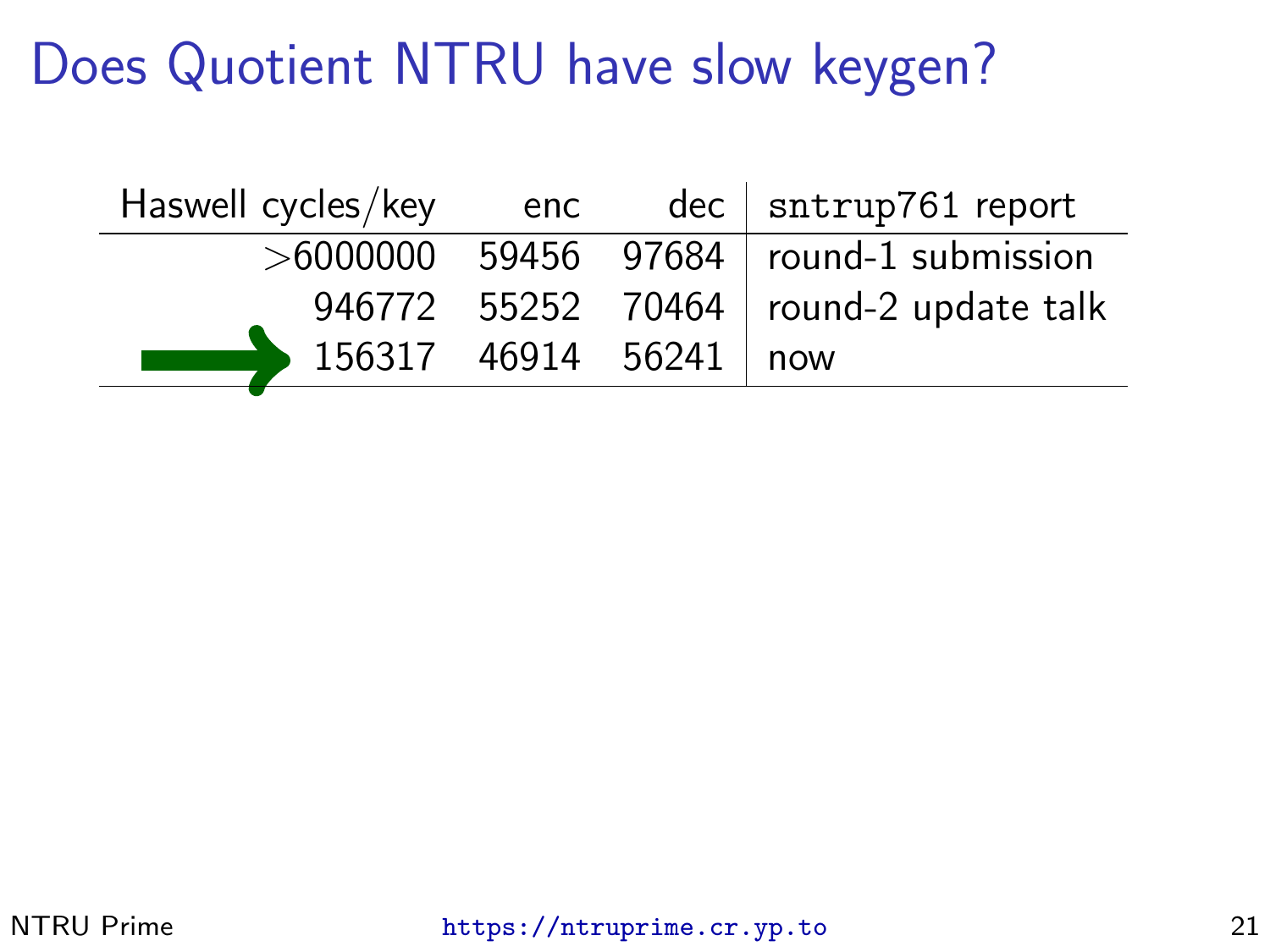| Haswell cycles/key | enc   | dec   | sntrup761 report    |
|--------------------|-------|-------|---------------------|
| >6000000           | 59456 | 97684 | round-1 submission  |
| 946772             | 55252 | 70464 | round-2 update talk |
| 156317             | 46914 | 56241 | now                 |
| Haswell cycles/key | enc   | $dec$ | ntrulpr761 report   |
| 47396              | 77280 | 95316 | round-2 update talk |
| 42515              | 69103 | 82071 | now                 |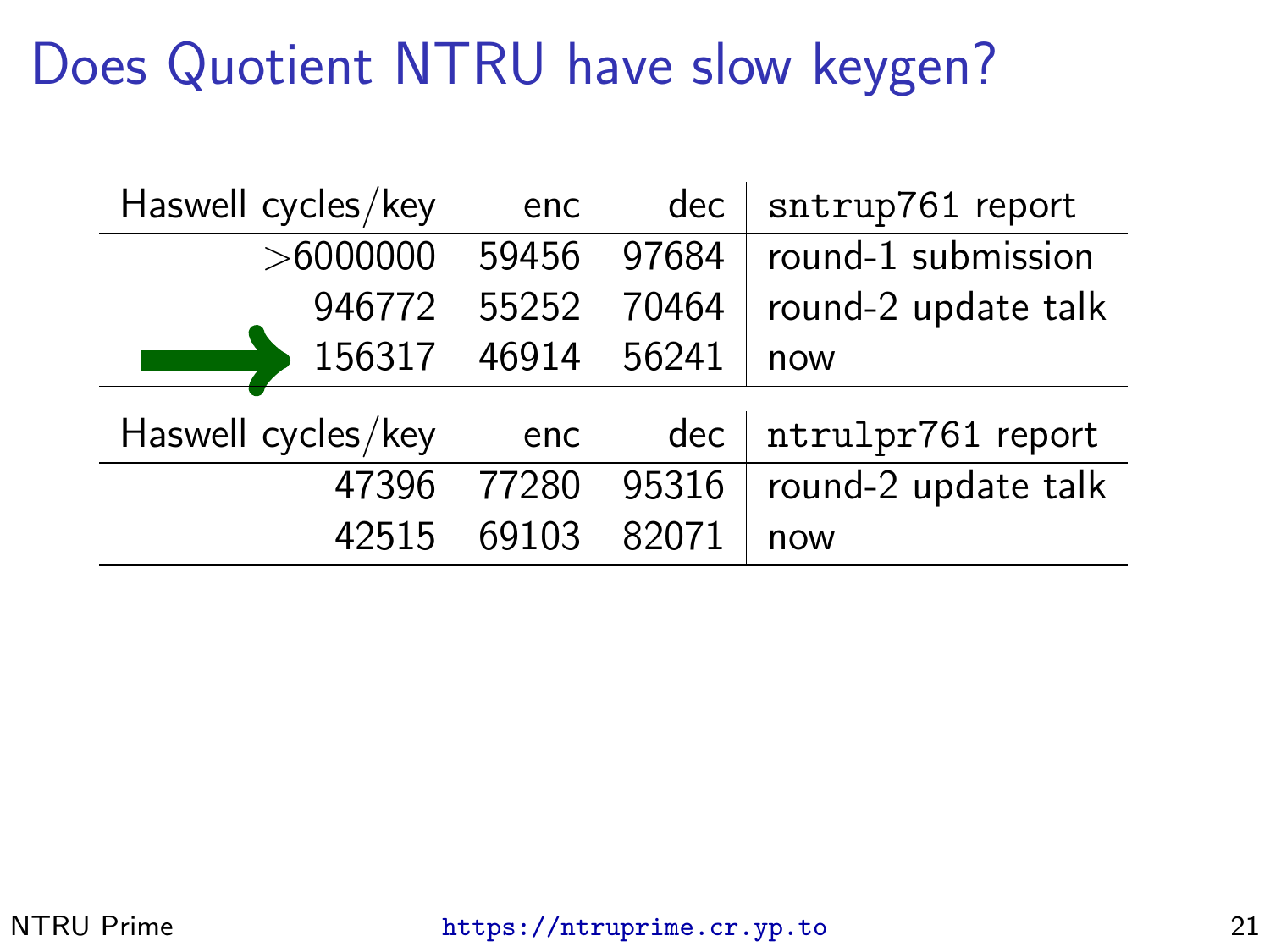| Haswell cycles/key | enc   | dec   | sntrup761 report        |
|--------------------|-------|-------|-------------------------|
| > 6000000          | 59456 | 97684 | round-1 submission      |
| 946772             | 55252 | 70464 | round-2 update talk     |
| 156317             | 46914 | 56241 | now                     |
| Haswell cycles/key | enc   |       | dec   ntrulpr761 report |
| 47396              | 77280 | 95316 | round-2 update talk     |
| 42515              | 69103 | 82071 | now                     |

These times are not a bottleneck in any known application.

Web-browsing demo using sntrup761 with fast keygen: <https://opensslntru.cr.yp.to>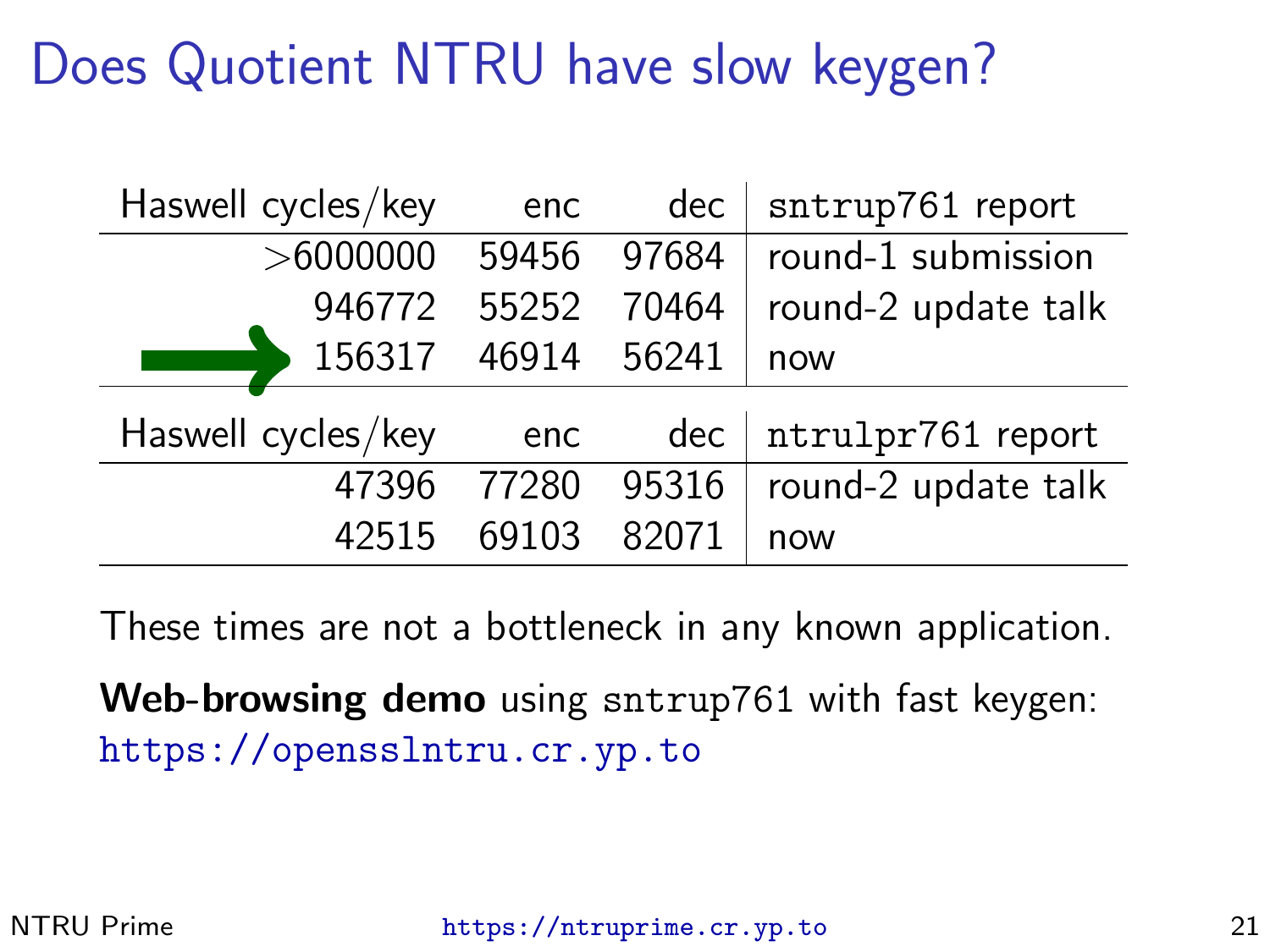## OpenSSLNTRU software stack



#### NTRU Prime <https://ntruprime.cr.yp.to> 22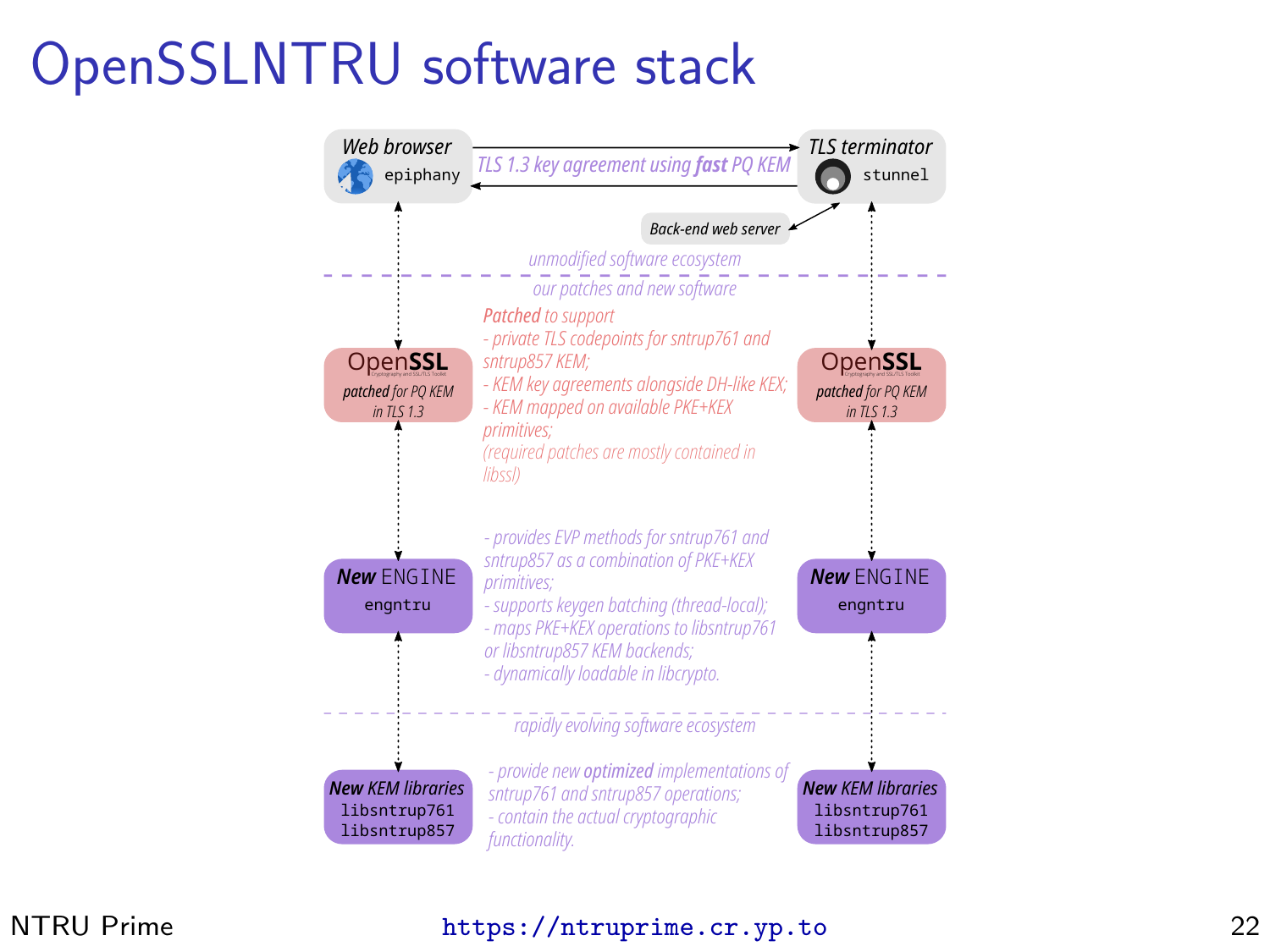#### What exactly does "small" mean?

If the larger NTRU Prime parameters still count as "small", shouldn't we also be considering Frodo? Maybe small lattices are weak but Frodo survives!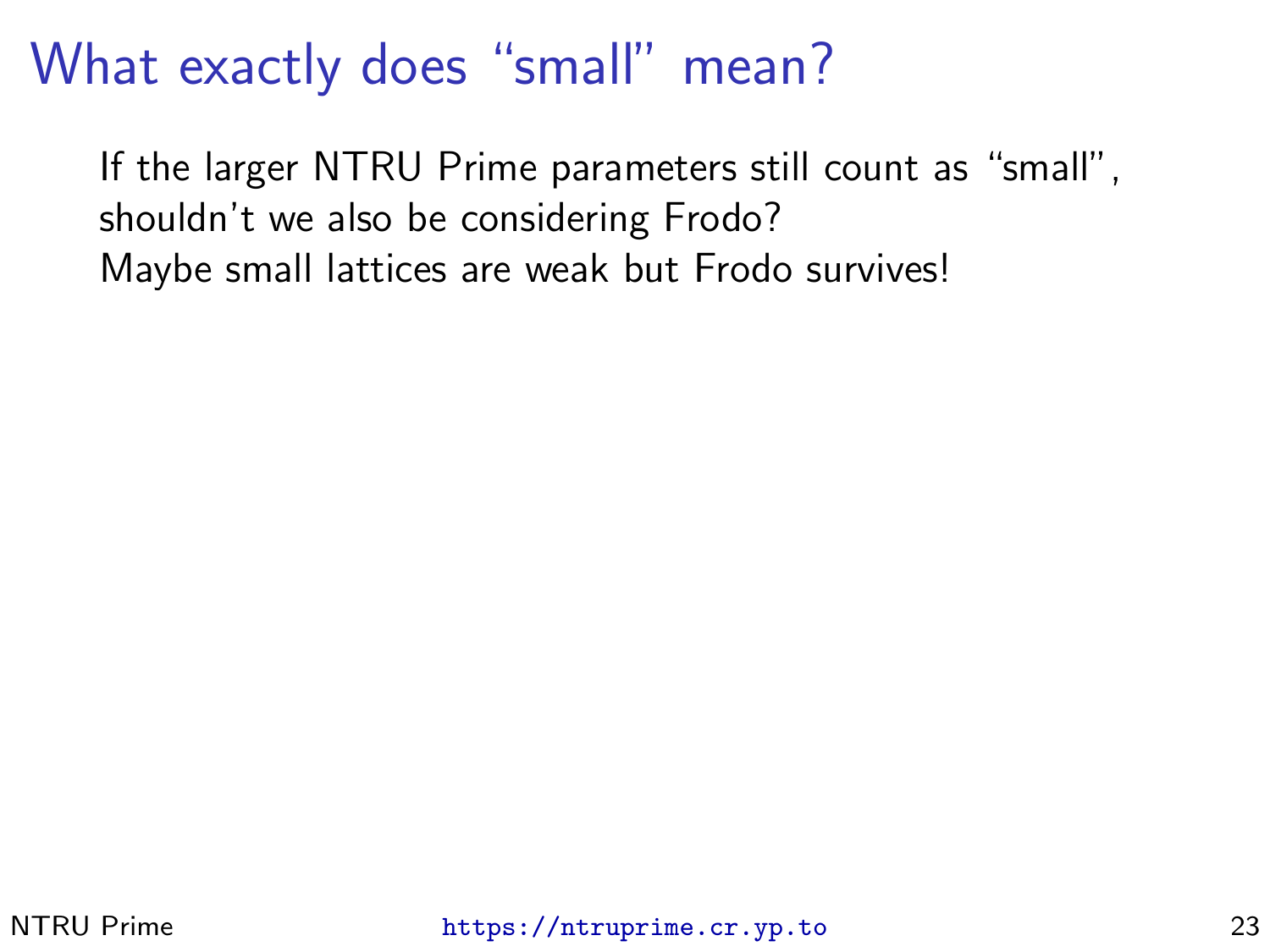#### What exactly does "small" mean?

If the larger NTRU Prime parameters still count as "small", shouldn't we also be considering Frodo? Maybe small lattices are weak but Frodo survives!

But anyone who can afford Frodo-m can afford sntrup-N or ntrulpr-N with much higher security against known attacks. Would an unknown attack be able to close this gap? Unclear.

|                         | frodokem640 | ntrulpr1277 |
|-------------------------|-------------|-------------|
| key bytes               | 9616        | 1847        |
| ciphertext bytes        | 9720        | 1975        |
| keygen cycles (Haswell) | 1490605     | 77092       |
| enc cycles              | 1922241     | 121397      |
| dec cycles              | 1849960     | 144582      |
| Core-SVP                | 150         | 270         |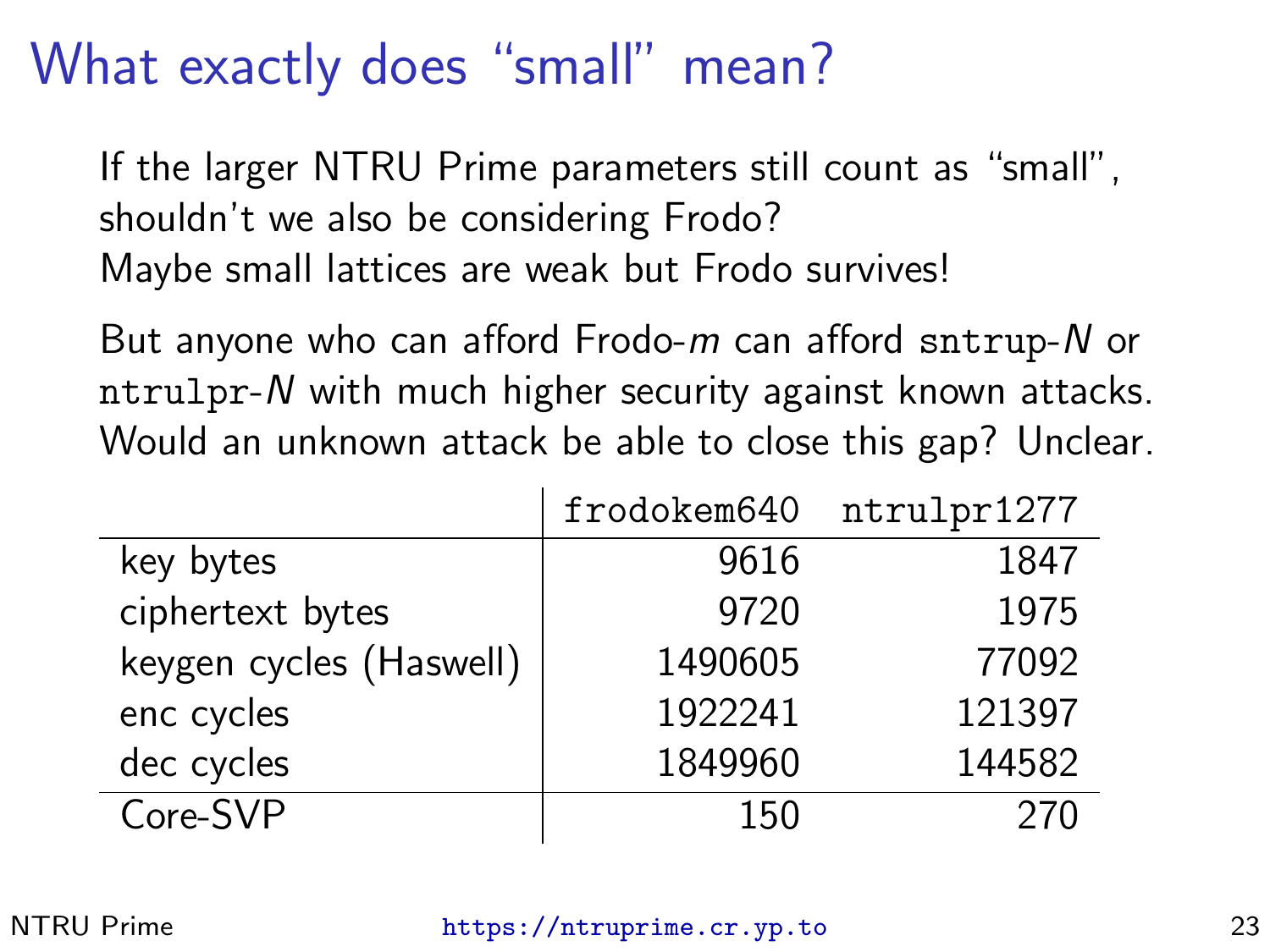#### Community confidence in cyclotomic lattices?

Many round-1 lattice KEMs were NewHope variants, so they used cyclotomics by default.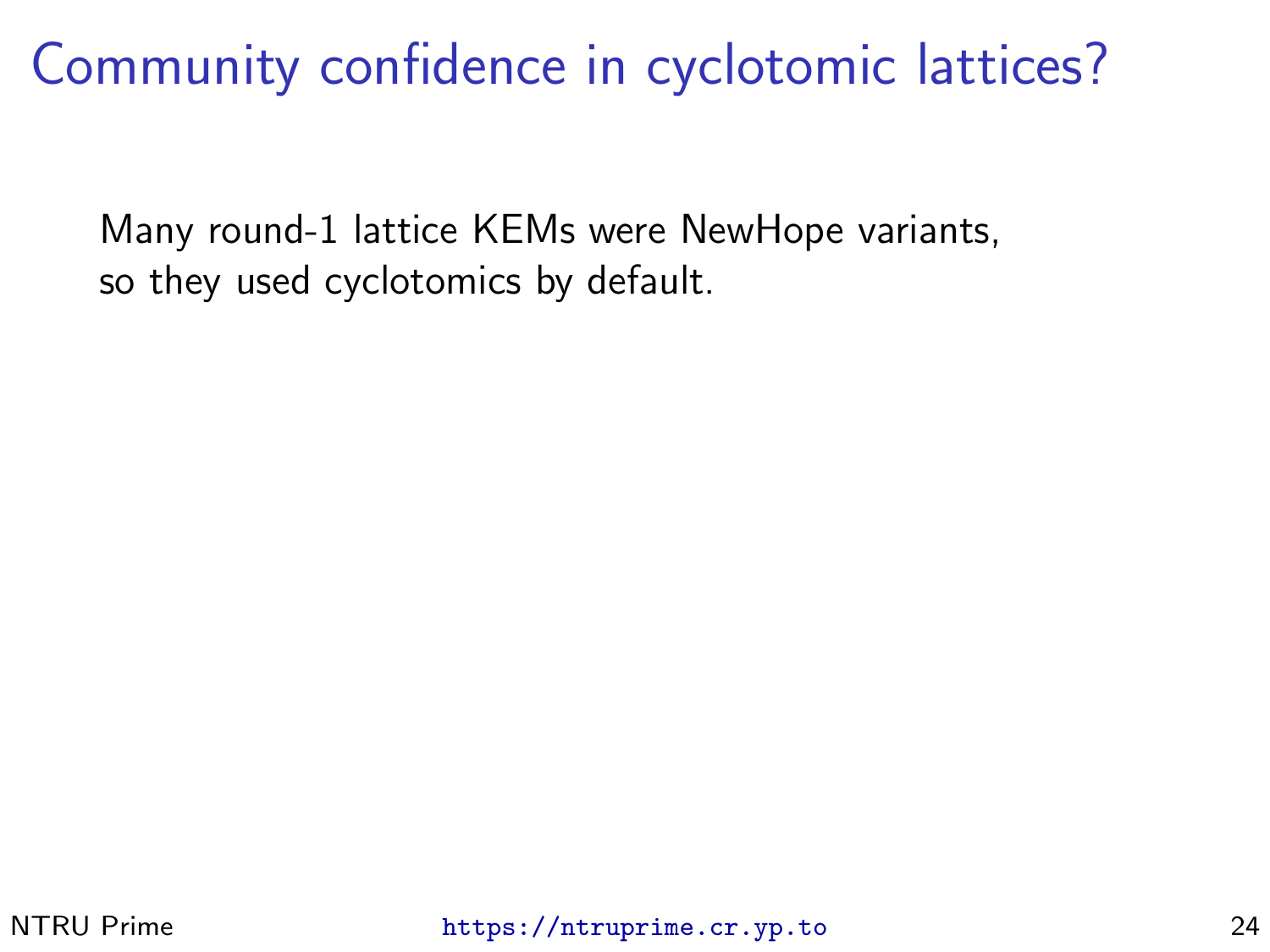#### Community confidence in cyclotomic lattices?

Many round-1 lattice KEMs were NewHope variants, so they used cyclotomics by default.

But 41% of the round-1 lattice submissions

- $\triangleright$  provided options that do *not* use cyclotomics;
- $\triangleright$  in most cases paid heavily in performance for this;
- $\triangleright$  in most cases expressed concerns regarding security;
- $\triangleright$  in most cases provided no cyclotomic options.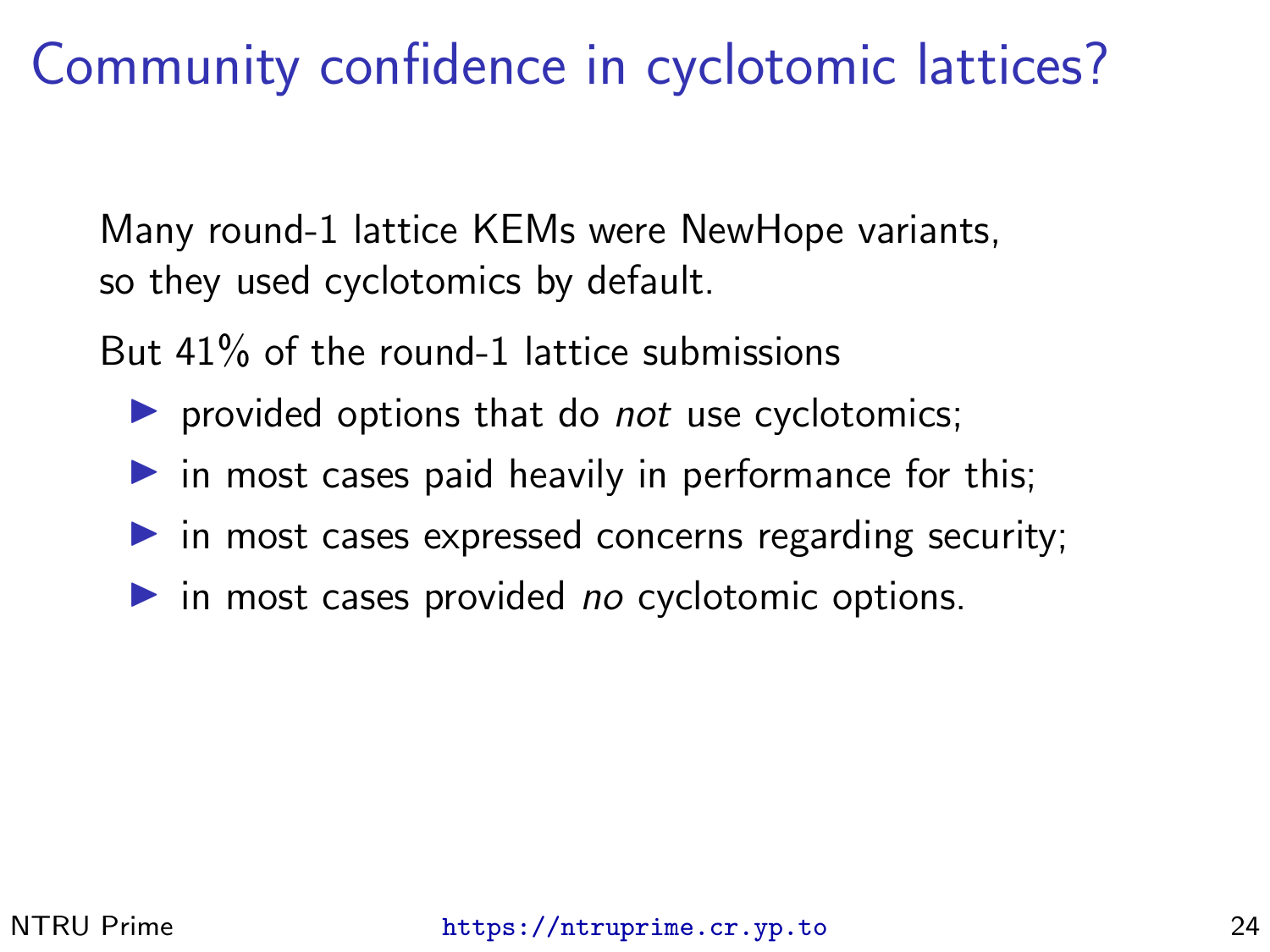#### Community confidence in cyclotomic lattices?

Many round-1 lattice KEMs were NewHope variants, so they used cyclotomics by default.

But 41% of the round-1 lattice submissions

- $\triangleright$  provided options that do *not* use cyclotomics;
- $\triangleright$  in most cases paid heavily in performance for this;
- $\triangleright$  in most cases expressed concerns regarding security;
- $\triangleright$  in most cases provided no cyclotomic options.

[2020 NIST report](https://nvlpubs.nist.gov/nistpubs/ir/2020/NIST.IR.8309.pdf) refers to "NIST's confidence in cyclotomic structures". Where does this confidence come from? 3 years?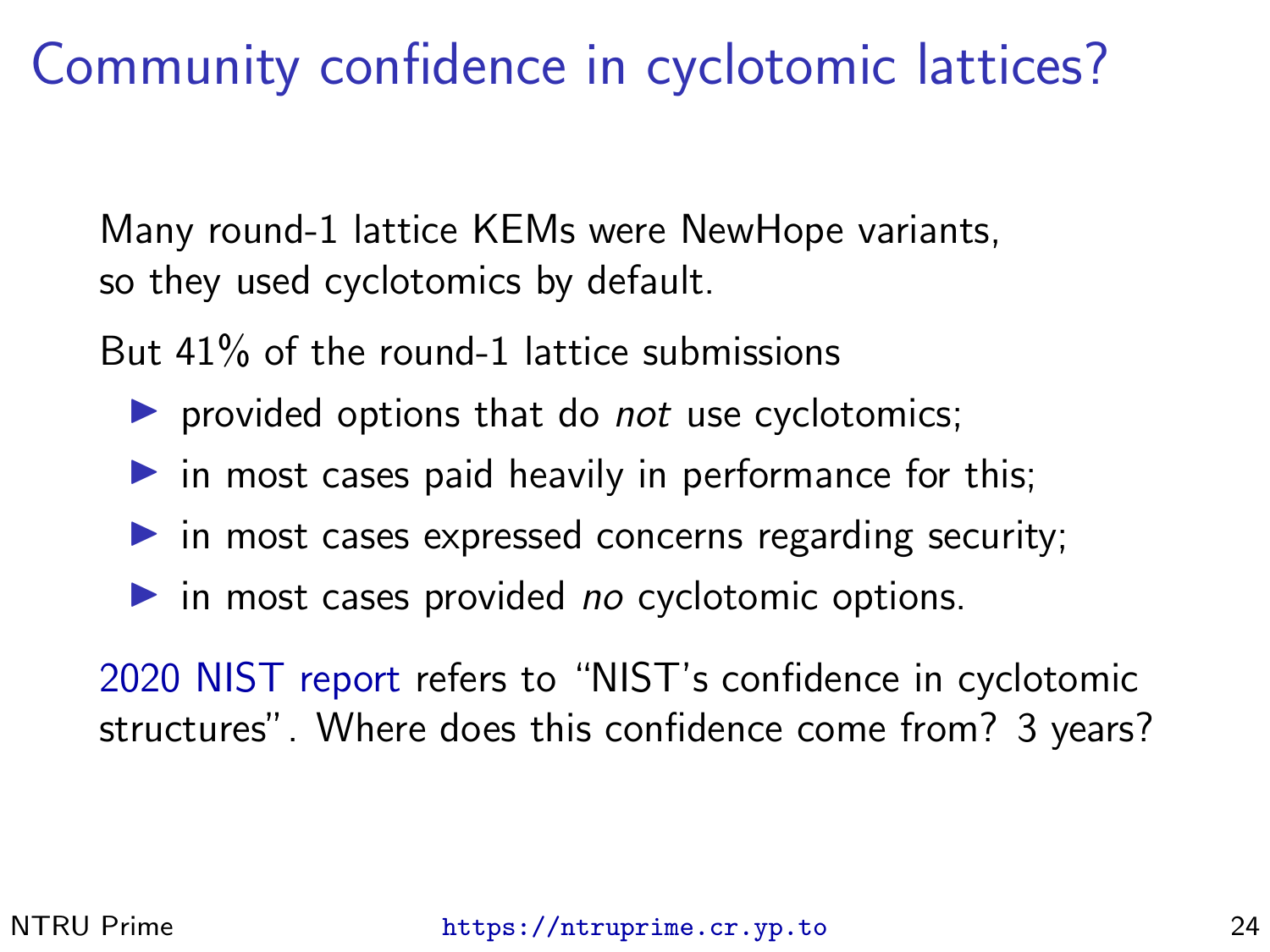#### Is NIST actually confident in Kyber?

NIST says Frodo is "a conservative backup in the case of new cryptanalytic results targeting structured lattices being discovered in the third round."

Why just a backup? Why not proactively standardize Frodo? Is this because NIST claims the risks are negligible?

No: NIST says performance. "NIST's first priority for standardization is a KEM that would have acceptable performance in widely used applications overall."

If NIST were actually confident in Kyber then wouldn't it have said "We don't see a need for Frodo" and eliminated it?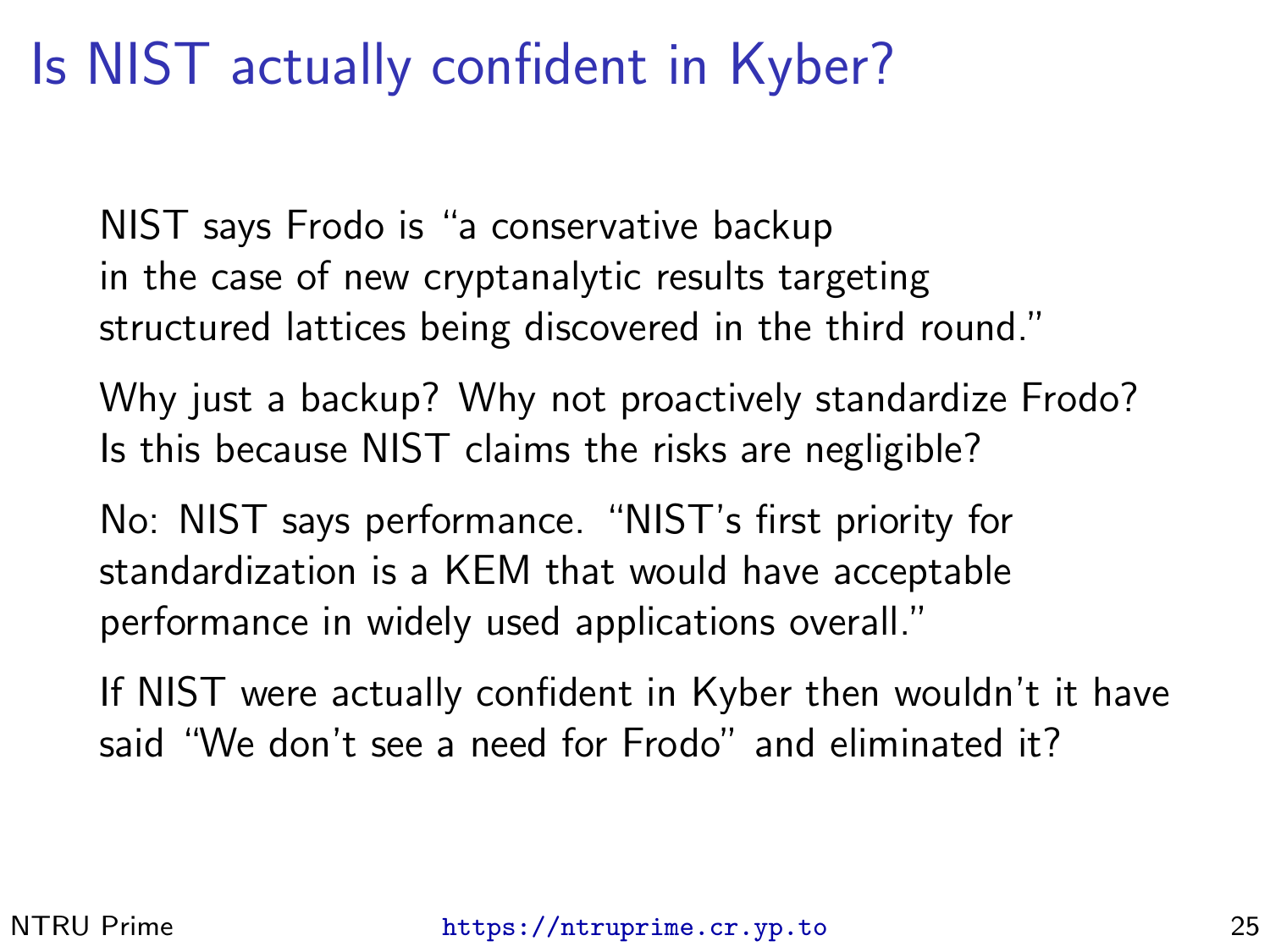### What NIST was thinking

NIST's [AES](https://nvlpubs.nist.gov/nistpubs/jres/104/5/j45nec.pdf) [reports](https://nvlpubs.nist.gov/nistpubs/jres/106/3/j63nec.pdf) had comparison charts, surveys of attacks, etc. NIST's reports for NISTPQC are much less detailed.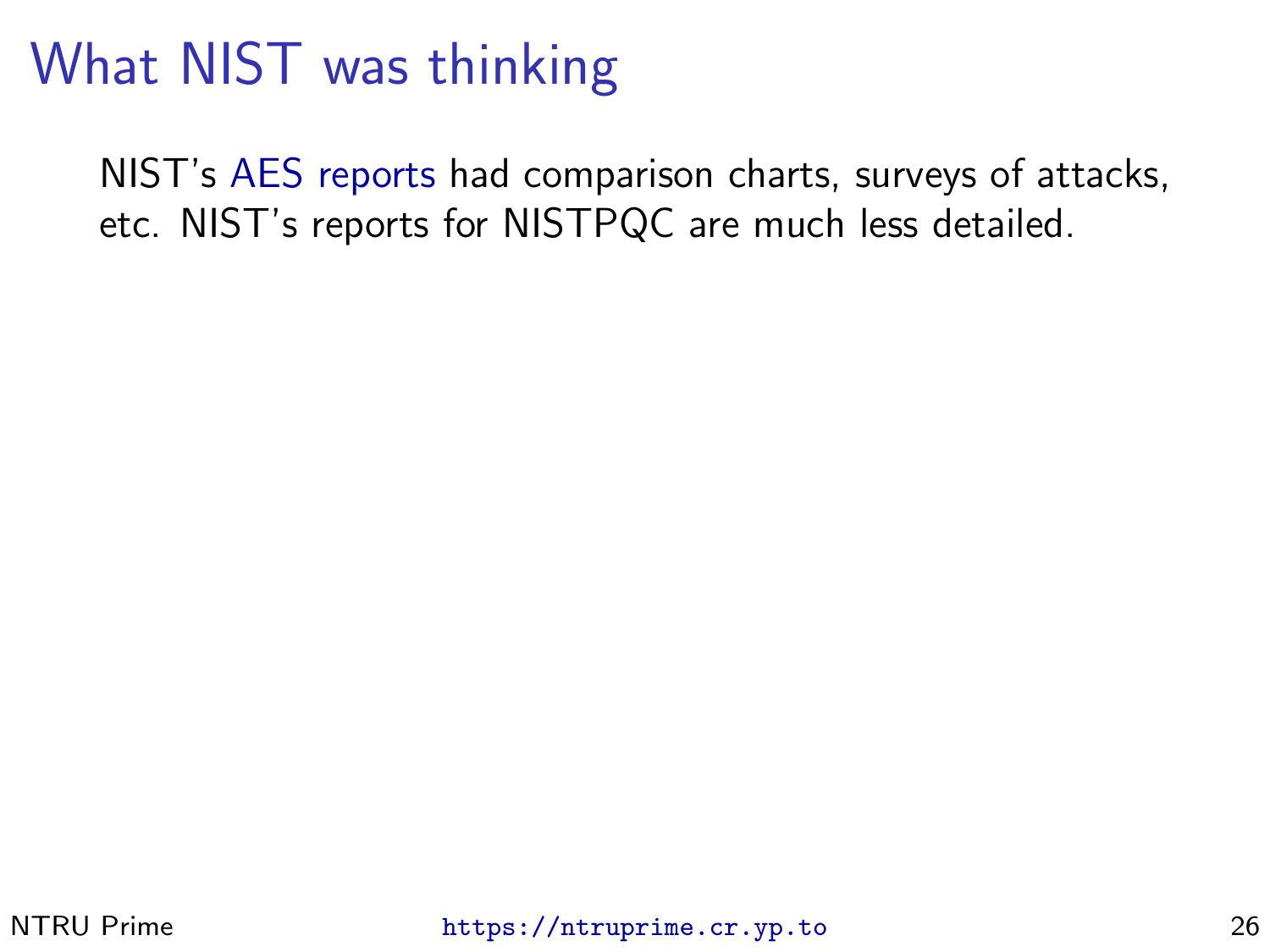### What NIST was thinking

NIST's [AES](https://nvlpubs.nist.gov/nistpubs/jres/104/5/j45nec.pdf) [reports](https://nvlpubs.nist.gov/nistpubs/jres/106/3/j63nec.pdf) had comparison charts, surveys of attacks, etc. NIST's reports for NISTPQC are much less detailed.

Fortunately, a NIST employee gave a talk on 2020.08.28 explaining "NIST's decision process for Round 3".

Unfortunately, no public announcement of talk. NIST later described the talk as having been "given to the University of Maryland Crypto Reading Group".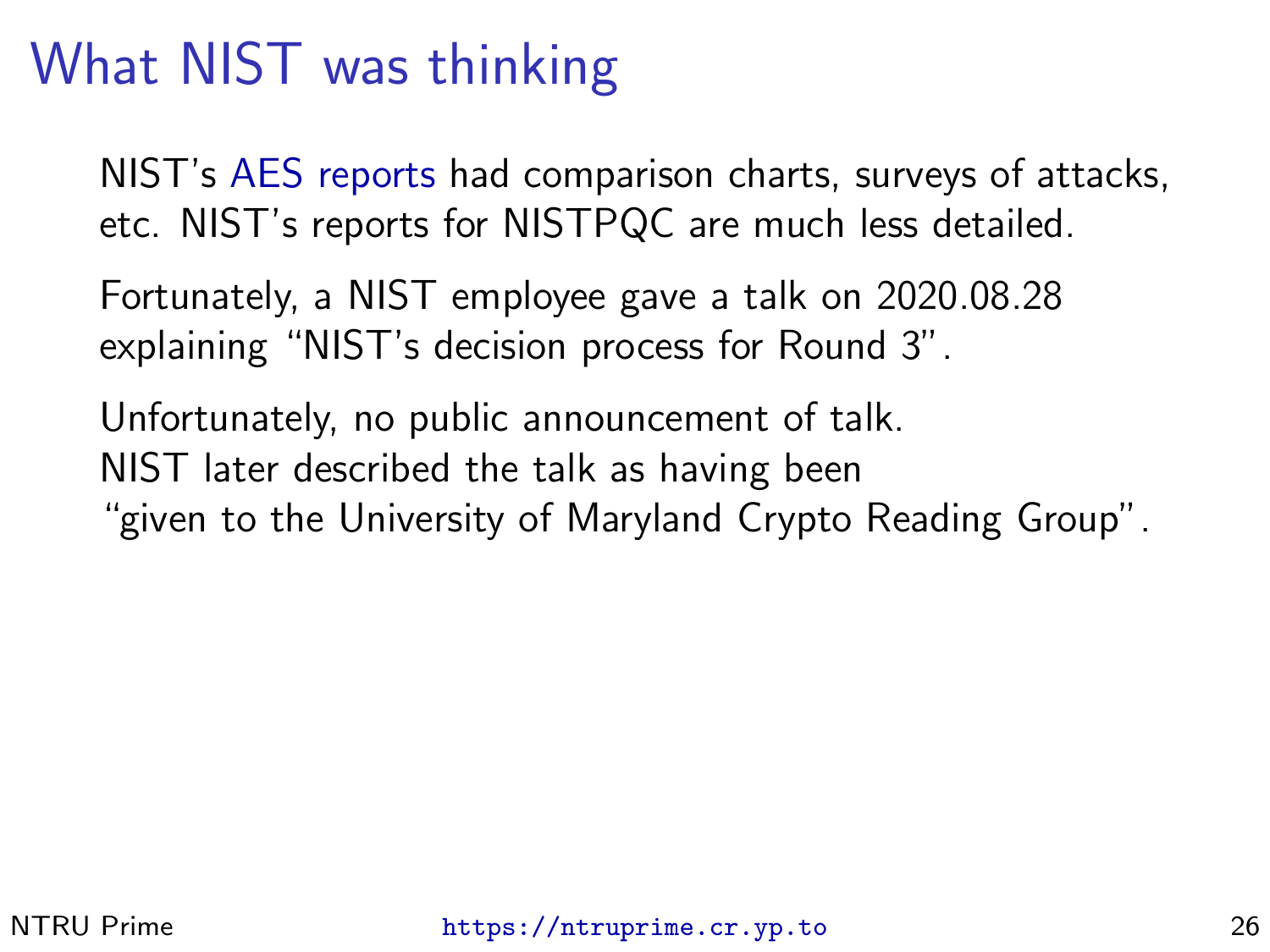### What NIST was thinking  $+$  didn't want to tell us

NIST's [AES](https://nvlpubs.nist.gov/nistpubs/jres/104/5/j45nec.pdf) [reports](https://nvlpubs.nist.gov/nistpubs/jres/106/3/j63nec.pdf) had comparison charts, surveys of attacks, etc. NIST's reports for NISTPQC are much less detailed.

Fortunately, a NIST employee gave a talk on 2020.08.28 explaining "NIST's decision process for Round 3".

Unfortunately, no public announcement of talk. NIST later described the talk as having been "given to the University of Maryland Crypto Reading Group".

In fact. NIST had invited *some* round-3 lattice submitters to attend the talk and the subsequent Q&A session: Dilithium  $(2\times)$ , Falcon  $(2\times)$ , Frodo, Kyber  $(3\times)$ , NTRU  $(2\times)$ , SABER. NIST also invited a SIKE submitter and some others.

Talk slides were posted in response to a FOIA request.

NTRU Prime <https://ntruprime.cr.yp.to> 26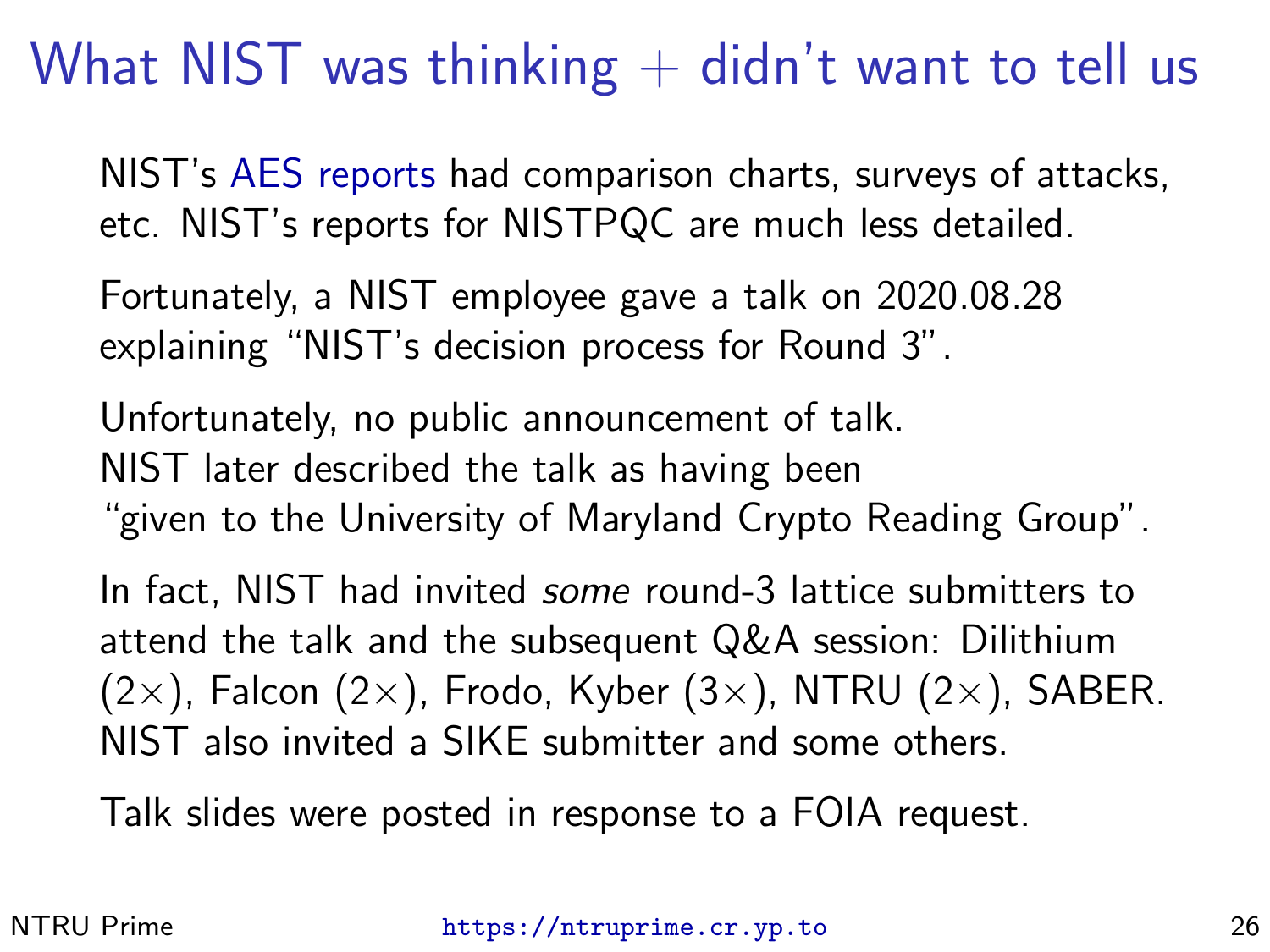NIST's [slides](https://archive.is/RG14h) say: "among" the "remaining, structured" lattice KEMs, "our assessment was that cyclotomics (esp power-of-2 cyclotomics) are the clear 'community standard' ".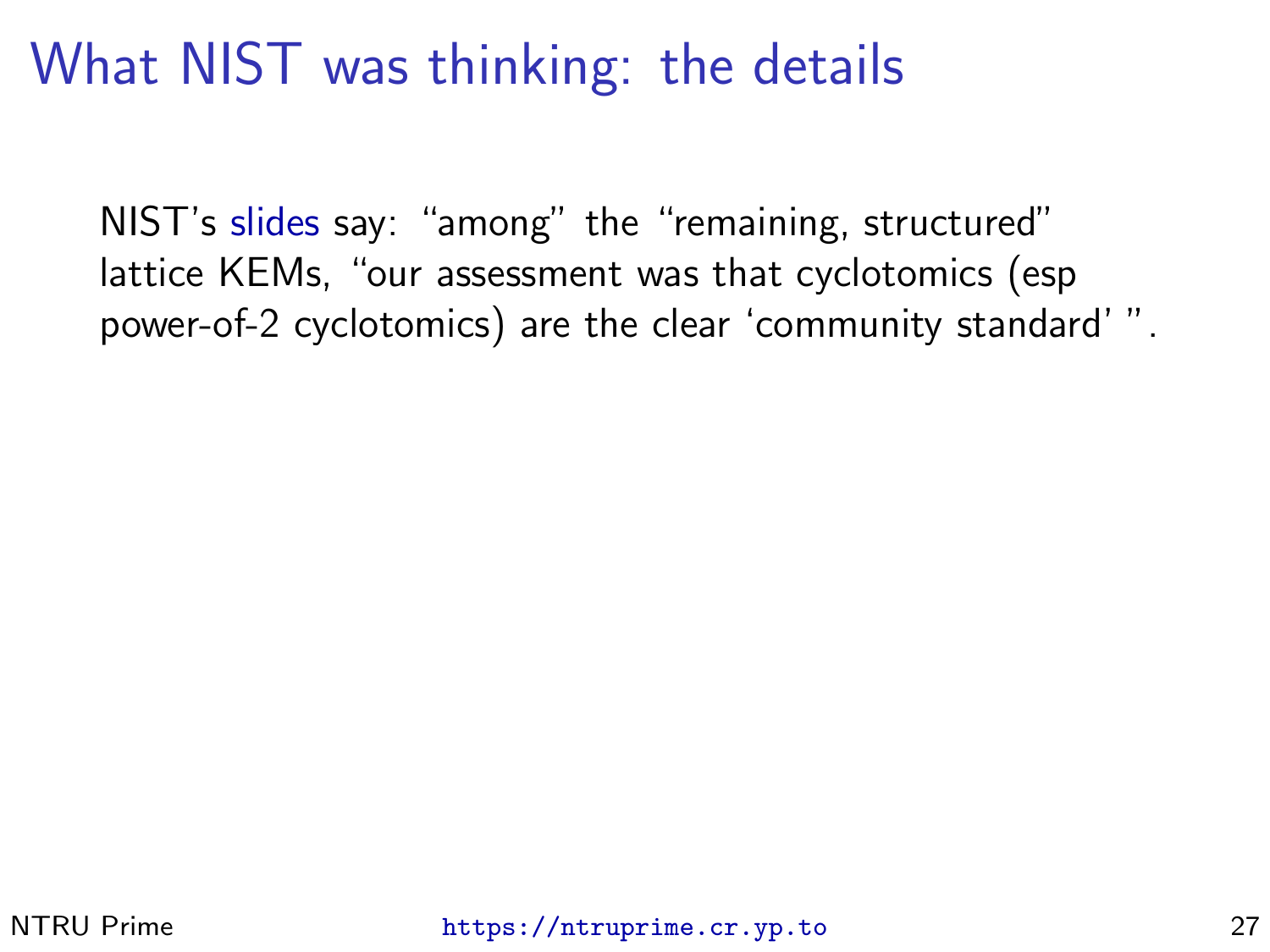NIST's [slides](https://archive.is/RG14h) say: "among" the "remaining, structured" lattice KEMs, "our assessment was that cyclotomics (esp power-of-2 cyclotomics) are the clear 'community standard' ".

It's clear that if we ignore Titanium etc. as not "remaining", and ignore Frodo etc. as not being "structured" lattice KEMs, then 3 of the 4 candidates use cyclotomics.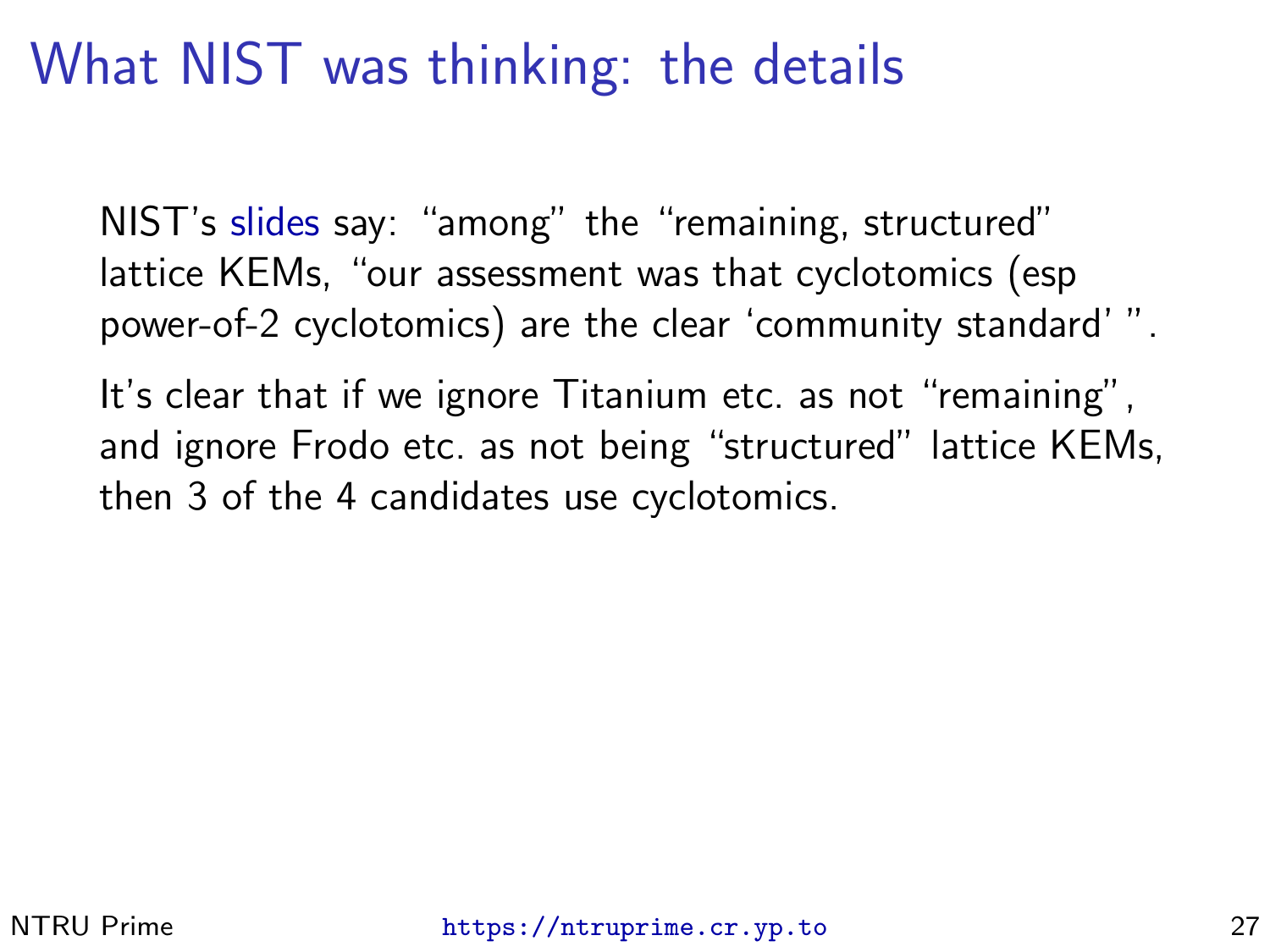NIST's [slides](https://archive.is/RG14h) say: "among" the "remaining, structured" lattice KEMs, "our assessment was that cyclotomics (esp power-of-2 cyclotomics) are the clear 'community standard' ".

It's clear that if we ignore Titanium etc. as not "remaining", and ignore Frodo etc. as not being "structured" lattice KEMs, then 3 of the 4 candidates use cyclotomics.

Could just as easily exclude any other targeted submission by selecting a distinguishing feature of that submission and claiming that the feature is not the "community standard".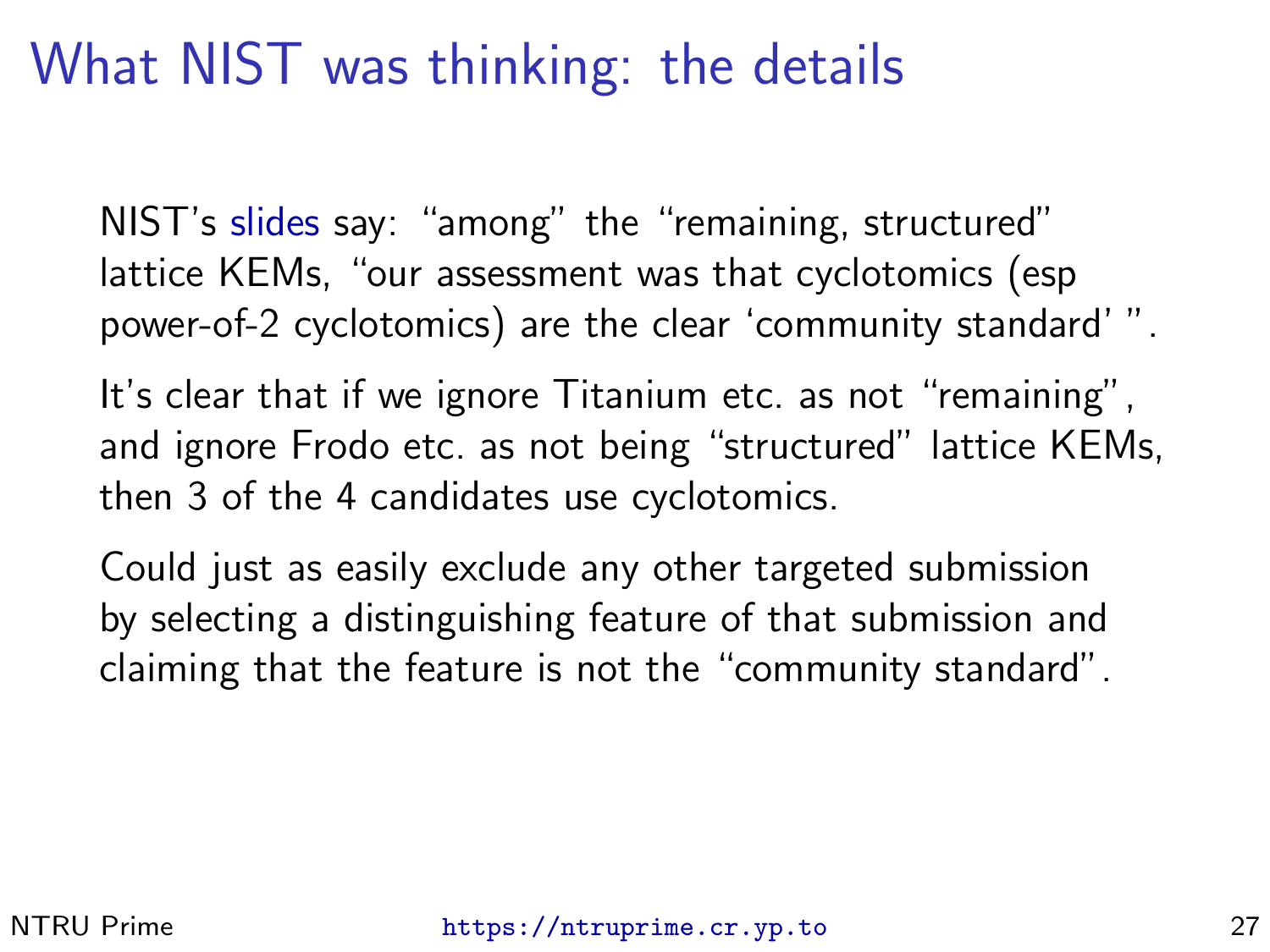NIST's [slides](https://archive.is/RG14h) say: "among" the "remaining, structured" lattice KEMs, "our assessment was that cyclotomics (esp power-of-2 cyclotomics) are the clear 'community standard' ".

It's clear that if we ignore Titanium etc. as not "remaining", and ignore Frodo etc. as not being "structured" lattice KEMs, then 3 of the 4 candidates use cyclotomics.

Could just as easily exclude any other targeted submission by selecting a distinguishing feature of that submission and claiming that the feature is not the "community standard".

Should instead be proactively minimizing risks.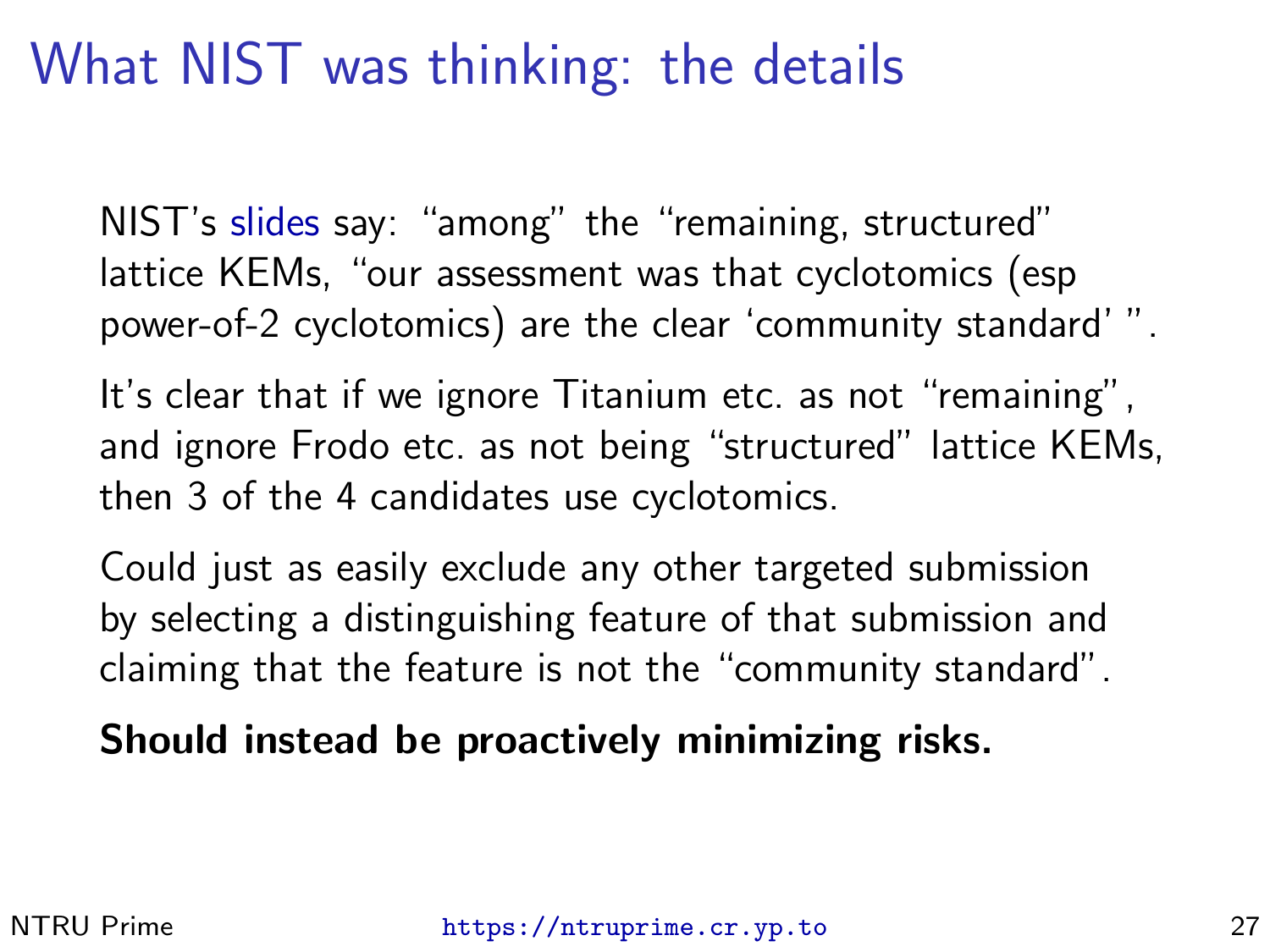## Ongoing work on NTRU Prime

If public analysis doesn't completely break small lattices: We expect continuing interest from SDOs and users who (1) think they need small lattices for performance but (2) still don't want to incur unnecessary security risks.

We're working on important preparations for real-world usage: porting, formal verification, masking, etc.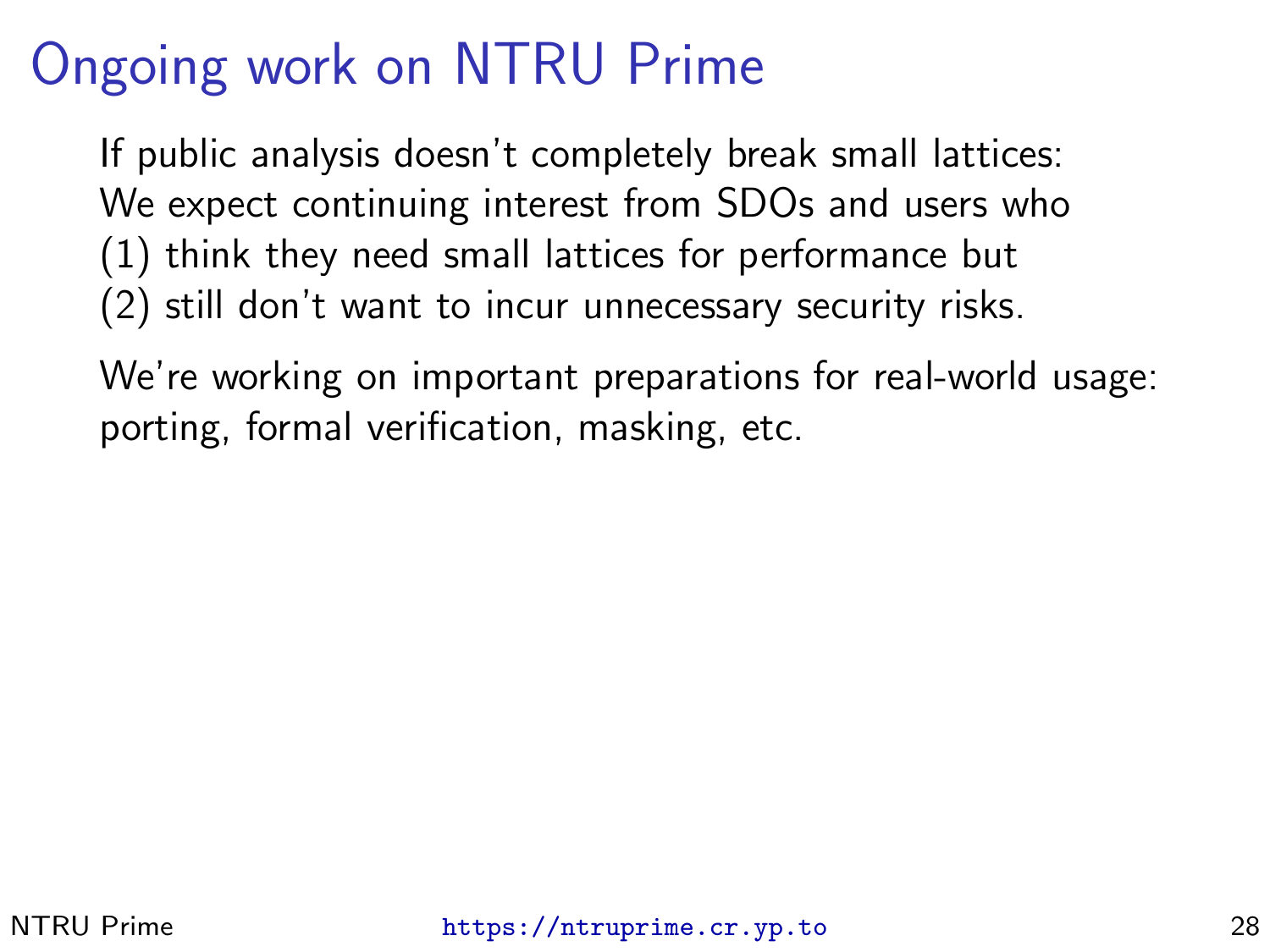## Ongoing work on NTRU Prime

If public analysis doesn't completely break small lattices: We expect continuing interest from SDOs and users who (1) think they need small lattices for performance but (2) still don't want to incur unnecessary security risks.

We're working on important preparations for real-world usage: porting, formal verification, masking, etc.

What about NIST? Is that one of these SDOs?

— NIST is disregarding the known cyclotomic attacks; hoping that STOC 2009 Gentry FHE isn't the canary in the coal mine; and standardizing cyclotomic KEMs by default.